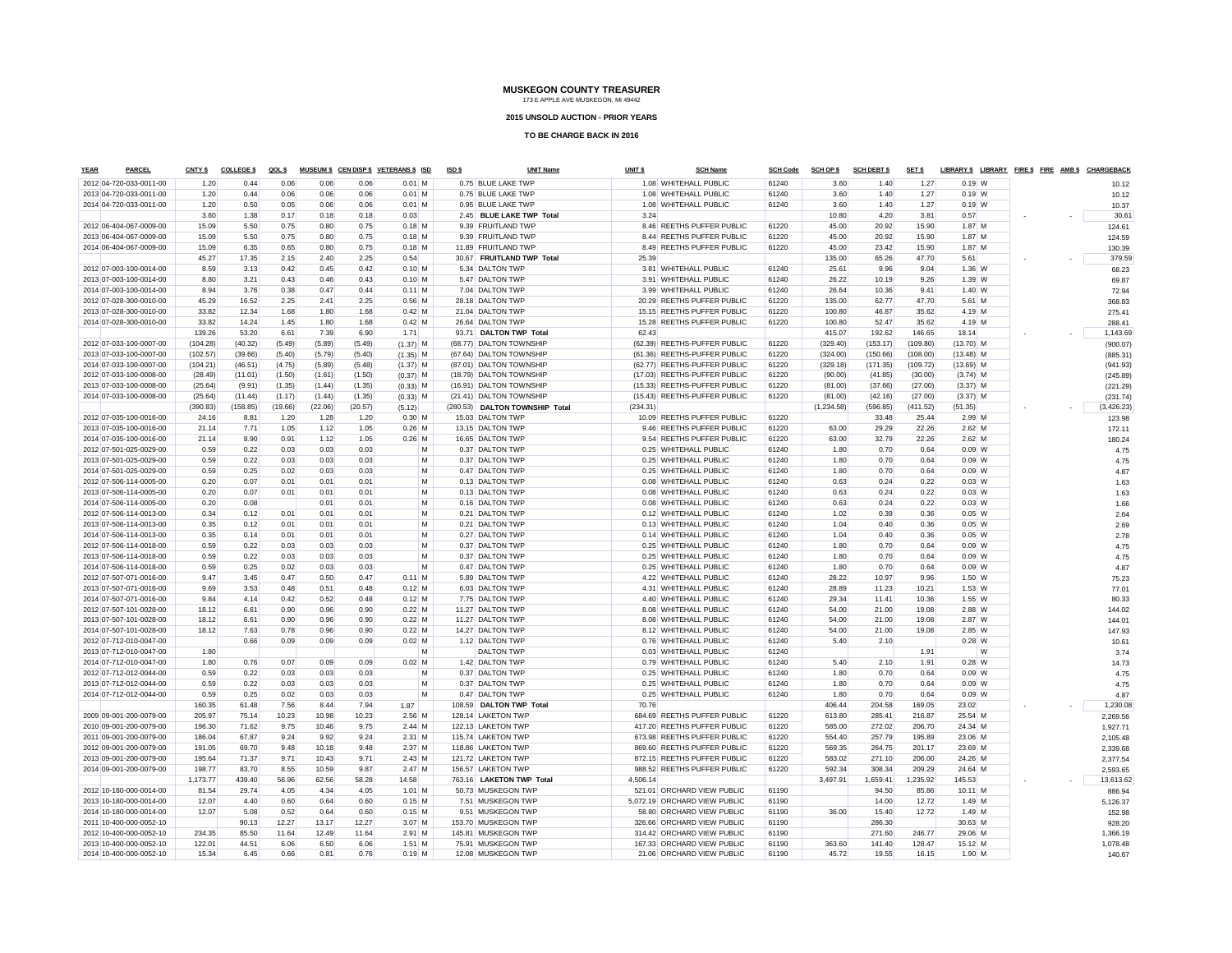**2015 UNSOLD AUCTION - PRIOR YEARS**

| <b>PARCEL</b><br>YEAR   | CNTY <sub>\$</sub> | <b>COLLEGES</b> | QOL \$ |       |       | MUSEUM \$ CEN DISP \$ VETERANS \$ ISD | ISD \$ | <b>UNIT Name</b>                    | UNIT <sub>s</sub> | <b>SCH Name</b>                | <b>SCH Code</b> | <b>SCH OP \$</b> | <b>SCH DEBT \$</b> | SET \$   | LIBRARY \$ LIBRARY FIRE \$ FIRE AMB \$ CHARGEBACK |       |       |           |
|-------------------------|--------------------|-----------------|--------|-------|-------|---------------------------------------|--------|-------------------------------------|-------------------|--------------------------------|-----------------|------------------|--------------------|----------|---------------------------------------------------|-------|-------|-----------|
| 2012 10-490-000-0009-00 |                    | 3.52            | 0.48   | 0.51  | 0.48  | $0.12$ M                              |        | 6.01 MUSKEGON TWP                   |                   | 13.05 ORCHARD VIEW PUBLIC      | 61190           | 28.80            | 11.20              |          | $1.19$ M                                          |       |       | 65.36     |
| 2013 10-490-000-0009-00 | 9.66               | 3.52            | 0.48   | 0.51  | 0.48  | $0.12$ M                              |        | 6.01 MUSKEGON TWP                   |                   | 13.23 ORCHARD VIEW PUBLIC      | 61190           | 28.80            | 11.20              | 10.17    | $1.19$ M                                          |       |       | 85.37     |
| 2014 10-490-000-0009-00 | 9.81               | 4.13            | 0.42   | 0.52  | 0.48  | $0.12$ M                              |        | 7.73 MUSKEGON TWP                   |                   | 13.46 ORCHARD VIEW PUBLIC      | 61190           | 29.25            | 12.51              | 10.33    | $1.21$ M                                          |       |       | 89.97     |
| 2012 10-575-002-0014-10 | 2.41               | 0.88            | 0.12   | 0.12  | 0.12  | $0.03$ M                              |        | 1.50 MUSKEGON TWP                   |                   | 3.30 ORCHARD VIEW PUBLIC       | 61190           | 7.20             | 2.80               | 2.54     | $0.29$ M                                          |       |       | 21.31     |
| 2013 10-575-002-0014-10 | 2.41               | 0.88            | 0.12   | 0.12  | 0.12  | $0.03$ M                              |        | 1.50 MUSKEGON TWP                   |                   | 3.30 ORCHARD VIEW PUBLIC       | 61190           | 7.20             | 2.80               | 2.54     | $0.29$ M                                          |       |       | 21.31     |
| 2014 10-575-002-0014-10 | 2.41               | 1.01            | 0.10   | 0.12  | 0.12  | $0.03$ M                              |        | 1.90 MUSKEGON TWP                   |                   | 3.30 ORCHARD VIEW PUBLIC       | 61190           | 7.20             | 3.08               | 2.54     | $0.29$ M                                          |       |       | 22.10     |
| 2011 10-670-000-0002-00 | 83.35              | 30.41           | 4.14   | 4.44  | 4.14  | $1.03$ M                              |        | 51.86 MUSKEGON TWP                  |                   | 114.31 ORCHARD VIEW PUBLIC     | 61190           | 248.40           | 96.60              | 87.77    | 10.33 M                                           |       |       | 736.78    |
| 2012 10-670-000-0002-00 | 39.86              | 14.54           | 1.98   | 2.12  | 1.98  | $0.49$ M                              |        | 24.80 MUSKEGON TWP                  |                   | 54.67 ORCHARD VIEW PUBLIC      | 61190           | 118.80           | 46.20              | 41.97    | 4.94 M                                            |       |       | 352.35    |
| 2013 10-670-000-0002-00 | 28.99              | 10.57           | 1.44   | 1.54  | 1.44  | $0.36$ M                              |        | 18.03 MUSKEGON TWP                  |                   | 39.75 ORCHARD VIEW PUBLIC      | 61190           | 86.40            | 33.60              | 30.53    | 3.59 M                                            |       |       | 256.24    |
| 2014 10-670-000-0002-00 | 27.78              | 11.69           | 1.19   | 1.48  | 1.38  | $0.34$ M                              |        | 21.88 MUSKEGON TWP                  |                   | 38.18 ORCHARD VIEW PUBLIC      | 61190           | 82.80            | 35.42              | 29.26    | $3.44$ M                                          |       |       | 254.84    |
| 2012 10-670-000-0007-00 |                    | 3.96            | 0.54   | 0.57  | 0.54  | $0.13$ M                              |        | 6.76 MUSKEGON TWP                   |                   | 14.69 ORCHARD VIEW PUBLIC      | 61190           | 32.40            | 12.60              |          | $1.34$ M                                          |       |       | 73.53     |
| 2013 10-670-000-0007-00 | 10.26              | 3.74            | 0.51   | 0.54  | 0.51  | $0.12$ M                              |        | 6.38 MUSKEGON TWP                   |                   | 14.06 ORCHARD VIEW PUBLIC      | 61190           | 30.60            | 11.90              | 10.81    | $1.27$ M                                          |       |       | 90.70     |
| 2014 10-670-000-0007-00 | 10.26              | 4.31            | 0.44   | 0.54  | 0.51  | $0.12$ M                              |        | 8.08 MUSKEGON TWP                   |                   | 14.10 ORCHARD VIEW PUBLIC      | 61190           | 30.60            | 13.09              | 10.81    | $1.27$ M                                          |       |       | 94.13     |
| 2012 10-670-000-0009-00 |                    | 3.96            | 0.54   | 0.57  | 0.54  | $0.13$ M                              |        | 6.76 MUSKEGON TWP                   |                   | 14.69 ORCHARD VIEW PUBLIC      | 61190           | 32.40            | 12.60              |          | $1.34$ M                                          |       |       | 73.53     |
| 2013 10-670-000-0009-00 | 10.26              | 3.74            | 0.51   | 0.54  | 0.51  | $0.12$ M                              |        | 6.38 MUSKEGON TWP                   |                   | 14.06 ORCHARD VIEW PUBLIC      | 61190           | 30.60            | 11.90              | 10.81    | $1.27$ M                                          |       |       | 90.70     |
| 2014 10-670-000-0009-00 | 10.26              | 4.31            | 0.44   | 0.54  | 0.51  | $0.12$ M                              |        | 8.08 MUSKEGON TWP                   |                   | 14.10 ORCHARD VIEW PUBLIC      | 61190           | 30.60            | 13.09              | 10.81    | $1.27$ M                                          |       |       | 94.13     |
| 2012 10-672-006-0018-00 | 12.07              | 4.40            | 0.60   | 0.64  | 0.60  | $0.15$ M                              |        | 7.51 MUSKEGON TWP                   |                   | 16.55 ORCHARD VIEW PUBLIC      | 61190           | 36.00            | 14.00              | 12.72    | $1.49$ M                                          |       |       | 106.73    |
| 2013 10-672-006-0018-00 | 12.07              | 4.40            | 0.60   | 0.64  | 0.60  | $0.15$ M                              |        | 7.51 MUSKEGON TWP                   |                   | 16.55 ORCHARD VIEW PUBLIC      | 61190           | 36.00            | 14.00              | 12.72    | $1.49$ M                                          |       |       | 106.73    |
| 2014 10-672-006-0018-00 | 12.27              | 5.16            | 0.52   | 0.65  | 0.60  | $0.15$ M                              |        | 9.66 MUSKEGON TWP                   |                   | 16.85 ORCHARD VIEW PUBLIC      | 61190           | 36.57            | 15.64              | 12.92    | $1.52$ M                                          |       |       | 112.51    |
| 2012 10-720-002-0008-00 | 9.05               | 3.30            | 0.45   | 0.48  | 0.45  | $0.11$ M                              |        | 5.63 MUSKEGON TWP                   |                   | 12.42 REETHS PUFFER PUBLIC     | 61220           | 27.00            | 12.55              | 9.54     | $1.12$ M                                          |       |       |           |
| 2013 10-720-002-0008-00 | 4.82               | 1.76            | 0.24   | 0.25  | 0.24  | $0.06$ M                              |        | 3.00 MUSKEGON TWP                   |                   | 6.62 REETHS PUFFER PUBLIC      | 61220           | 14.40            | 6.69               | 5.09     | $0.59$ M                                          |       |       | 82.10     |
|                         |                    |                 |        |       |       |                                       |        |                                     |                   |                                |                 |                  |                    |          |                                                   |       |       | 43.76     |
| 2014 10-720-002-0008-00 | 4.82               | 2.03            | 0.20   | 0.25  | 0.24  | $0.06$ M                              |        | 3.80 MUSKEGON TWP                   |                   | 6.64 REETHS PUFFER PUBLIC      | 61220           | 14.40            | 7.49               | 5.09     | $0.59$ M                                          |       |       | 45.61     |
| 2012 10-774-000-0006-00 | 126.24             | 46.05           | 6.27   | 6.73  | 6.27  | $1.57$ M                              |        | 78.54 MUSKEGON TWP                  |                   | 513.18 ORCHARD VIEW PUBLIC     | 61190           |                  | 146.30             | 132.92   | 15.65 M                                           |       |       | 1,079.72  |
| 2013 10-774-000-0006-00 | 88.79              | 32.39           | 4.41   | 4.73  | 4.41  | $1.10$ M                              |        | 55.24 MUSKEGON TWP                  |                   | 2,730.62 ORCHARD VIEW PUBLIC   | 61190           |                  | 102.90             | 93.49    | 11.01 M                                           |       |       | 3,129.09  |
| 2014 10-774-000-0006-00 | 18.12              | 7.63            | 0.78   | 0.96  | 0.90  | $0.22$ M                              |        | 14.27 MUSKEGON TWP                  |                   | 24.90 ORCHARD VIEW PUBLIC      | 61190           | 54.00            | 23.10              | 19.08    | $2.24$ M                                          |       |       | 166.20    |
|                         | 1,013.35           | 478.10          | 63.32  | 68.70 | 64.15 | 15.97                                 |        | 824.07 MUSKEGON TWP Total           | 10,208.05         |                                |                 | 1,495.74         | 1,516.01           | 1,067.15 | 160.02                                            |       |       | 16,974.63 |
| 2012 11-020-400-0021-20 |                    | 16.52           | 2.25   | 2.41  | 2.25  | $0.56$ M                              |        | 28.18 EGELSTON TWP                  |                   | 37.90 OAKRIDGE PUBLIC          | 61065           | 135.00           | 52.50              |          | 5.61 M                                            |       |       | 283.18    |
| 2013 11-020-400-0021-20 | 43.48              | 15.86           | 2.16   | 2.31  | 2.16  | $0.54$ M                              |        | 27.05 EGELSTON TWP                  |                   | 44.04 OAKRIDGE PUBLIC          | 61065           | 129.60           | 50.40              | 45.79    | 5.39 M                                            |       |       | 368.78    |
| 2014 11-020-400-0021-20 | 36.24              | 15.26           | 1.56   | 1.93  | 1.80  | $0.45$ M                              |        | 28.54 EGELSTON TWP                  |                   | 36.84 OAKRIDGE PUBLIC          | 61065           | 108.00           | 46.62              | 38.16    | 4.49 M                                            |       |       | 319.89    |
| 2012 11-027-100-0015-20 | 38.04              | 13.88           | 1.89   | 2.02  | 1.89  | $0.47$ M                              |        | 23.67 EGELSTON TWP                  |                   | 32.56 OAKRIDGE PUBLIC          | 61065           | 113.40           | 44.10              | 40.07    | 4.71 M                                            |       |       | 316.70    |
| 2013 11-027-100-0015-20 | 36.24              | 13.22           | 1.80   | 1.93  | 1.80  | $0.45$ M                              |        | 22.54 EGELSTON TWP                  |                   | 36.71 OAKRIDGE PUBLIC          | 61065           | 108.00           | 42.00              | 38.16    | $4.49$ M                                          |       |       | 307.34    |
| 2014 11-027-100-0015-20 | 30.20              | 12.71           | 1.30   | 1.61  | 1.50  | $0.37$ M                              |        | 23.79 EGELSTON TWP                  |                   | 30.69 OAKRIDGE PUBLIC          | 61065           | 90.00            | 38.85              | 31.80    | $3.74$ M                                          |       |       | 266.56    |
| 2012 11-027-100-0015-30 | 45.29              | 16.52           | 2.25   | 2.41  | 2.25  | $0.56$ M                              |        | 28.18 EGELSTON TWP                  |                   | 38.77 OAKRIDGE PUBLIC          | 61065           | 135.00           | 52.50              | 47.70    | 5.61 M                                            |       |       | 377.04    |
| 2013 11-027-100-0015-30 | 43.48              | 15.86           | 2.16   | 2.31  | 2.16  | $0.54$ M                              |        | 27.05 EGELSTON TWP                  |                   | 44.04 OAKRIDGE PUBLIC          | 61065           | 129.60           | 50.40              | 45.79    | 5.39 M                                            |       |       | 368.78    |
| 2014 11-027-100-0015-30 | 36.24              | 15.26           | 1.56   | 1.93  | 1.80  | $0.45$ M                              |        | 28.54 EGELSTON TWP                  |                   | 36.84 OAKRIDGE PUBLIC          | 61065           | 108.00           | 46.62              | 38.16    | 4.49 M                                            |       |       | 319.89    |
| 2012 11-033-400-0003-00 |                    | 0.64            | 0.08   | 0.09  | 0.08  | $0.02$ M                              |        | 1.10 EGELSTON TWP                   |                   | 1.47 OAKRIDGE PUBLIC           | 61065           | 5.27             | 2.05               |          | $0.21$ M                                          |       |       | 11.01     |
| 2013 11-033-400-0003-00 | 1.80               | 0.66            | 0.09   | 0.09  | 0.09  | $0.02$ M                              |        | 1.12 EGELSTON TWP                   |                   | 1.82 OAKRIDGE PUBLIC           | 61065           | 5.40             | 2.10               | 1.91     | $0.22$ M                                          |       |       | 15.32     |
| 2014 11-033-400-0003-00 | 1.83               | 0.77            | 0.07   | 0.09  | 0.09  | $0.02$ M                              |        | 1.44 EGELSTON TWP                   |                   | 1.85 OAKRIDGE PUBLIC           | 61065           | 5.47             | 2.36               | 1.93     | $0.22$ M                                          |       |       | 16.14     |
|                         | 312.84             | 137.16          | 17.17  | 19.13 | 17.87 | 4.45                                  |        | 241.20 EGELSTON TWP Total           | 343.53            |                                |                 | 1,072.74         | 430.50             | 329.47   | 44.57                                             |       |       | 2,970.63  |
| 2012 21-161-051-0002-00 | 10.11              | 3.76            | 0.51   | 0.55  | 0.51  | $0.12$ M                              |        | 6.66 CITY OF MONTAGUE               |                   | 27.22 MONTAGUE PUBLIC          | 61180           | 31.93            | 12.90              | 10.64    | $1.28$ M                                          | 3.36  | 0.94  | 110.49    |
| 2013 21-161-051-0002-00 | 10.34              | 3.85            | 0.52   | 0.56  | 0.52  | $0.13$ M                              |        | 6.83 CITY OF MONTAGUE               |                   | 31.52 MONTAGUE PUBLIC          | 61180           | 32.70            | 13.20              | 10.89    | $1.31$ M                                          | 3.44  | 0.96  | 116.77    |
| 2014 21-161-051-0002-00 | 10.51              | 4.52            | 0.46   | 0.57  | 0.53  | $0.13$ M                              |        | 8.78 CITY OF MONTAGUE               |                   | 32.06 MONTAGUE PUBLIC          | 61180           | 33.21            | 13.99              | 11.07    | $1.33$ M                                          | 3.51  | 0.97  | 121.64    |
|                         | 30.96              | 12.13           | 1.49   | 1.68  | 1.56  | 0.38                                  |        | 22.27 CITY OF MONTAGUE Total        | 90.80             |                                |                 | 97.84            | 40.09              | 32.60    | 3.92                                              | 10.31 | 2.87  | 348.90    |
| 2012 22-350-014-0003-00 |                    | 21.59           | 2.94   | 3.15  | 2.94  | $0.73$ M                              |        | 36.82 CITY OF WHITEHALL             |                   | 15.76 WHITEHALL PUBLIC         | 61240           |                  | 68.60              |          | 9.43 W                                            |       | 5.39  | 167.35    |
| 2013 22-350-014-0003-00 | 59.19              | 21.59           | 2.94   | 3.15  | 2.94  | $0.73$ M                              |        | 36.82 CITY OF WHITEHALL             |                   | 149.61 WHITEHALL PUBLIC        | 61240           |                  | 68.60              | 62.33    | 9.38 W                                            |       | 5.39  | 422.67    |
| 2014 22-350-014-0003-00 | 60.87              | 24.92           | 2.54   | 3.15  | 2.94  | $0.73$ M                              |        | 46.62 CITY OF WHITEHALL             |                   | 185.48 WHITEHALL PUBLIC        | 61240           |                  | 68.60              | 64.09    | $9.32$ W                                          |       | 5.39  | 474.65    |
|                         | 120.06             | 68.10           | 8.42   | 9.45  | 8.82  | 2.19                                  |        | 120.26 CITY OF WHITEHALL Total      | 350.85            |                                |                 |                  | 205.80             | 126.42   | 28.13                                             |       | 16.17 | 1,064.67  |
| 2010 23-168-049-0006-00 | 234.43             | 85.53           | 11.64  | 12.50 | 11.64 | $2.91$ M                              |        | 145.85 CITY OF NORTH MUSKEGON       |                   | 1,000.90 NORTH MUSKEGON PUBLIC | 61230           | 692.88           | 300.01             | 246.84   | 29.07 M                                           |       |       | 2,774.20  |
| 2011 23-168-049-0006-00 | 238.41             | 86.98           | 11.84  | 12.71 | 11.84 | $2.96$ M                              |        | 148.33 CITY OF NORTH MUSKEGON       |                   | 984.94 NORTH MUSKEGON PUBLIC   | 61230           | 710.47           | 305.11             | 251.03   | 29.56 M                                           |       |       | 2,794.18  |
| 2012 23-168-049-0006-00 | 244.85             | 89.32           | 12.16  | 13.05 | 12.16 | $3.04$ M                              |        | 152.33 CITY OF NORTH MUSKEGON       |                   | 493.91 NORTH MUSKEGON PUBLIC   | 61230           | 729.64           | 313.34             | 257.80   | 30.36 M                                           |       |       | 2,351.96  |
| 2013 23-168-049-0006-00 | 250.71             | 91.47           | 12.45  | 13.36 | 12.45 | $3.12$ M                              |        | 155.98 CITY OF NORTH MUSKEGON       |                   | 505.76 NORTH MUSKEGON PUBLIC   | 61230           | 747.14           | 320.85             | 263.98   | 31.08 M                                           |       |       | 2.408.35  |
| 2014 23-168-049-0006-00 | 254.73             | 107.26          | 10.96  | 13.58 | 12.65 | $3.17$ M                              |        | 200.65 CITY OF NORTH MUSKEGON       |                   | 513.85 NORTH MUSKEGON PUBLIC   | 61230           | 759.09           | 329.78             | 268.21   | 31.58 M                                           |       |       |           |
|                         |                    |                 |        |       | 60.74 |                                       |        |                                     | 3.499.36          |                                |                 |                  |                    |          |                                                   |       |       | 2,505.51  |
|                         | 1,223.13           | 460.56          | 59.05  | 65.20 |       | 15.20                                 |        | 803.14 CITY OF NORTH MUSKEGON Total |                   |                                |                 | 3,639.22         | 1,569.09           | 1,287.86 | 151.65                                            |       |       | 12,834.20 |
| 2012 24-121-300-0022-00 | 156.67             | 57.15           | 7.78   | 8.35  | 7.78  | $1.95$ M                              |        | 97.47 CITY OF MUSKEGON              |                   | 320.59 MUSKEGON PUBLIC         | 61010           |                  | 184.15             | 164.96   | $62.25$ H                                         |       |       | 1,069.10  |
| 2013 24-121-300-0022-00 | 160.42             | 58.53           | 7.96   | 8.55  | 7.96  | $1.99$ M                              |        | 99.81 CITY OF MUSKEGON              |                   | 333.26 MUSKEGON PUBLIC         | 61010           | 478.08           | 188.57             | 168.92   | 63.74 H                                           |       |       | 1,577.79  |
| 2014 24-121-300-0022-00 | 162.99             | 68.63           | 7.01   | 8.69  | 8.09  | $2.02$ M                              |        | 128.38 CITY OF MUSKEGON             |                   | 369.61 MUSKEGON PUBLIC         | 61010           | 485.71           | 205.07             | 171.61   | 64.76 H                                           |       |       | 1,682.57  |
| 2012 24-121-300-0088-00 | 7.06               | 2.57            | 0.35   | 0.37  | 0.35  | $0.09$ M                              |        | 4.39 CITY OF MUSKEGON               |                   | 14.65 MUSKEGON PUBLIC          | 61010           | 21.04            | 8.29               | 7.43     | $2.80$ H                                          |       |       | 69.39     |
| 2013 24-121-300-0088-00 | 7.23               | 2.63            | 0.35   | 0.38  | 0.35  | $0.09$ M                              |        | 4.49 CITY OF MUSKEGON               |                   | 15.01 MUSKEGON PUBLIC          | 61010           | 21.54            | 8.49               | 7.61     | $2.87$ H                                          |       |       | 71.04     |
| 2014 24-121-300-0088-00 | 7.33               | 3.08            | 0.31   | 0.39  | 0.36  | $0.09$ M                              |        | 5.78 CITY OF MUSKEGON               |                   | 16.63 MUSKEGON PUBLIC          | 61010           | 21.88            | 9.23               | 7.73     | $2.91$ H                                          |       |       | 75.72     |
| 2012 24-121-300-0089-00 | 79.12              | 28.86           | 3.93   | 4.22  | 3.93  | $0.98$ M                              |        | 49.22 CITY OF MUSKEGON              |                   | 161.91 MUSKEGON PUBLIC         | 61010           |                  | 93.01              | 83.31    | 31.44 H                                           |       |       | 539.93    |
| 2013 24-121-300-0089-00 | 81.01              | 29.56           | 4.02   | 4.32  | 4.02  | $1.00$ M                              |        | 50.40 CITY OF MUSKEGON              |                   | 165.88 MUSKEGON PUBLIC         | 61010           |                  | 95.23              | 85.31    | 32.19 H                                           |       |       | 552.94    |
| 2014 24-121-300-0089-00 | 82.31              | 34.66           | 3.54   | 4.38  | 4.08  | $1.02$ M                              |        | 64.84 CITY OF MUSKEGON              |                   | 275.01 MUSKEGON PUBLIC         | 61010           |                  | 103.56             | 86.66    | 32.70 H                                           |       |       | 692.76    |
| 2012 24-170-000-0012-00 | 13.88              | 5.06            | 0.69   | 0.74  | 0.69  | $0.17$ M                              |        | 8.64 CITY OF MUSKEGON               |                   | 28.83 MUSKEGON PUBLIC          | 61010           | 41.40            | 16.33              | 14.63    | $5.52$ H                                          |       |       | 136.58    |
| 2013 24-170-000-0012-00 | 13.88              | 5.06            | 0.69   | 0.74  | 0.69  | $0.17$ M                              |        | 8.64 CITY OF MUSKEGON               |                   | 28.84 MUSKEGON PUBLIC          | 61010           | 41.40            | 16.32              | 14.63    | $5.52$ H                                          |       |       | 136,58    |
| 2014 24-170-000-0012-00 | 13.88              | 5.84            | 0.59   | 0.74  | 0.69  | $0.17$ M                              |        | 10.94 CITY OF MUSKEGON              |                   | 31.49 MUSKEGON PUBLIC          | 61010           | 41.40            | 17.47              | 14.63    | $5.52$ H                                          |       |       | 143.36    |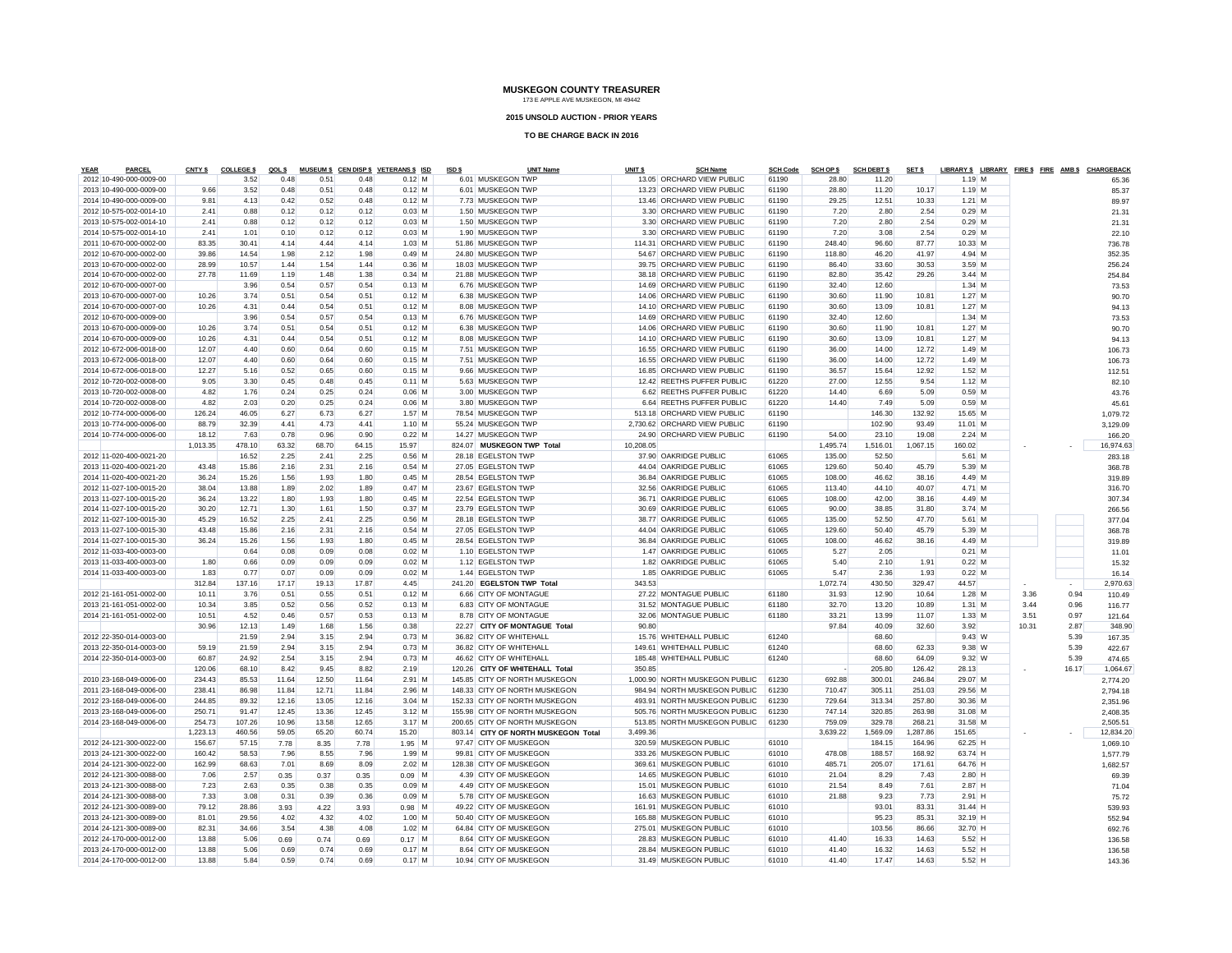#### **2015 UNSOLD AUCTION - PRIOR YEARS**

| <b>YEAR</b><br>PARCE                               | CNTY \$ | <b>COLLEGES</b> | QOL \$ |      |      | MUSEUM \$ CEN DISP \$ VETERANS \$ ISD | ISD \$ | <b>UNIT Name</b>                                 | UNIT <sub>\$</sub> | <b>SCH Name</b>          | <b>SCH Code</b> | <b>SCH OP \$</b> | <b>SCH DEBT \$</b> | SET \$ |           | LIBRARY \$ LIBRARY FIRE \$ FIRE AMB \$ CHARGEBACK |          |
|----------------------------------------------------|---------|-----------------|--------|------|------|---------------------------------------|--------|--------------------------------------------------|--------------------|--------------------------|-----------------|------------------|--------------------|--------|-----------|---------------------------------------------------|----------|
| 2012 24-185-100-0001-00                            | 13.88   | 5.06            | 0.69   | 0.74 | 0.69 | $0.17$ M                              |        | 8.64 CITY OF MUSKEGON                            |                    | 28.83 MUSKEGON PUBLIC    | 61010           | 41.40            | 16.33              | 14.63  | $5.52$ H  |                                                   | 136.58   |
| 2013 24-185-100-0001-00                            | 13.88   | 5.06            | 0.69   | 0.74 | 0.69 | $0.17$ M                              |        | 8.64 CITY OF MUSKEGON                            |                    | 28.84 MUSKEGON PUBLIC    | 61010           | 41.40            | 16.32              | 14.63  | $5.52$ H  |                                                   | 136.58   |
| 2014 24-185-100-0001-00                            | 13.88   | 5.84            | 0.59   | 0.74 | 0.69 | $0.17$ M                              |        | 10.94 CITY OF MUSKEGON                           |                    | 31.49 MUSKEGON PUBLIC    | 61010           | 41.40            | 17.47              | 14.63  | $5.52$ H  |                                                   | 143.36   |
| 2012 24-185-109-0022-00                            | 13.88   | 5.06            | 0.69   | 0.74 | 0.69 | $0.17$ M                              |        | 8.64 CITY OF MUSKEGON                            |                    | 28.83 MUSKEGON PUBLIC    | 61010           | 41.40            | 16.33              | 14.63  | $5.52$ H  |                                                   | 136.58   |
| 2013 24-185-109-0022-00                            | 13.88   | 5.06            | 0.69   | 0.74 | 0.69 | $0.17$ M                              |        | 8.64 CITY OF MUSKEGON                            |                    | 28.84 MUSKEGON PUBLIC    | 61010           | 41.40            | 16.32              | 14.63  | $5.52$ H  |                                                   | 136.58   |
| 2014 24-185-109-0022-00                            | 13.88   | 5.84            | 0.59   | 0.74 | 0.69 | $0.17$ M                              |        | 10.94 CITY OF MUSKEGON                           |                    | 31.49 MUSKEGON PUBLIC    | 61010           | 41.40            | 17.47              | 14.63  | $5.52$ H  |                                                   | 143.36   |
| 2012 24-185-110-0004-00                            | 72.48   | 26.44           | 3.60   | 3.86 | 3.60 | $0.90$ M                              |        | 45.09 CITY OF MUSKEGON                           |                    | 150.47 MUSKEGON PUBLIC   | 61010           | 216.00           | 85.20              | 76.32  | 28.80 H   |                                                   | 712.76   |
| 2013 24-185-110-0004-00                            | 74.22   | 27.07           | 3.68   | 3.95 | 3.68 | $0.92$ M                              |        | 46.17 CITY OF MUSKEGON                           |                    | 154.17 MUSKEGON PUBLIC   | 61010           | 221.18           | 87.23              | 78.14  | 29.49 H   |                                                   | 729.90   |
| 2014 24-185-110-0004-00                            | 7.71    | 3.24            | 0.33   | 0.41 | 0.38 | $0.09$ M                              |        | 6.07 CITY OF MUSKEGON                            |                    | 17.47 MUSKEGON PUBLIC    | 61010           | 22.98            | 9.70               | 8.12   | $3.06$ H  |                                                   | 79.56    |
| 2012 24-185-110-0015-00                            |         | 31.95           | 4.35   | 4.67 | 4.35 | $1.09$ M                              |        | 54.49 CITY OF MUSKEGON                           |                    | 177.52 MUSKEGON PUBLIC   | 61010           |                  | 102.95             |        | 34.80 H   |                                                   | 416.17   |
| 2013 24-185-110-0015-00                            | 87.58   | 31.95           | 4.35   | 4.67 | 4.35 | $1.09$ M                              |        | 54.49 CITY OF MUSKEGON                           |                    | 179.32 MUSKEGON PUBLIC   | 61010           |                  | 102.94             | 92.22  | 34.80 H   |                                                   | 597.76   |
| 2014 24-185-110-0015-00                            | 88.98   | 37.46           | 3.83   | 4.74 | 4.41 | $1.10$ M                              |        | 70.09 CITY OF MUSKEGON                           |                    | 199.12 MUSKEGON PUBLIC   | 61010           |                  | 111.95             | 93.69  | 35.35 H   |                                                   | 650.72   |
| 2012 24-185-110-0022-00                            | 95.43   | 34.81           | 4.74   | 5.09 | 4.74 | $1.18$ M                              |        | 59.37 CITY OF MUSKEGON                           |                    | 198.12 MUSKEGON PUBLIC   | 61010           | 284.40           | 112.18             | 100.49 | 37.92 H   |                                                   | 938.47   |
| 2013 24-185-110-0022-00                            | 95.43   | 34.81           | 4.74   | 5.08 | 4.74 | $1.18$ M                              |        | 59.37 CITY OF MUSKEGON                           |                    | 198.24 MUSKEGON PUBLIC   | 61010           | 284.40           | 112.18             | 100.49 | 37.92 H   |                                                   | 938.58   |
| 2014 24-185-110-0022-00                            | 96.96   | 40.82           | 4.17   | 5.17 | 4.81 | $1.20$ M                              |        | 76.37 CITY OF MUSKEGON                           |                    | 219.86 MUSKEGON PUBLIC   | 61010           | 288.93           | 121.98             | 102.09 | 38.52 H   |                                                   | 1,000.88 |
| 2012 24-185-115-0010-00                            | 53.15   | 19.39           | 2.64   | 2.83 | 2.64 | $0.66$ M                              |        | 33.07 CITY OF MUSKEGON                           |                    | 110.34 MUSKEGON PUBLIC   | 61010           | 158.40           | 62.48              | 55.97  | 21.12 H   |                                                   | 522.69   |
| 2013 24-185-115-0010-00                            | 54.42   | 19.85           | 2.70   | 2.90 | 2.70 | $0.67$ M                              |        | 33.86 CITY OF MUSKEGON                           |                    | 113.05 MUSKEGON PUBLIC   | 61010           | 162.19           | 63.97              | 57.30  | 21.62 H   |                                                   | 535.23   |
| 2014 24-185-115-0010-00                            | 55.29   | 23.28           | 2.38   | 2.94 | 2.74 | $0.68$ M                              |        | 43.55 CITY OF MUSKEGON                           |                    | 125.39 MUSKEGON PUBLIC   | 61010           | 164.79           | 69.57              | 58.23  | 21.97 H   |                                                   | 570.81   |
| 2012 24-185-119-0008-00                            |         | 5.06            | 0.69   | 0.74 | 0.69 | $0.17$ M                              |        | 8.64 CITY OF MUSKEGON                            |                    | 28.57 MUSKEGON PUBLIC    | 61010           | 41.40            | 16.33              |        | $5.52$ H  |                                                   | 107.81   |
| 2013 24-185-119-0008-00                            | 13.88   | 5.06            | 0.69   | 0.74 | 0.69 | $0.17$ M                              |        | 8.64 CITY OF MUSKEGON                            |                    | 178.84 MUSKEGON PUBLIC   | 61010           | 41.40            | 16.32              | 14.63  | $5.52$ H  |                                                   |          |
|                                                    | 13.88   | 5.84            | 0.59   | 0.74 | 0.69 | $0.17$ M                              |        |                                                  |                    | 31.49 MUSKEGON PUBLIC    | 61010           | 41.40            | 17.47              | 14.63  | $5.52$ H  |                                                   | 286.58   |
| 2014 24-185-119-0008-00<br>2012 24-205-008-0008-10 | 83.35   | 30.41           |        |      |      |                                       |        | 10.94 CITY OF MUSKEGON<br>51.86 CITY OF MUSKEGON |                    | 173.04 MUSKEGON PUBLIC   | 61010           | 248.40           | 97.98              | 87.77  | $33.12$ H |                                                   | 143.36   |
|                                                    |         |                 | 4.14   | 4.44 | 4.14 | $1.04$ M                              |        |                                                  |                    |                          |                 |                  |                    |        |           |                                                   | 819.69   |
| 2013 24-205-008-0008-10                            | 82.75   | 30.19           | 4.11   | 4.41 | 4.11 | $1.03$ M                              |        | 51.48 CITY OF MUSKEGON                           |                    | 171.90 MUSKEGON PUBLIC   | 61010           | 246.60           | 97.26              | 87.13  | 32.88 H   |                                                   | 813.85   |
| 2014 24-205-008-0008-10                            | 82.14   | 34.59           | 3.53   | 4.38 | 4.08 | $1.02$ M                              |        | 64.70 CITY OF MUSKEGON                           |                    | 186.29 MUSKEGON PUBLIC   | 61010           | 244.80           | 103.35             | 86.50  | 32.64 H   |                                                   | 848.02   |
| 2012 24-205-014-0011-10                            | 8.45    | 3.08            | 0.42   | 0.45 | 0.42 | $0.10$ M                              |        | 5.26 CITY OF MUSKEGON                            |                    | 17.55 MUSKEGON PUBLIC    | 61010           | 25.20            | 9.94               | 8.90   | $3.36$ H  |                                                   | 83.13    |
| 2013 24-205-014-0011-10                            | 8.45    | 3.08            | 0.42   | 0.45 | 0.42 | $0.10$ M                              |        | 5.26 CITY OF MUSKEGON                            |                    | 17.56 MUSKEGON PUBLIC    | 61010           | 25.20            | 9.94               | 8.90   | $3.36$ H  |                                                   | 83.14    |
| 2014 24-205-014-0011-10                            | 8.45    | 3.55            | 0.36   | 0.45 | 0.42 | $0.10$ M                              |        | 6.66 CITY OF MUSKEGON                            |                    | 19.17 MUSKEGON PUBLIC    | 61010           | 25.20            | 10.63              | 8.90   | $3.36$ H  |                                                   | 87.25    |
| 2012 24-205-015-0005-10                            |         | 24.68           | 3.36   | 3.60 | 3.36 | $0.84$ M                              |        | 42.08 CITY OF MUSKEGON                           |                    | 139.13 MUSKEGON PUBLIC   | 61010           | 201.60           | 79.52              |        | 26.88 H   |                                                   | 525.05   |
| 2013 24-205-015-0005-10                            | 67.04   | 24.46           | 3.33   | 3.57 | 3.33 | $0.83$ M                              |        | 41.71 CITY OF MUSKEGON                           |                    | 139.27 MUSKEGON PUBLIC   | 61010           | 199.80           | 78.80              | 70.60  | 26.64 H   |                                                   | 659.38   |
| 2014 24-205-015-0005-10                            | 67.04   | 28.23           | 2.88   | 3.57 | 3.33 | $0.83$ M                              |        | 52.81 CITY OF MUSKEGON                           |                    | 1,899.89 MUSKEGON PUBLIC | 61010           | 199.80           | 84.35              | 70.60  | 26.64 H   |                                                   | 2,439.97 |
| 2012 24-205-015-0011-00                            |         | 3.08            | 0.42   | 0.45 | 0.42 | $0.10$ M                              |        | 5.26 CITY OF MUSKEGON                            |                    | 17.39 MUSKEGON PUBLIC    | 61010           | 25.20            | 9.94               |        | $3.36$ H  |                                                   | 65.62    |
| 2013 24-205-015-0011-00                            |         | 3.08            | 0.42   | 0.45 | 0.42 | $0.10$ M                              |        | 5.26 CITY OF MUSKEGON                            |                    | 17.40 MUSKEGON PUBLIC    | 61010           | 25.20            | 9.94               |        | $3.36$ H  |                                                   | 65.63    |
| 2014 24-205-015-0011-00                            | 8.45    | 3.55            | 0.36   | 0.45 | 0.42 | $0.10$ M                              |        | 6.66 CITY OF MUSKEGON                            |                    | 19.17 MUSKEGON PUBLIC    | 61010           | 25.20            | 10.63              | 8.90   | $3.36$ H  |                                                   | 87.25    |
| 2012 24-205-039-0006-50                            | 124.42  | 45.39           | 6.18   | 6.63 | 6.18 | $1.55$ M                              |        | 77.41 CITY OF MUSKEGON                           |                    | 258.31 MUSKEGON PUBLIC   | 61010           | 370.80           | 146.26             | 131.02 | 49.44 H   |                                                   | 1,223.59 |
| 2013 24-205-039-0006-50                            | 13.88   | 5.06            | 0.69   | 0.74 | 0.69 | $0.17$ M                              |        | 8.64 CITY OF MUSKEGON                            |                    | 28.84 MUSKEGON PUBLIC    | 61010           | 41.40            | 16.32              | 14.63  | $5.52$ H  |                                                   | 136.58   |
| 2014 24-205-039-0006-50                            | 13.88   | 5.84            | 0.59   | 0.74 | 0.69 | $0.17$ M                              |        | 10.94 CITY OF MUSKEGON                           |                    | 31.49 MUSKEGON PUBLIC    | 61010           | 41.40            | 17.47              | 14.63  | $5.52$ H  |                                                   | 143.36   |
| 2012 24-205-041-0011-00                            |         | 3.52            | 0.48   | 0.51 | 0.48 | $0.12$ M                              |        | 6.01 CITY OF MUSKEGON                            |                    | 157.87 MUSKEGON PUBLIC   | 61010           | 28.80            | 11.36              |        | $3.84$ H  |                                                   | 212.99   |
| 2013 24-205-041-0011-00                            | 9.66    | 3.52            | 0.48   | 0.51 | 0.48 | $0.12$ M                              |        | 6.01 CITY OF MUSKEGON                            |                    | 20.06 MUSKEGON PUBLIC    | 61010           | 28.80            | 11.36              | 10.17  | $3.84$ H  |                                                   | 95.01    |
| 2014 24-205-041-0011-00                            | 9.66    | 4.06            | 0.41   | 0.51 | 0.48 | $0.12$ M                              |        | 7.61 CITY OF MUSKEGON                            |                    | 21.90 MUSKEGON PUBLIC    | 61010           | 28.80            | 12.15              | 10.17  | $3.84$ H  |                                                   | 99.71    |
| 2012 24-205-046-0012-00                            | 69.46   | 25.34           | 3.45   | 3.70 | 3.45 | $0.86$ M                              |        | 43.21 CITY OF MUSKEGON                           |                    | 144.20 MUSKEGON PUBLIC   | 61010           | 207.00           | 81.65              | 73.14  | 27.60 H   |                                                   | 683.06   |
| 2013 24-205-046-0012-00                            | 71.13   | 25.95           | 3.53   | 3.79 | 3.53 | $0.88$ M                              |        | 44.25 CITY OF MUSKEGON                           |                    | 147.75 MUSKEGON PUBLIC   | 61010           | 211.96           | 83.60              | 74.89  | 28.26 H   |                                                   | 699.52   |
| 2014 24-205-046-0012-00                            | 72.26   | 30.42           | 3.11   | 3.85 | 3.58 | $0.89$ M                              |        | 56.92 CITY OF MUSKEGON                           |                    | 163.86 MUSKEGON PUBLIC   | 61010           | 215.35           | 90.91              | 76.09  | 28.71 H   |                                                   | 745.95   |
| 2012 24-205-051-0006-10                            | 49.24   | 17.96           | 2.44   | 2.62 | 2.44 | $0.62$ M                              |        | 30.63 CITY OF MUSKEGON                           |                    | 102.21 MUSKEGON PUBLIC   | 61010           | 146.73           | 57.87              | 51.84  | 19.56 H   |                                                   | 484.16   |
| 2013 24-205-051-0006-10                            | 73.09   | 26.66           | 3.63   | 3.89 | 3.63 | $0.90$ M                              |        | 45.47 CITY OF MUSKEGON                           |                    | 151.81 MUSKEGON PUBLIC   | 61010           | 217.80           | 85.90              | 76.95  | 29.04 H   |                                                   | 718.77   |
| 2014 24-205-051-0006-10                            | 73.09   | 30.77           | 3.14   | 3.89 | 3.63 | $0.90$ M                              |        | 57.57 CITY OF MUSKEGON                           |                    | 165.73 MUSKEGON PUBLIC   | 61010           | 217.80           | 91.95              | 76.95  | 29.04 H   |                                                   | 754.46   |
| 2012 24-205-051-0007-00                            | 123.22  | 44.95           | 6.12   | 6.57 | 6.12 | $1.53$ M                              |        | 76.66 CITY OF MUSKEGON                           |                    | 255.80 MUSKEGON PUBLIC   | 61010           | 367.20           | 144.84             | 129.74 | 48.96 H   |                                                   | 1,211.71 |
| 2013 24-205-051-0007-00                            | 122.61  | 44.73           | 6.09   | 6.53 | 6.09 | $1.52$ M                              |        | 76.28 CITY OF MUSKEGON                           |                    | 254.71 MUSKEGON PUBLIC   | 61010           | 365.40           | 144.12             | 129.11 | 48.72 H   |                                                   | 1,205.91 |
| 2014 24-205-051-0007-00                            | 122.61  | 51.63           | 5.27   | 6.53 | 6.09 | 1.52M                                 |        | 96.58 CITY OF MUSKEGON                           |                    | 278.05 MUSKEGON PUBLIC   | 61010           | 365.40           | 154.27             | 129.11 | 48.72 H   |                                                   | 1,265.78 |
| 2012 24-205-054-0008-00                            | 45.29   | 16.52           | 2.25   | 2.41 | 2.25 | $0.56$ M                              |        | 28.18 CITY OF MUSKEGON                           |                    | 94.04 MUSKEGON PUBLIC    | 61010           | 135.00           | 53.25              | 47.70  | 18.00 H   |                                                   | 445.45   |
| 2013 24-205-054-0008-00                            | 46.39   | 16.92           | 2.30   | 2.47 | 2.30 | 0.57M                                 |        | 28.86 CITY OF MUSKEGON                           |                    | 96.35 MUSKEGON PUBLIC    | 61010           | 138.24           | 54.52              | 48.84  | 18.43 H   |                                                   | 456.19   |
| 2014 24-205-054-0008-00                            | 47.12   | 19.84           | 2.02   | 2.51 | 2.34 | $0.58$ M                              |        | 37.12 CITY OF MUSKEGON                           |                    | 106.85 MUSKEGON PUBLIC   | 61010           | 140.43           | 59.28              | 49.62  | 18.72 H   |                                                   | 486.43   |
| 2012 24-205-055-0011-00                            | 67.04   | 24.46           |        |      | 3.33 | $0.83$ M                              |        | 41.71 CITY OF MUSKEGON                           |                    | 194.24 MUSKEGON PUBLIC   | 61010           | 199.80           | 78.81              | 70.60  | $26.64$ H |                                                   | 714.37   |
|                                                    |         |                 | 3.33   | 3.58 |      |                                       |        |                                                  |                    |                          |                 |                  |                    |        |           |                                                   |          |
| 2013 24-205-055-0011-00                            | 67.04   | 24.46           | 3.33   | 3.57 | 3.33 | $0.83$ M                              |        | 41.71 CITY OF MUSKEGON                           |                    | 139.27 MUSKEGON PUBLIC   | 61010           | 199.80           | 78.80              | 70.60  | 26.64 H   |                                                   | 659.38   |
| 2014 24-205-055-0011-00                            | 67.04   | 28.23           | 2.88   | 3.57 | 3.33 | $0.83$ M                              |        | 52.81 CITY OF MUSKEGON                           |                    | 240.02 MUSKEGON PUBLIC   | 61010           | 199.80           | 84.35              | 70.60  | 26.64 H   |                                                   | 780.10   |
| 2012 24-205-060-0008-00                            |         | 35.69           | 4.86   | 5.22 | 4.86 | $1.21$ M                              |        | 60.87 CITY OF MUSKEGON                           |                    | 201.25 MUSKEGON PUBLIC   | 61010           | 291.60           | 115.02             |        | 38.88 H   |                                                   | 759.46   |
| 2013 24-205-060-0008-00                            | 97.24   | 35.47           | 4.83   | 5.18 | 4.83 | $1.21$ M                              |        | 60.50 CITY OF MUSKEGON                           |                    | 202.01 MUSKEGON PUBLIC   | 61010           | 289.80           | 114.30             | 102.40 | 38.64 H   |                                                   | 956.41   |
| 2014 24-205-060-0008-00                            | 5.51    | 2.32            | 0.23   | 0.29 | 0.27 | $0.06$ M                              |        | 4.34 CITY OF MUSKEGON                            |                    | 12.50 MUSKEGON PUBLIC    | 61010           | 16.45            | 6.94               | 5.81   | $2.19$ H  |                                                   | 56.91    |
| 2012 24-205-063-0005-00                            | 90.60   | 33.05           | 4.50   | 4.83 | 4.50 | $1.12$ M                              |        | 56.37 CITY OF MUSKEGON                           |                    | 188.09 MUSKEGON PUBLIC   | 61010           | 270.00           | 106.50             | 95.40  | 36.00 H   |                                                   | 890.96   |
| 2013 24-205-063-0005-00                            | 89.99   | 32.83           | 4.47   | 4.79 | 4.47 | $1.12$ M                              |        | 55.99 CITY OF MUSKEGON                           |                    | 245.31 MUSKEGON PUBLIC   | 61010           | 268.20           | 105.78             | 94.77  | 35.76 H   |                                                   | 943.48   |
| 2014 24-205-063-0005-00                            | 89.99   | 37.89           | 3.87   | 4.79 | 4.47 | $1.12$ M                              |        | 70.89 CITY OF MUSKEGON                           |                    | 1,332.02 MUSKEGON PUBLIC | 61010           | 268.20           | 113.23             | 94.77  | 35.76 H   |                                                   | 2,057.00 |
| 2012 24-205-063-0006-00                            |         | 28.42           | 3.87   | 4.15 | 3.87 | $0.97$ M                              |        | 48.47 CITY OF MUSKEGON                           |                    | 160.25 MUSKEGON PUBLIC   | 61010           | 232.20           | 91.59              |        | 30.96 H   |                                                   | 604.75   |
| 2013 24-205-063-0006-00                            | 77.91   | 28.42           | 3.87   | 4.15 | 3.87 | $0.97$ M                              |        | 48.47 CITY OF MUSKEGON                           |                    | 246.47 MUSKEGON PUBLIC   | 61010           | 232.20           | 91.58              | 82.04  | 30.96 H   |                                                   | 850.91   |
| 2014 24-205-063-0006-00                            | 77.91   | 32.80           | 3.35   | 4.15 | 3.87 | $0.97$ M                              |        | 61.37 CITY OF MUSKEGON                           |                    | 176.68 MUSKEGON PUBLIC   | 61010           | 232.20           | 98.03              | 82.04  | 30.96 H   |                                                   | 804.33   |
| 2012 24-205-063-0013-00                            | 8.45    | 3.08            | 0.42   | 0.45 | 0.42 | $0.10$ M                              |        | 5.26 CITY OF MUSKEGON                            |                    | 17.55 MUSKEGON PUBLIC    | 61010           | 25.20            | 9.94               | 8.90   | $3.36$ H  |                                                   | 83.13    |
| 2014 24-205-063-0013-00                            | 8.45    | 3.55            | 0.36   | 0.45 | 0.42 | $0.10$ M                              |        | 6.66 CITY OF MUSKEGON                            |                    | 19.17 MUSKEGON PUBLIC    | 61010           | 25.20            | 10.63              | 8.90   | $3.36$ H  |                                                   | 87.25    |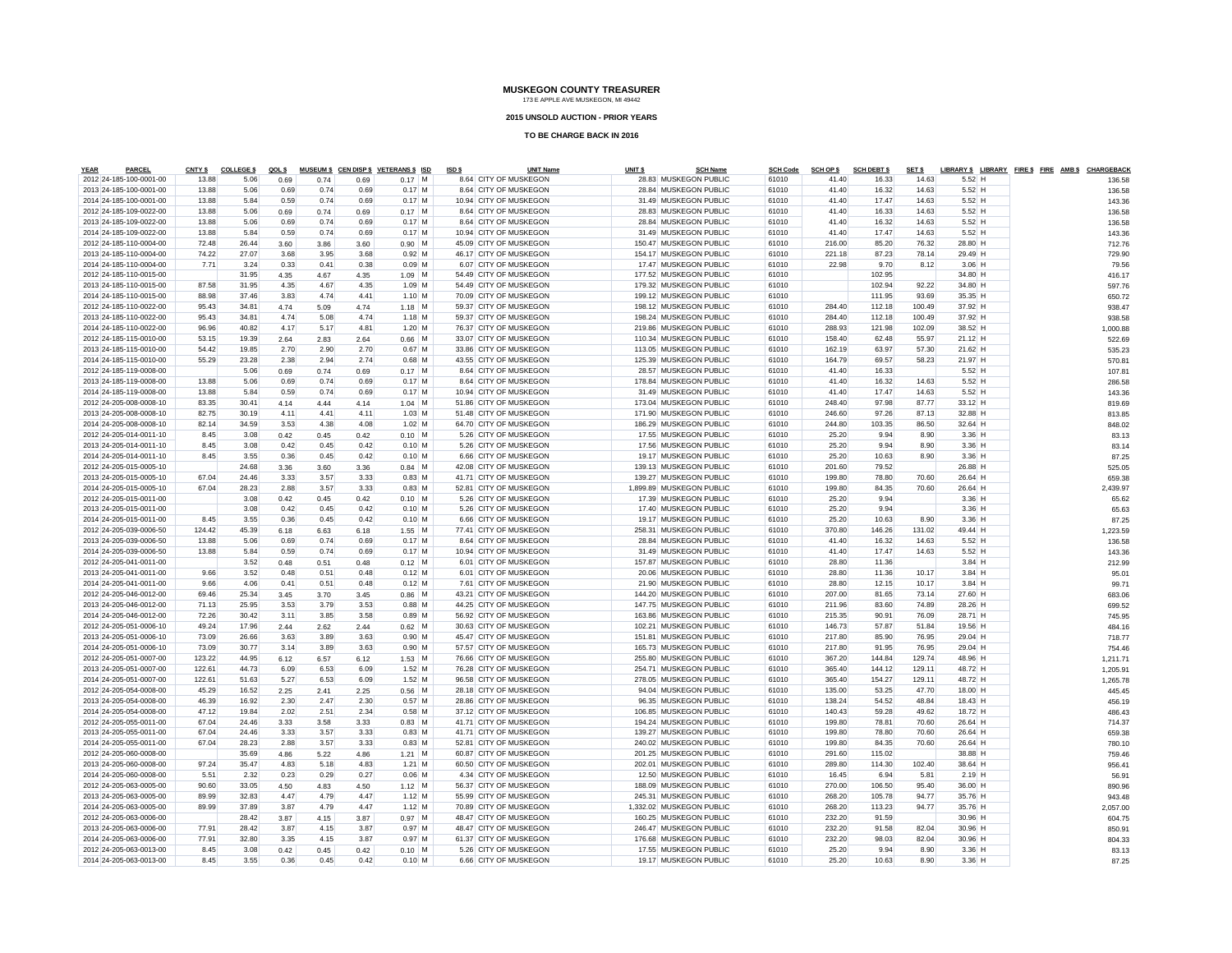#### **2015 UNSOLD AUCTION - PRIOR YEARS**

| <b>YEAR</b> | <b>PARCEL</b>           | <b>CNTY \$</b> | <b>COLLEGE \$</b> | QOL \$ |              |      | MUSEUM \$ CEN DISP \$ VETERANS \$ ISD | ISD \$ | <b>UNIT Name</b>        | UNIT <sub>\$</sub> | <u>SCH Name</u>          | <b>SCH Code</b> | <b>SCH OP \$</b> | <b>SCH DEBT \$</b> | SET \$ |           | LIBRARY \$ LIBRARY FIRE \$ FIRE AMB \$ CHARGEBACH |          |  |
|-------------|-------------------------|----------------|-------------------|--------|--------------|------|---------------------------------------|--------|-------------------------|--------------------|--------------------------|-----------------|------------------|--------------------|--------|-----------|---------------------------------------------------|----------|--|
|             | 2012 24-205-068-0009-10 | 134.69         | 49.14             | 6.69   | 7.18         | 6.69 | $1.67$ M                              |        | 83.80 CITY OF MUSKEGON  |                    | 1,587.13 MUSKEGON PUBLIC | 61010           | 401.40           | 158.33             | 141.83 | 53.52 H   |                                                   | 2,632.07 |  |
|             | 2013 24-205-068-0009-10 | 134.09         | 48.92             | 6.66   | 7.15         | 6.66 | $1.66$ M                              |        | 83.42 CITY OF MUSKEGON  |                    | 364.35 MUSKEGON PUBLIC   | 61010           | 399.60           | 157.62             | 141.19 | 53.28 H   |                                                   | 1,404.60 |  |
|             | 2014 24-205-068-0009-10 | 134.09         | 56.46             | 5.77   | 7.15         | 6.66 | $1.66$ M                              |        | 105.62 CITY OF MUSKEGON |                    | 386.58 MUSKEGON PUBLIC   | 61010           | 399.60           | 168.71             | 141.19 | 53.28 H   |                                                   | 1,466.77 |  |
|             | 2012 24-205-068-0011-00 |                | 20.52             | 2.79   | 3.00         | 2.79 | $0.70$ M                              |        | 35.00 CITY OF MUSKEGON  |                    | 270.80 MUSKEGON PUBLIC   | 61010           |                  | 66.12              |        | 22.35 H   |                                                   | 424.07   |  |
|             | 2013 24-205-068-0011-00 | 82.14          | 29.97             | 4.08   | 4.38         | 4.08 | $1.02$ M                              |        | 51.10 CITY OF MUSKEGON  |                    | 2,284.29 MUSKEGON PUBLIC | 61010           |                  | 96.56              | 86.50  | 32.64 H   |                                                   | 2,676.76 |  |
|             | 2014 24-205-068-0011-00 | 82.14          | 34.59             | 3.53   | 4.38         | 4.08 | $1.02$ M                              |        | 64.70 CITY OF MUSKEGON  |                    | 310.32 MUSKEGON PUBLIC   | 61010           | 244.80           | 103.35             | 86.50  | 32.64 H   |                                                   | 972.05   |  |
|             | 2012 24-205-077-0007-00 | 8.45           | 3.08              | 0.42   | 0.45         | 0.42 | $0.10$ M                              |        | 5.26 CITY OF MUSKEGON   |                    | 17.55 MUSKEGON PUBLIC    | 61010           | 25.20            | 9.94               | 8.90   | $3.36$ H  |                                                   | 83.13    |  |
|             | 2013 24-205-077-0007-00 | 8.45           | 3.08              | 0.42   | 0.45         | 0.42 | 0.10 M                                |        | 5.26 CITY OF MUSKEGON   |                    | 17.56 MUSKEGON PUBLIC    | 61010           | 25.20            | 9.94               | 8.90   | $3.36$ H  |                                                   | 83.14    |  |
|             | 2014 24-205-077-0007-00 | 8.45           | 3.55              | 0.36   | 0.45         | 0.42 | $0.10$ M                              |        | 6.66 CITY OF MUSKEGON   |                    | 19.17 MUSKEGON PUBLIC    | 61010           | 25.20            | 10.63              | 8.90   | $3.36$ H  |                                                   | 87.25    |  |
|             | 2012 24-205-077-0008-00 | 8.45           | 3.08              | 0.42   | 0.45         | 0.42 | $0.10$ M                              |        | 5.26 CITY OF MUSKEGON   |                    | 17.55 MUSKEGON PUBLIC    | 61010           | 25.20            | 9.94               | 8.90   | $3.36$ H  |                                                   | 83.13    |  |
|             | 2013 24-205-077-0008-00 | 8.45           | 3.08              | 0.42   | 0.45         | 0.42 | $0.10$ M                              |        | 5.26 CITY OF MUSKEGON   |                    | 17.56 MUSKEGON PUBLIC    | 61010           | 25.20            | 9.94               | 8.90   | $3.36$ H  |                                                   | 83.14    |  |
|             | 2014 24-205-077-0008-00 | 8.45           | 3.55              | 0.36   | 0.45         | 0.42 | $0.10$ M                              |        | 6.66 CITY OF MUSKEGON   |                    | 19.17 MUSKEGON PUBLIC    | 61010           | 25.20            | 10.63              | 8.90   | $3.36$ H  |                                                   | 87.25    |  |
|             | 2012 24-205-082-0009-00 | 93.62          | 34.15             | 4.65   | 4.99         | 4.65 | $1.16$ M                              |        | 58.24 CITY OF MUSKEGON  |                    | 194.37 MUSKEGON PUBLIC   | 61010           | 279.00           | 110.05             | 98.58  | 37.20 H   |                                                   | 920.66   |  |
|             | 2013 24-205-082-0009-00 | 93.02          | 33.93             | 4.62   | 4.96         | 4.62 | $1.15$ M                              |        | 57.87 CITY OF MUSKEGON  |                    | 244.75 MUSKEGON PUBLIC   | 61010           | 277.20           | 109.34             | 97.94  | 36.96 H   |                                                   | 966.36   |  |
|             | 2014 24-205-082-0009-00 | 93.02          | 39.16             | 4.00   | 4.96         | 4.62 | $1.15$ M                              |        | 73.27 CITY OF MUSKEGON  |                    | 271.21 MUSKEGON PUBLIC   | 61010           | 277.20           | 117.03             | 97.94  | 36.96 H   |                                                   | 1,020.52 |  |
|             | 2012 24-205-087-0001-00 | 48.43          | 17.67             | 2.40   | 2.58         | 2.40 | $0.61$ M                              |        | 30.13 CITY OF MUSKEGON  |                    | 100.55 MUSKEGON PUBLIC   | 61010           | 144.34           | 56.92              | 51.00  | 19.24 H   |                                                   | 476.27   |  |
|             | 2013 24-205-087-0001-00 | 49.59          | 18.09             | 2.46   | 2.64         | 2.46 | $0.61$ M                              |        | 30.85 CITY OF MUSKEGON  |                    | 103.01 MUSKEGON PUBLIC   | 61010           | 147.79           | 58.29              | 52.21  | 19.70 H   |                                                   | 487.70   |  |
|             | 2014 24-205-087-0001-00 | 50.38          | 21.21             | 2.16   | 2.68         | 2.50 | $0.62$ M                              |        | 39.69 CITY OF MUSKEGON  |                    | 174.52 MUSKEGON PUBLIC   | 61010           | 150.15           | 63.39              | 53.05  | 20.02 H   |                                                   | 580.37   |  |
|             | 2012 24-205-102-0003-00 | 64.02          | 23.35             | 3.18   |              | 3.18 | $0.80$ M                              |        | 39.83 CITY OF MUSKEGON  |                    | 132.92 MUSKEGON PUBLIC   | 61010           | 190.80           | 75.26              | 67.42  | 25.44 H   |                                                   |          |  |
|             | 2013 24-205-102-0003-00 | 64.02          | 23.35             | 3.18   | 3.41<br>3.41 | 3.18 | $0.79$ M                              |        | 39.83 CITY OF MUSKEGON  |                    | 133.00 MUSKEGON PUBLIC   | 61010           | 190.80           | 75.26              | 67.42  | 25.44 H   |                                                   | 629.61   |  |
|             | 2014 24-205-102-0003-00 | 65.04          | 27.39             | 2.79   | 3.46         | 3.23 | $0.80$ M                              |        | 51.23 CITY OF MUSKEGON  |                    | 218.69 MUSKEGON PUBLIC   | 61010           | 193.84           | 81.84              | 68.49  | 25.84 H   |                                                   | 629.68   |  |
|             |                         |                |                   |        |              |      |                                       |        |                         |                    |                          |                 |                  |                    |        |           |                                                   | 742.64   |  |
|             | 2012 24-205-141-0002-10 | 6.55           | 2.39              | 0.32   | 0.35         | 0.32 | $0.09$ M                              |        | 4.07 CITY OF MUSKEGON   |                    | 13.59 MUSKEGON PUBLIC    | 61010           | 19.53            | 7.69               | 6.90   | $2.60$ H  |                                                   | 64.40    |  |
|             | 2013 24-205-141-0002-10 | 8.45           | 3.08              | 0.42   | 0.45         | 0.42 | $0.10$ M                              |        | 5.26 CITY OF MUSKEGON   |                    | 17.56 MUSKEGON PUBLIC    | 61010           | 25.20            | 9.94               | 8.90   | $3.36$ H  |                                                   | 83.14    |  |
|             | 2014 24-205-141-0002-10 | 8.45           | 3.55              | 0.36   | 0.45         | 0.42 | $0.10$ M                              |        | 6.66 CITY OF MUSKEGON   |                    | 19.17 MUSKEGON PUBLIC    | 61010           | 25.20            | 10.63              | 8.90   | $3.36$ H  |                                                   | 87.25    |  |
|             | 2012 24-205-153-0001-00 | 7.23           | 2.63              | 0.36   | 0.38         | 0.36 | $0.09$ M                              |        | 4.49 CITY OF MUSKEGON   |                    | 15.00 MUSKEGON PUBLIC    | 61010           | 21.54            | 8.49               | 7.61   | $2.87$ H  |                                                   | 71.05    |  |
|             | 2013 24-205-153-0001-00 | 9.66           | 3.52              | 0.48   | 0.51         | 0.48 | $0.12$ M                              |        | 6.01 CITY OF MUSKEGON   |                    | 20.06 MUSKEGON PUBLIC    | 61010           | 28.80            | 11.36              | 10.17  | $3.84$ H  |                                                   | 95.01    |  |
|             | 2014 24-205-153-0001-00 | 9.66           | 4.06              | 0.41   | 0.51         | 0.48 | $0.12$ M                              |        | 7.61 CITY OF MUSKEGON   |                    | 21.90 MUSKEGON PUBLIC    | 61010           | 28.80            | 12.15              | 10.17  | $3.84$ H  |                                                   | 99.7'    |  |
|             | 2012 24-205-208-0005-00 | 47.51          | 17.33             | 2.36   | 2.53         | 2.36 | $0.59$ M                              |        | 29.56 CITY OF MUSKEGON  |                    | 158.92 MUSKEGON PUBLIC   | 61010           | 141.58           | 55.84              | 50.02  | 18.87 H   |                                                   | 527.47   |  |
|             | 2013 24-205-208-0005-00 | 48.64          | 17.74             | 2.41   | 2.59         | 2.41 | $0.60$ M                              |        | 30.26 CITY OF MUSKEGON  |                    | 161.32 MUSKEGON PUBLIC   | 61010           | 144.97           | 57.18              | 51.22  | 19.32 H   |                                                   | 538.66   |  |
|             | 2014 24-205-208-0005-00 | 49.42          | 20.81             | 2.12   | 2.63         | 2.45 | $0.61$ M                              |        | 38.92 CITY OF MUSKEGON  |                    | 172.33 MUSKEGON PUBLIC   | 61010           | 147.27           | 62.17              | 52.03  | $19.63$ H |                                                   | 570.39   |  |
|             | 2012 24-205-210-0005-00 | 9.66           | 3.52              | 0.48   | 0.51         | 0.48 | $0.12$ M                              |        | 6.01 CITY OF MUSKEGON   |                    | 19.76 MUSKEGON PUBLIC    | 61010           |                  | 11.36              | 10.17  | $3.84$ H  |                                                   | 65.91    |  |
|             | 2013 24-205-210-0005-00 | 9.66           | 3.52              | 0.48   | 0.51         | 0.48 | $0.12$ M                              |        | 6.01 CITY OF MUSKEGON   |                    | 19.77 MUSKEGON PUBLIC    | 61010           |                  | 11.36              | 10.17  | $3.84$ H  |                                                   | 65.92    |  |
|             | 2014 24-205-210-0005-00 | 9.66           | 4.06              | 0.41   | 0.51         | 0.48 | $0.12$ M                              |        | 7.61 CITY OF MUSKEGON   |                    | 21.90 MUSKEGON PUBLIC    | 61010           | 28.80            | 12.15              | 10.17  | $3.84$ H  |                                                   | 99.7'    |  |
|             | 2011 24-205-237-0011-00 |                | 1.14              | 0.15   | 0.16         | 0.15 | $0.05$ M                              |        | 1.95 CITY OF MUSKEGON   |                    | 6.43 MUSKEGON PUBLIC     | 61010           | 9.34             | 3.23               |        | $1.24$ H  |                                                   | 23.84    |  |
|             | 2012 24-205-237-0011-00 | 3.21           | 1.17              | 0.16   | 0.17         | 0.16 | $0.04$ M                              |        | 2.00 CITY OF MUSKEGON   |                    | 6.67 MUSKEGON PUBLIC     | 61010           | 9.59             | 3.77               | 3.38   | $1.27$ H  |                                                   | 31.59    |  |
|             | 2013 24-205-237-0011-00 | 3.28           | 1.20              | 0.16   | 0.17         | 0.16 | $0.04$ M                              |        | 2.04 CITY OF MUSKEGON   |                    | 6.82 MUSKEGON PUBLIC     | 61010           | 9.81             | 3.86               | 3.47   | $1.30$ H  |                                                   | 32.31    |  |
|             | 2014 24-205-237-0011-00 | 3.34           | 1.39              | 0.14   | 0.17         | 0.16 | $0.04$ M                              |        | 2.63 CITY OF MUSKEGON   |                    | 7.55 MUSKEGON PUBLIC     | 61010           | 9.95             | 4.20               | 3.51   | $1.32$ H  |                                                   | 34.4     |  |
|             | 2012 24-205-247-0012-00 | 38.74          | 14.13             | 1.92   | 2.06         | 1.92 | $0.49$ M                              |        | 24.10 CITY OF MUSKEGON  |                    | 79.28 MUSKEGON PUBLIC    | 61010           |                  | 45.54              | 40.80  | 15.39 H   |                                                   | 264.37   |  |
|             | 2013 24-205-247-0012-00 | 45.29          | 16.52             | 2.25   | 2.41         | 2.25 | $0.56$ M                              |        | 28.18 CITY OF MUSKEGON  |                    | 94.09 MUSKEGON PUBLIC    | 61010           | 135.00           | 53.24              | 47.70  | 18.00 H   |                                                   | 445.49   |  |
|             | 2014 24-205-247-0012-00 | 46.03          | 19.38             | 1.98   | 2.45         | 2.28 | $0.57$ M                              |        | 36.25 CITY OF MUSKEGON  |                    | 104.36 MUSKEGON PUBLIC   | 61010           | 137.16           | 57.90              | 48.46  | 18.28 H   |                                                   | 475.10   |  |
|             | 2012 24-205-254-0001-00 | 113.55         | 41.42             |        |              |      | $1.41$ M                              |        | 70.65 CITY OF MUSKEGON  |                    | 235.74 MUSKEGON PUBLIC   | 61010           | 338.40           | 133.48             | 119.57 | 45.12 H   |                                                   |          |  |
|             |                         |                |                   | 5.64   | 6.05         | 5.64 |                                       |        |                         |                    | 230.88 MUSKEGON PUBLIC   | 61010           |                  |                    |        |           |                                                   | 1,116.67 |  |
|             | 2013 24-205-254-0001-00 | 111.14         | 40.54             | 5.52   | 5.92         | 5.52 | $1.38$ M                              |        | 69.14 CITY OF MUSKEGON  |                    |                          |                 | 331.20           | 130.64             | 117.03 | 44.16 H   |                                                   | 1,093.07 |  |
|             | 2014 24-205-254-0001-00 | 112.91         | 47.54             | 4.86   | 6.02         | 5.60 | $1.40$ M                              |        | 88.94 CITY OF MUSKEGON  |                    | 501.57 MUSKEGON PUBLIC   | 61010           | 336.49           | 142.06             | 118.89 | 44.86 H   |                                                   | 1,411.14 |  |
|             | 2012 24-205-254-0002-10 | 5.77           | 2.10              | 0.29   | 0.31         | 0.29 | $0.06$ M                              |        | 3.59 CITY OF MUSKEGON   |                    | 11.97 MUSKEGON PUBLIC    | 61010           | 17.20            | 6.78               | 6.07   | $2.29$ H  |                                                   | 56.72    |  |
|             | 2010 24-205-254-0002-10 | 47.57          | 17.35             | 2.36   | 2.54         | 2.36 | $0.59$ M                              |        | 29.59 CITY OF MUSKEGON  |                    | 98.56 MUSKEGON PUBLIC    | 61010           | 141.76           | 45.27              | 50.09  | 18.90 H   |                                                   | 456.94   |  |
|             | 2009 24-205-254-0002-10 | 47.71          | 17.40             | 2.37   | 2.54         | 2.37 | $0.59$ M                              |        | 29.68 CITY OF MUSKEGON  |                    | 90.95 MUSKEGON PUBLIC    | 61010           | 142.20           | 44.23              | 50.24  | 18.96 H   |                                                   | 449.24   |  |
|             | 2011 24-205-254-0002-10 | 48.37          | 17.64             | 2.40   | 2.58         | 2.40 | $0.60$ M                              |        | 30.09 CITY OF MUSKEGON  |                    | 100.32 MUSKEGON PUBLIC   | 61010           | 144.16           | 50.05              | 50.93  | 19.22 H   |                                                   | 468.76   |  |
|             | 2008 24-205-254-0002-10 | 70.76          | 25.81             | 3.51   | 3.77         | 3.51 | $0.89$ M                              |        | 44.02 CITY OF MUSKEGON  |                    | 134.88 MUSKEGON PUBLIC   | 61010           | 210.88           | 64.43              | 74.51  | 28.11 H   |                                                   | 665.08   |  |
|             | 2013 24-205-254-0002-10 | 5.91           | 2.15              | 0.29   | 0.31         | 0.29 | $0.07$ M                              |        | 3.67 CITY OF MUSKEGON   |                    | 12.25 MUSKEGON PUBLIC    | 61010           | 17.60            | 6.94               | 6.21   | $2.34$ H  |                                                   | 58.03    |  |
|             | 2014 24-205-254-0002-10 | 5.99           | 2.51              | 0.25   | 0.31         | 0.29 | $0.07$ M                              |        | 4.72 CITY OF MUSKEGON   |                    | 13.57 MUSKEGON PUBLIC    | 61010           | 17.87            | 7.54               | 6.31   | $2.38$ H  |                                                   | 61.81    |  |
|             | 2012 24-205-255-0010-00 | 1.61           | 17.14             | 2.33   | 2.50         | 2.33 | $0.59$ M                              |        | 29.23 CITY OF MUSKEGON  |                    | 1,831.94 MUSKEGON PUBLIC | 61010           | 140.03           | 55.24              | 1.69   | 18.67 H   |                                                   | 2,103.30 |  |
|             | 2014 24-205-255-0010-00 |                | 24.03             | 2.45   | 3.04         | 2.83 | $0.71$ M                              |        | 44.95 CITY OF MUSKEGON  |                    | 128.30 MUSKEGON PUBLIC   | 61010           | 170.06           | 71.79              |        | 22.67 H   |                                                   | 470.83   |  |
|             | 2012 24-205-261-0011-00 |                | 25.56             | 3.48   | 3.73         | 3.48 | $0.87$ M                              |        | 43.59 CITY OF MUSKEGON  |                    | 144.10 MUSKEGON PUBLIC   | 61010           | 208.80           | 82.36              |        | 27.84 H   |                                                   | 543.81   |  |
|             | 2013 24-205-261-0011-00 | 68.86          | 25.12             | 3.42   | 3.67         | 3.42 | $0.85$ M                              |        | 42.84 CITY OF MUSKEGON  |                    | 143.03 MUSKEGON PUBLIC   | 61010           | 205.20           | 80.94              | 72.50  | 27.36 H   |                                                   | 677.21   |  |
|             | 2014 24-205-261-0011-00 | 69.95          | 29.45             | 3.01   | 3.73         | 3.47 | $0.87$ M                              |        | 55.10 CITY OF MUSKEGON  |                    | 158.63 MUSKEGON PUBLIC   | 61010           | 208.47           | 88.02              | 73.66  | 27.79 H   |                                                   | 722.15   |  |
|             | 2010 24-205-262-0005-10 | 54.64          | 19.93             | 2.71   | 2.91         | 2.71 | $0.69$ M                              |        | 34.00 CITY OF MUSKEGON  |                    | 113.23 MUSKEGON PUBLIC   | 61010           | 162.86           | 52.02              | 57.54  | 21.71 H   |                                                   | 524.95   |  |
|             | 2011 24-205-262-0005-10 | 65.23          | 23.79             | 3.24   | 3.48         | 3.24 | $0.81$ M                              |        | 40.58 CITY OF MUSKEGON  |                    | 135.28 MUSKEGON PUBLIC   | 61010           | 194.40           | 67.50              | 68.69  | 25.92 H   |                                                   | 632.16   |  |
|             | 2012 24-205-262-0005-10 | 79.72          | 29.08             | 3.96   | 4.25         | 3.96 | $0.99$ M                              |        | 49.60 CITY OF MUSKEGON  |                    | 165.52 MUSKEGON PUBLIC   | 61010           | 237.60           | 93.72              | 83.95  | 31.68 H   |                                                   | 784.03   |  |
|             | 2013 24-205-262-0005-10 | 73.69          | 26.88             | 3.66   | 3.92         | 3.66 | $0.91$ M                              |        | 45.84 CITY OF MUSKEGON  |                    | 153.07 MUSKEGON PUBLIC   | 61010           | 219.60           | 86.62              | 77.59  | 29.28 H   |                                                   | 724.72   |  |
|             | 2014 24-205-262-0005-10 | 74.87          | 31.52             | 3.22   | 3.99         | 3.71 | $0.93$ M                              |        | 58.97 CITY OF MUSKEGON  |                    | 169.77 MUSKEGON PUBLIC   | 61010           | 223.11           | 94.20              | 78.83  | 29.74 H   |                                                   | 772.86   |  |
|             | 2012 24-205-264-0003-00 | 71.27          | 26.00             | 3.54   | 3.80         | 3.54 | $0.88$ M                              |        | 44.34 CITY OF MUSKEGON  |                    | 147.97 MUSKEGON PUBLIC   | 61010           | 212.40           | 83.78              | 75.05  | 28.32 H   |                                                   | 700.89   |  |
|             | 2013 24-205-264-0003-00 | 70.07          | 25.56             | 3.48   | 3.73         | 3.48 | $0.87$ M                              |        | 43.59 CITY OF MUSKEGON  |                    | 145.54 MUSKEGON PUBLIC   | 61010           | 208.80           | 82.36              | 73.77  | 27.84 H   |                                                   |          |  |
|             |                         |                |                   |        |              |      |                                       |        |                         |                    |                          |                 |                  |                    |        |           |                                                   | 689.09   |  |
|             | 2014 24-205-264-0003-00 | 71.18          | 29.97             | 3.06   | 3.79         | 3.53 | $0.88$ M                              |        | 56.07 CITY OF MUSKEGON  |                    | 161.41 MUSKEGON PUBLIC   | 61010           | 212.13           | 89.56              | 74.95  | 28.28 H   |                                                   | 734.81   |  |
|             | 2012 24-205-268-0010-00 | 7.84           | 2.86              | 0.39   | 0.42         | 0.39 | $0.09$ M                              |        | 4.88 CITY OF MUSKEGON   |                    | 16.29 MUSKEGON PUBLIC    | 61010           | 23.40            | 9.23               | 8.27   | $3.12$ H  |                                                   | 77.18    |  |
|             | 2013 24-205-268-0010-00 | 7.84           | 2.86              | 0.39   | 0.41         | 0.39 | $0.09$ M                              |        | 4.88 CITY OF MUSKEGON   |                    | 16.30 MUSKEGON PUBLIC    | 61010           | 23.40            | 9.22               | 8.27   | $3.12$ H  |                                                   | 77.17    |  |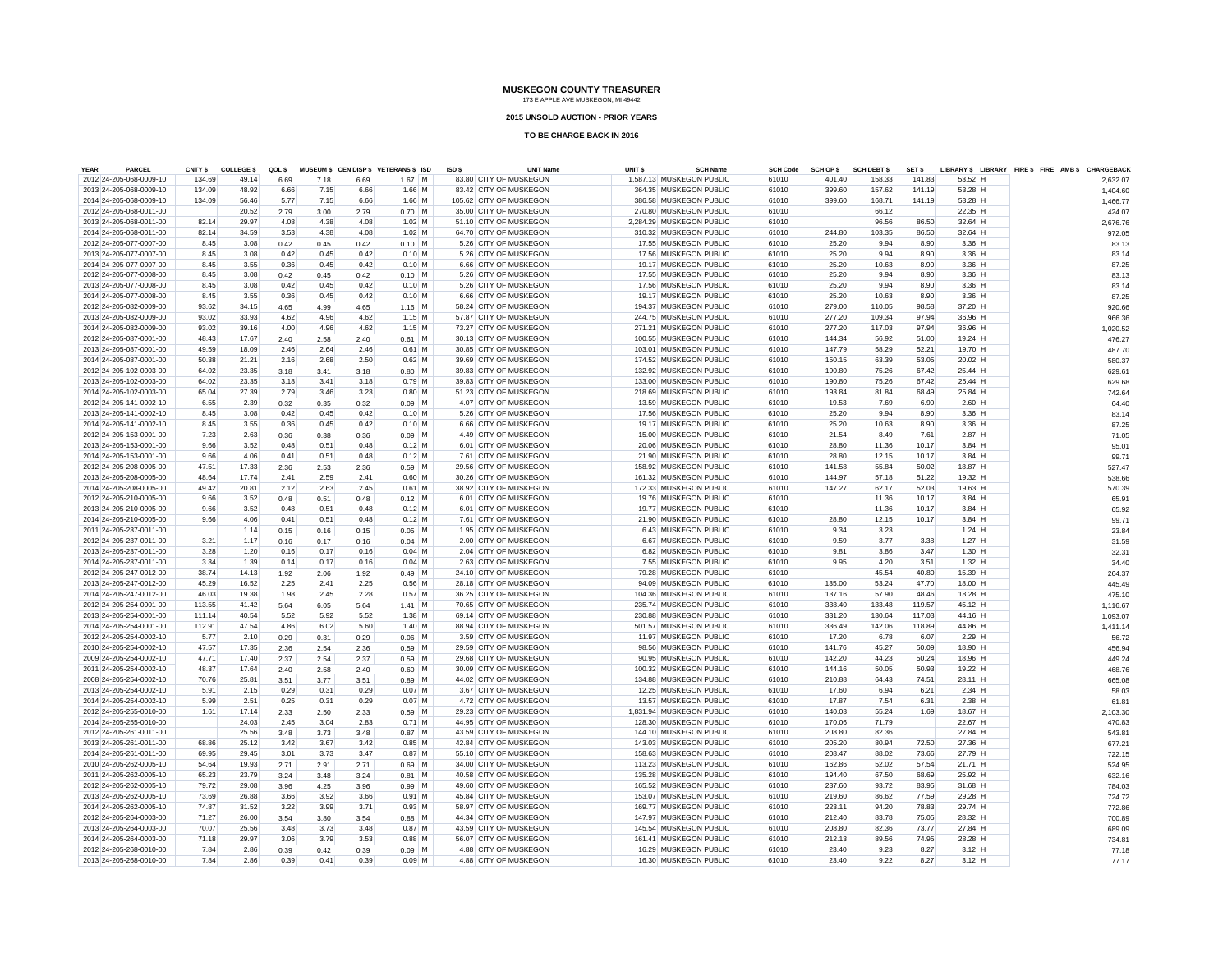#### **2015 UNSOLD AUCTION - PRIOR YEARS**

| <b>YEAR</b> | <b>PARCEL</b>           | <b>CNTY \$</b> | <b>COLLEGE \$</b> | QOL \$ |       |       | MUSEUM \$ CEN DISP \$ VETERANS \$ ISD | ISD \$ | <b>UNIT Name</b>        | UNIT <sub>\$</sub> | <b>SCH Name</b>          | <b>SCH Code</b> | <b>SCH OP \$</b> | <b>SCH DEBT \$</b> | SET <sub>\$</sub> |          | LIBRARY \$ LIBRARY FIRE \$ FIRE AMB \$ CHARGEBACH |
|-------------|-------------------------|----------------|-------------------|--------|-------|-------|---------------------------------------|--------|-------------------------|--------------------|--------------------------|-----------------|------------------|--------------------|-------------------|----------|---------------------------------------------------|
|             | 2014 24-205-268-0010-00 | 7.84           | 3.30              | 0.33   | 0.41  | 0.39  | $0.09$ M                              |        | 6.18 CITY OF MUSKEGON   |                    | 17.80 MUSKEGON PUBLIC    | 61010           | 23.40            | 9.87               | 8.27              | $3.12$ H | 81.00                                             |
|             | 2012 24-205-272-0011-10 | 7.84           | 2.86              | 0.39   | 0.42  | 0.39  | $0.09$ M                              |        | 4.88 CITY OF MUSKEGON   |                    | 16.29 MUSKEGON PUBLIC    | 61010           | 23.40            | 9.23               | 8.27              | $3.12$ H | 77.18                                             |
|             | 2013 24-205-272-0011-10 | 7.84           | 2.86              | 0.39   | 0.41  | 0.39  | $0.09$ M                              |        | 4.88 CITY OF MUSKEGON   |                    | 16.30 MUSKEGON PUBLIC    | 61010           | 23.40            | 9.22               | 8.27              | $3.12$ H | 77.17                                             |
|             | 2014 24-205-272-0011-10 | 7.84           | 3.30              | 0.33   | 0.41  | 0.39  | $0.09$ M                              |        | 6.18 CITY OF MUSKEGON   |                    | 17.80 MUSKEGON PUBLIC    | 61010           | 23.40            | 9.87               | 8.27              | $3.12$ H | 81.00                                             |
|             | 2012 24-205-272-0017-00 | 112.96         | 41.20             | 5.61   | 6.02  | 5.61  | $1.40$ M                              |        | 70.27 CITY OF MUSKEGON  |                    | 234.49 MUSKEGON PUBLIC   | 61010           | 336.60           | 132.77             | 118.93            | 44.88 H  | 1,110.74                                          |
|             | 2013 24-205-272-0017-00 | 111.14         | 40.54             | 5.52   | 5.92  | 5.52  | $1.38$ M                              |        | 69.14 CITY OF MUSKEGON  |                    | 297.04 MUSKEGON PUBLIC   | 61010           | 331.20           | 130.64             | 117.03            | 44.16 H  | 1,159.23                                          |
|             | 2014 24-205-272-0017-00 | 114.15         | 48.06             | 4.91   | 6.08  | 5.67  | $1.42$ M                              |        | 89.92 CITY OF MUSKEGON  |                    | 258.88 MUSKEGON PUBLIC   | 61010           | 340.20           | 143.63             | 120.21            | 45.36 H  | 1,178.49                                          |
|             | 2012 24-205-279-0006-10 | 53.15          | 19.39             | 2.64   | 2.83  | 2.64  | $0.66$ M                              |        | 33.07 CITY OF MUSKEGON  |                    | 110.34 MUSKEGON PUBLIC   | 61010           | 158.40           | 62.48              | 55.97             | 21.12 H  | 522.69                                            |
|             | 2013 24-205-279-0006-10 | 7.84           | 2.86              | 0.39   | 0.41  | 0.39  | $0.09$ M                              |        | 4.88 CITY OF MUSKEGON   |                    | 16.30 MUSKEGON PUBLIC    | 61010           | 23.40            | 9.22               | 8.27              | $3.12$ H | 77.17                                             |
|             | 2014 24-205-279-0006-10 | 7.84           | 3.30              | 0.33   | 0.41  | 0.39  | $0.09$ M                              |        | 6.18 CITY OF MUSKEGON   |                    | 17.80 MUSKEGON PUBLIC    | 61010           | 23.40            | 9.87               | 8.27              | $3.12$ H | 81.00                                             |
|             | 2012 24-205-284-0007-00 | 193.88         | 70.73             | 9.63   | 10.34 | 9.63  | $2.41$ M                              |        | 120.63 CITY OF MUSKEGON |                    | 402.54 MUSKEGON PUBLIC   | 61010           | 577.80           | 227.91             | 204.16            | 77.04 H  | 1.906.70                                          |
|             | 2013 24-205-284-0007-00 | 199.93         | 72.94             | 9.93   | 10.66 | 9.93  | $2.48$ M                              |        | 124.38 CITY OF MUSKEGON |                    | 415.33 MUSKEGON PUBLIC   | 61010           | 595.80           | 235.00             | 210.51            | 79.44 H  | 1,966.33                                          |
|             | 2014 24-205-284-0007-00 | 203.13         | 85.53             | 8.74   | 10.83 | 10.08 | $2.52$ M                              |        | 160.00 CITY OF MUSKEGON |                    | 460.63 MUSKEGON PUBLIC   | 61010           | 605.32           | 255.57             | 213.87            | 80.70 H  | 2,096.92                                          |
|             | 2012 24-205-284-0009-00 |                | 16.74             | 2.28   | 2.45  | 2.28  | $0.56$ M                              |        | 28.56 CITY OF MUSKEGON  |                    | 94.40 MUSKEGON PUBLIC    | 61010           | 136.80           | 53.96              |                   | 18.24 H  | 356.27                                            |
|             | 2013 24-205-284-0009-00 | 7.84           | 2.86              | 0.39   | 0.41  | 0.39  | $0.09$ M                              |        | 4.88 CITY OF MUSKEGON   |                    | 16.30 MUSKEGON PUBLIC    | 61010           | 23.40            | 9.22               | 8.27              | $3.12$ H | 77.17                                             |
|             | 2014 24-205-284-0009-00 | 7.84           | 3.30              | 0.33   | 0.41  | 0.39  | $0.09$ M                              |        | 6.18 CITY OF MUSKEGON   |                    | 17.80 MUSKEGON PUBLIC    | 61010           | 23.40            | 9.87               | 8.27              | $3.12$ H | 81.00                                             |
|             | 2012 24-205-297-0005-00 |                | 3.96              | 0.54   | 0.58  | 0.54  | $0.13$ M                              |        | 6.76 CITY OF MUSKEGON   |                    | 61.55 MUSKEGON PUBLIC    | 61010           | 32.40            | 12.78              |                   | $4.32$ H | 123.56                                            |
|             | 2013 24-205-297-0005-00 | 10.86          | 3.96              | 0.54   | 0.57  | 0.54  | $0.13$ M                              |        | 6.76 CITY OF MUSKEGON   |                    | 60.07 MUSKEGON PUBLIC    | 61010           | 32.40            | 12.78              | 11.45             | $4.32$ H | 144.38                                            |
|             | 2014 24-205-297-0005-00 | 10.86          | 4.57              | 0.46   | 0.57  | 0.54  | $0.13$ M                              |        | 8.56 CITY OF MUSKEGON   |                    | 60.41 MUSKEGON PUBLIC    | 61010           | 32.40            | 13.67              | 11.45             | 4.32 H   | 147.94                                            |
|             | 2012 24-205-298-0023-00 |                | 31.73             | 4.32   | 4.64  | 4.32  | $1.08$ M                              |        | 54.11 CITY OF MUSKEGON  |                    | 210.84 MUSKEGON PUBLIC   | 61010           | 259.20           | 102.24             |                   | 34.56 H  |                                                   |
|             | 2013 24-205-298-0023-00 | 85.77          | 31.29             | 4.26   | 4.57  | 4.26  | $1.06$ M                              |        | 53.36 CITY OF MUSKEGON  |                    | 1,389.93 MUSKEGON PUBLIC | 61010           | 255.60           | 100.82             | 90.31             | 34.08 H  | 707.04                                            |
|             | 2014 24-205-298-0023-00 | 87.14          | 36.69             | 3.75   | 4.64  | 4.32  | $1.08$ M                              |        | 68.64 CITY OF MUSKEGON  |                    | 337.05 MUSKEGON PUBLIC   | 61010           | 259.68           | 109.63             | 91.76             | 34.62 H  | 2,055.31                                          |
|             |                         |                |                   |        |       |       |                                       |        |                         |                    |                          |                 |                  |                    |                   |          | 1,039.00                                          |
|             | 2012 24-205-345-0002-10 | 2.47           | 0.90              | 0.12   | 0.13  | 0.12  | $0.03$ M                              |        | 1.53 CITY OF MUSKEGON   |                    | 5.12 MUSKEGON PUBLIC     | 61010           | 7.36             | 2.89               | 2.60              | $0.98$ H | 24.25                                             |
|             | 2013 24-205-345-0002-10 | 2.52           | 0.92              | 0.12   | 0.13  | 0.12  | $0.03$ M                              |        | 1.57 CITY OF MUSKEGON   |                    | 5.22 MUSKEGON PUBLIC     | 61010           | 7.52             | 2.96               | 2.65              | $1.00$ H | 24.76                                             |
|             | 2014 24-205-345-0002-10 | 2.56           | 1.07              | 0.11   | 0.13  | 0.12  | $0.03$ M                              |        | 2.01 CITY OF MUSKEGON   |                    | 5.78 MUSKEGON PUBLIC     | 61010           | 7.63             | 3.22               | 2.69              | $1.01$ H | 26.36                                             |
|             | 2012 24-205-347-0004-00 | 14.49          | 5.28              | 0.72   | 0.77  | 0.72  | $0.18$ M                              |        | 9.01 CITY OF MUSKEGON   |                    | 30.08 MUSKEGON PUBLIC    | 61010           | 43.20            | 17.04              | 15.26             | $5.76$ H | 142.51                                            |
|             | 2013 24-205-347-0004-00 | 14.49          | 5.28              | 0.72   | 0.77  | 0.72  | $0.18$ M                              |        | 9.01 CITY OF MUSKEGON   |                    | 30.10 MUSKEGON PUBLIC    | 61010           | 43.20            | 17.04              | 15.26             | 5.76 H   | 142.53                                            |
|             | 2014 24-205-347-0004-00 | 14.49          | 6.09              | 0.62   | 0.77  | 0.72  | $0.18$ M                              |        | 11.41 CITY OF MUSKEGON  |                    | 32.87 MUSKEGON PUBLIC    | 61010           | 43.20            | 18.23              | 15.26             | $5.76$ H | 149.60                                            |
|             | 2012 24-205-352-0008-00 | 63.42          | 23.13             | 3.15   | 3.38  | 3.15  | $0.79$ M                              |        | 39.45 CITY OF MUSKEGON  |                    | 131.65 MUSKEGON PUBLIC   | 61010           | 189.00           | 74.55              | 66.78             | 25.20 H  | 623.65                                            |
|             | 2013 24-205-352-0008-00 | 63.42          | 23.13             | 3.15   | 3.38  | 3.15  | $0.78$ M                              |        | 39.45 CITY OF MUSKEGON  |                    | 131.73 MUSKEGON PUBLIC   | 61010           | 189.00           | 74.54              | 66.78             | 25.20 H  | 623.71                                            |
|             | 2014 24-205-352-0008-00 | 64.44          | 27.12             | 2.77   | 3.43  | 3.20  | $0.80$ M                              |        | 50.75 CITY OF MUSKEGON  |                    | 146.11 MUSKEGON PUBLIC   | 61010           | 192.02           | 81.07              | 67.84             | 25.60 H  | 665.15                                            |
|             | 2012 24-205-370-0002-00 | 14.49          | 5.28              | 0.72   | 0.77  | 0.72  | $0.18$ M                              |        | 9.01 CITY OF MUSKEGON   |                    | 30.08 MUSKEGON PUBLIC    | 61010           | 43.20            | 17.04              | 15.26             | 5.76 H   | 142.51                                            |
|             | 2013 24-205-370-0002-00 | 14.49          | 5.28              | 0.72   | 0.77  | 0.72  | $0.18$ M                              |        | 9.01 CITY OF MUSKEGON   |                    | 316.10 MUSKEGON PUBLIC   | 61010           | 43.20            | 17.04              | 15.26             | 5.76 H   | 428.53                                            |
|             | 2014 24-205-370-0002-00 | 14.49          | 6.09              | 0.62   | 0.77  | 0.72  | $0.18$ M                              |        | 11.41 CITY OF MUSKEGON  |                    | 32.87 MUSKEGON PUBLIC    | 61010           | 43.20            | 18.23              | 15.26             | 5.76 H   | 149.60                                            |
|             | 2010 24-205-383-0007-10 | 150.55         | 54.92             | 7.47   | 8.03  | 7.47  | $1.88$ M                              |        | 93.66 CITY OF MUSKEGON  |                    | 509.67 MUSKEGON PUBLIC   | 61010           | 448.65           | 143.31             | 158.52            | 59.82 H  | 1,643.95                                          |
|             | 2009 24-205-383-0007-10 | 151.01         | 55.09             | 7.50   | 8.05  | 7.50  | $1.88$ M                              |        | 93.95 CITY OF MUSKEGON  |                    | 493.48 MUSKEGON PUBLIC   | 61010           | 450.00           | 140.00             | 159.00            | 60.00 H  | 1,627.46                                          |
|             | 2011 24-205-383-0007-10 | 153.11         | 55.85             | 7.60   | 8.16  | 7.60  | $1.91$ M                              |        | 95.25 CITY OF MUSKEGON  |                    | 507.35 MUSKEGON PUBLIC   | 61010           | 456.26           | 158.41             | 161.20            | 60.83 H  | 1,673.53                                          |
|             | 2012 24-205-383-0007-10 | 157.24         | 57.36             | 7.81   | 8.39  | 7.81  | $1.95$ M                              |        | 97.82 CITY OF MUSKEGON  |                    | 508.34 MUSKEGON PUBLIC   | 61010           | 468.57           | 184.82             | 165.56            | 62.47 H  | 1,728.14                                          |
|             | 2007 24-205-383-0007-10 |                | 94.53             | 13.38  | 14.37 | 13.38 | $3.36$ M                              |        | 161.20 CITY OF MUSKEGON |                    | 711.00 MUSKEGON PUBLIC   | 61010           | 772.14           | 300.27             |                   | 102.95 H | 2,186.58                                          |
|             | 2008 24-205-383-0007-10 | 277.85         | 101.37            | 13.80  | 14.82 | 13.80 | $3.45$ M                              |        | 172.86 CITY OF MUSKEGON |                    | 743.16 MUSKEGON PUBLIC   | 61010           | 828.00           | 253.00             | 292.56            | 110.40 H | 2,825.07                                          |
|             | 2013 24-205-383-0007-10 | 161.00         | 58.74             | 7.99   | 8.58  | 7.99  | $2.00$ M                              |        | 100.17 CITY OF MUSKEGON |                    | 508.46 MUSKEGON PUBLIC   | 61010           | 479.80           | 189.25             | 169.53            | 63.97 H  | 1,757.48                                          |
|             | 2014 24-205-383-0007-10 | 163.58         | 68.88             | 7.04   | 8.72  | 8.12  | $2.03$ M                              |        | 128.85 CITY OF MUSKEGON |                    | 536.98 MUSKEGON PUBLIC   | 61010           | 487.47           | 205.81             | 172.24            | 64.99 H  | 1.854.71                                          |
|             | 2012 24-205-386-0006-00 | 78.51          | 28.64             | 3.90   | 4.19  | 3.90  | $0.97$ M                              |        | 48.85 CITY OF MUSKEGON  |                    | 163.01 MUSKEGON PUBLIC   | 61010           | 234.00           | 92.30              | 82.68             | 31.20 H  | 772.15                                            |
|             | 2011 24-205-386-0006-00 | 83.95          | 30.63             | 4.17   | 4.48  | 4.17  | $1.04$ M                              |        | 52.23 CITY OF MUSKEGON  |                    | 174.13 MUSKEGON PUBLIC   | 61010           | 250.20           | 86.87              | 88.41             | 33.36 H  | 813.64                                            |
|             | 2013 24-205-386-0006-00 | 78.51          | 28.64             | 3.90   | 4.18  | 3.90  | $0.97$ M                              |        | 48.85 CITY OF MUSKEGON  |                    | 163.11 MUSKEGON PUBLIC   | 61010           | 234.00           | 92.30              | 82.68             | 31.20 H  | 772.24                                            |
|             | 2014 24-205-386-0006-00 | 79.78          | 33.59             | 3.43   | 4.25  | 3.96  | $0.99$ M                              |        | 62.84 CITY OF MUSKEGON  |                    | 180.90 MUSKEGON PUBLIC   | 61010           | 237.74           | 100.37             | 83.99             | 31.69 H  | 823.53                                            |
|             | 2011 24-205-386-0007-00 | 14.49          | 5.28              | 0.72   | 0.77  | 0.72  | $0.18$ M                              |        | 9.01 CITY OF MUSKEGON   |                    | 204.75 MUSKEGON PUBLIC   | 61010           | 43.20            | 15.00              | 15.26             | 5.76 H   | 315.14                                            |
|             | 2012 24-205-386-0007-00 | 14.49          | 5.28              | 0.72   | 0.77  | 0.72  | $0.18$ M                              |        | 9.01 CITY OF MUSKEGON   |                    | 30.08 MUSKEGON PUBLIC    | 61010           | 43.20            | 17.04              | 15.26             | $5.76$ H | 142.51                                            |
|             | 2013 24-205-386-0007-00 | 14.49          | 5.28              | 0.72   | 0.77  | 0.72  | $0.18$ M                              |        | 9.01 CITY OF MUSKEGON   |                    | 30.10 MUSKEGON PUBLIC    | 61010           | 43.20            | 17.04              | 15.26             | $5.76$ H | 142.53                                            |
|             | 2014 24-205-386-0007-00 | 14.49          | 6.09              | 0.62   | 0.77  | 0.72  | $0.18$ M                              |        | 11.41 CITY OF MUSKEGON  |                    | 32.87 MUSKEGON PUBLIC    | 61010           | 43.20            | 18.23              | 15.26             | 5.76 H   | 149.60                                            |
|             | 2012 24-205-387-0001-10 | 83.20          | 30.35             | 4.13   | 4.43  | 4.13  | $1.04$ M                              |        | 51.76 CITY OF MUSKEGON  |                    | 172.73 MUSKEGON PUBLIC   | 61010           | 247.95           | 97.79              | 87.61             | 33.06 H  | 818.18                                            |
|             | 2013 24-205-387-0001-10 | 85.19          | 31.08             | 4.23   | 4.54  | 4.23  | $1.06$ M                              |        | 53.00 CITY OF MUSKEGON  |                    | 176.98 MUSKEGON PUBLIC   | 61010           | 253.89           | 100.13             | 89.71             | 33.85 H  |                                                   |
|             | 2014 24-205-387-0001-10 | 86.55          | 36.44             | 3.72   | 4.61  | 4.29  | $1.07$ M                              |        | 68.18 CITY OF MUSKEGON  |                    | 196.28 MUSKEGON PUBLIC   | 61010           | 257.94           | 108.89             | 91.14             | 34.39 H  | 837.89                                            |
|             |                         | 14.49          |                   |        |       |       |                                       |        |                         |                    | 30.08 MUSKEGON PUBLIC    | 61010           |                  | 17.04              |                   | $5.76$ H | 893.50                                            |
|             | 2012 24-205-387-0005-00 |                | 5.28              | 0.72   | 0.77  | 0.72  | $0.18$ M                              |        | 9.01 CITY OF MUSKEGON   |                    |                          |                 | 43.20            |                    | 15.26             |          | 142.51                                            |
|             | 2013 24-205-387-0005-00 | 14.49          | 5.28              | 0.72   | 0.77  | 0.72  | $0.18$ M                              |        | 9.01 CITY OF MUSKEGON   |                    | 30.10 MUSKEGON PUBLIC    | 61010           | 43.20            | 17.04              | 15.26             | 5.76 H   | 142.53                                            |
|             | 2014 24-205-387-0005-00 | 14.49          | 6.09              | 0.62   | 0.77  | 0.72  | $0.18$ M                              |        | 11.41 CITY OF MUSKEGON  |                    | 32.87 MUSKEGON PUBLIC    | 61010           | 43.20            | 18.23              | 15.26             | 5.76 H   | 149.60                                            |
|             | 2012 24-205-405-0001-30 |                | 4.40              | 0.60   | 0.64  | 0.60  | $0.15$ M                              |        | 7.51 CITY OF MUSKEGON   |                    | 24.83 MUSKEGON PUBLIC    | 61010           | 36.00            | 14.20              |                   | 4.80 H   | 93.73                                             |
|             | 2013 24-205-405-0001-30 | 12.07          | 4.40              | 0.60   | 0.64  | 0.60  | $0.15$ M                              |        | 7.51 CITY OF MUSKEGON   |                    | 25.08 MUSKEGON PUBLIC    | 61010           | 36.00            | 14.20              | 12.72             | $4.80$ H | 118.77                                            |
|             | 2014 24-205-405-0001-30 | 12.07          | 5.08              | 0.52   | 0.64  | 0.60  | $0.15$ M                              |        | 9.51 CITY OF MUSKEGON   |                    | 27.38 MUSKEGON PUBLIC    | 61010           | 36.00            | 15.20              | 12.72             | $4.80$ H | 124.67                                            |
|             | 2012 24-205-408-0007-00 | 108.72         | 39.66             | 5.40   | 5.80  | 5.40  | $1.35$ M                              |        | 67.64 CITY OF MUSKEGON  |                    | 355.85 MUSKEGON PUBLIC   | 61010           | 324.00           | 127.80             | 114.48            | 43.20 H  | 1,199.30                                          |
|             | 2013 24-205-408-0007-00 |                | 39.66             | 5.40   | 5.79  | 5.40  | $1.35$ M                              |        | 67.64 CITY OF MUSKEGON  |                    | 347.97 MUSKEGON PUBLIC   | 61010           | 324.00           | 127.80             |                   | 43.20 H  | 968.21                                            |
|             | 2014 24-205-408-0007-00 | 110.46         | 46.51             | 4.75   | 5.89  | 5.48  | $1.37$ M                              |        | 87.01 CITY OF MUSKEGON  |                    | 1,277.29 MUSKEGON PUBLIC | 61010           | 329.18           | 138.98             | 116.31            | 43.89 H  | 2,167.12                                          |
|             | 2012 24-205-413-0014-00 | 150.40         | 54.87             | 7.47   | 8.02  | 7.47  | $1.87$ M                              |        | 93.57 CITY OF MUSKEGON  |                    | 312.25 MUSKEGON PUBLIC   | 61010           | 448.20           | 176.79             | 158.37            | 59.76 H  | 1,479.04                                          |
|             | 2013 24-205-413-0014-00 | 150.40         | 54.87             | 7.47   | 8.02  | 7.47  | 1.87 M                                |        | 93.57 CITY OF MUSKEGON  |                    | 312.44 MUSKEGON PUBLIC   | 61010           | 448.20           | 176.78             | 158.37            | 59.76 H  | 1.479.22                                          |
|             | 2014 24-205-413-0014-00 | 15.09          | 6.35              | 0.65   | 0.80  | 0.75  | $0.18$ M                              |        | 11.89 CITY OF MUSKEGON  |                    | 34.23 MUSKEGON PUBLIC    | 61010           | 45.00            | 18.99              | 15.90             | $6.00$ H | 155.83                                            |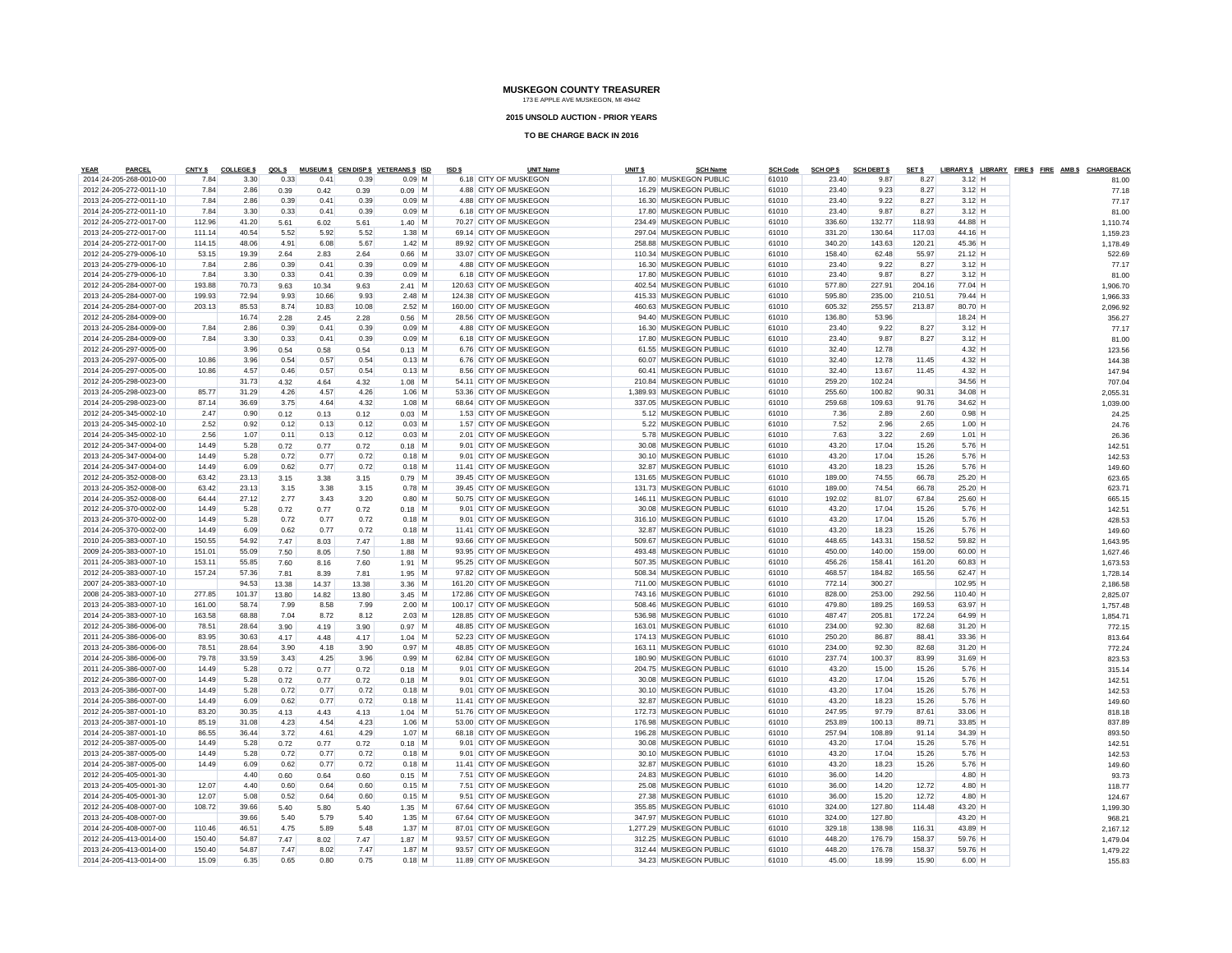#### **2015 UNSOLD AUCTION - PRIOR YEARS**

| <b>YEAR</b> | <b>PARCEL</b>           | <b>CNTY \$</b> | <b>COLLEGE \$</b> | QOL \$ |       |       | MUSEUM \$ CEN DISP \$ VETERANS \$ ISD | ISD \$ | <b>UNIT Name</b>        | UNIT <sub>\$</sub> | <b>SCH Name</b>          | <b>SCH Code</b> | <b>SCH OP \$</b> | <b>SCH DEBT \$</b> | SET <sub>\$</sub> |                 | LIBRARY \$ LIBRARY FIRE \$ FIRE AMB \$ CHARGEBACK |          |
|-------------|-------------------------|----------------|-------------------|--------|-------|-------|---------------------------------------|--------|-------------------------|--------------------|--------------------------|-----------------|------------------|--------------------|-------------------|-----------------|---------------------------------------------------|----------|
|             | 2012 24-205-419-0013-00 | 1.03           | 51.56             | 7.02   | 7.54  | 7.02  | $1.75$ M                              |        | 87.93 CITY OF MUSKEGON  |                    | 388.95 MUSKEGON PUBLIC   | 61010           | 421.20           | 166.14             | 1.09              | 56.16 H         |                                                   | 1.197.39 |
|             | 2011 24-205-419-0013-00 | 151.60         | 55.31             | 7.53   | 8.08  | 7.53  | $1.89$ M                              |        | 94.32 CITY OF MUSKEGON  |                    | 314.43 MUSKEGON PUBLIC   | 61010           | 451.80           | 156.87             | 159.64            | 60.24 H         |                                                   | 1,469.24 |
|             | 2010 24-205-419-0013-00 | 155.83         | 56.85             | 7.74   | 8.31  | 7.74  | $1.94$ M                              |        | 96.95 CITY OF MUSKEGON  |                    | 322.90 MUSKEGON PUBLIC   | 61010           | 464.40           | 148.35             | 164.09            | 61.92 H         |                                                   | 1,497.02 |
|             | 2013 24-205-419-0013-00 | 141.34         | 51.56             | 7.02   | 7.53  | 7.02  | $1.75$ M                              |        | 87.93 CITY OF MUSKEGON  |                    | 293.61 MUSKEGON PUBLIC   | 61010           | 421.20           | 166.14             | 148.82            | 56.16 H         |                                                   | 1,390.08 |
|             | 2014 24-205-419-0013-00 | 144.97         | 61.04             | 6.24   | 7.73  | 7.20  | $1.80$ M                              |        | 114.19 CITY OF MUSKEGON |                    | 328.74 MUSKEGON PUBLIC   | 61010           | 432.00           | 182.40             | 152.64            | 57.60 H         |                                                   | 1,496.55 |
|             | 2012 24-205-426-0001-10 | 7.30           | 2.66              | 0.36   | 0.39  | 0.36  | $0.09$ M                              |        | 4.54 CITY OF MUSKEGON   |                    | 15.16 MUSKEGON PUBLIC    | 61010           | 21.78            | 8.59               | 7.70              | $2.90$ H        |                                                   | 71.83    |
|             | 2013 24-205-426-0001-10 | 30.20          | 11.01             | 1.50   | 1.61  | 1.50  | $0.37$ M                              |        | 18.79 CITY OF MUSKEGON  |                    | 62.73 MUSKEGON PUBLIC    | 61010           | 90.00            | 35.50              | 31.80             | 12.00 H         |                                                   | 297.01   |
|             | 2014 24-205-426-0001-10 | 30.20          | 12.71             | 1.30   | 1.61  | 1.50  | $0.37$ M                              |        | 23.79 CITY OF MUSKEGON  |                    | 68.47 MUSKEGON PUBLIC    | 61010           | 90.00            | 38.00              | 31.80             | 12.00 H         |                                                   |          |
|             |                         |                |                   |        |       |       |                                       |        |                         |                    |                          |                 |                  |                    |                   |                 |                                                   | 311.75   |
|             | 2010 24-205-427-0017-00 | 36.11          | 13.17             | 1.79   | 1.93  | 1.79  | $0.45$ M                              |        | 22.46 CITY OF MUSKEGON  |                    | 128.13 MUSKEGON PUBLIC   | 61010           |                  | 34.38              | 38.02             | 14.34 H         |                                                   | 292.57   |
|             | 2012 24-205-427-0017-00 | 74.90          | 27.32             | 3.72   | 3.99  | 3.72  | $0.93$ M                              |        | 46.59 CITY OF MUSKEGON  |                    | 278.39 MUSKEGON PUBLIC   | 61010           |                  | 88.04              | 78.86             | 29.76 H         |                                                   | 636.22   |
|             | 2011 24-205-427-0017-00 | 80.32          | 29.30             | 3.99   | 4.28  | 3.99  | $1.00$ M                              |        | 49.98 CITY OF MUSKEGON  |                    | 295.02 MUSKEGON PUBLIC   | 61010           |                  | 83.12              | 84.59             | 31.92 H         |                                                   | 667.51   |
|             | 2013 24-205-427-0017-00 | 74.90          | 27.32             | 3.72   | 3.99  | 3.72  | $0.93$ M                              |        | 46.59 CITY OF MUSKEGON  |                    | 328.62 MUSKEGON PUBLIC   | 61010           |                  | 88.04              | 78.86             | 29.76 H         |                                                   | 686.45   |
|             | 2014 24-205-427-0017-00 | 76.09          | 32.04             | 3.27   | 4.05  | 3.77  | $0.94$ M                              |        | 59.94 CITY OF MUSKEGON  |                    | 3.453.14 MUSKEGON PUBLIC | 61010           |                  | 95.74              | 80.11             | $30.23$ H       |                                                   | 3,839.32 |
|             | 2012 24-205-428-0001-10 | 116.57         | 42.53             | 5.79   | 6.21  | 5.79  | $1.45$ M                              |        | 72.52 CITY OF MUSKEGON  |                    | 242.02 MUSKEGON PUBLIC   | 61010           | 347.40           | 137.03             | 122.75            | 46.32 H         |                                                   | 1,146.38 |
|             | 2013 24-205-428-0001-10 | 116.57         | 42.53             | 5.79   | 6.21  | 5.79  | $1.45$ M                              |        | 72.52 CITY OF MUSKEGON  |                    | 242.16 MUSKEGON PUBLIC   | 61010           | 347.40           | 137.02             | 122.75            | 46.32 H         |                                                   | 1,146.51 |
|             | 2014 24-205-428-0001-10 | 118.43         | 49.87             | 5.09   | 6.31  | 5.88  | $1.47$ M                              |        | 93.29 CITY OF MUSKEGON  |                    | 268.57 MUSKEGON PUBLIC   | 61010           | 352.94           | 149.01             | 124.70            | 47.05 H         |                                                   | 1,222.61 |
|             | 2012 24-205-430-0011-00 | 81.54          | 29.74             | 4.05   | 4.35  | 4.05  | $1.01$ M                              |        | 50.73 CITY OF MUSKEGON  |                    | 238.63 MUSKEGON PUBLIC   | 61010           | 243.00           | 95.85              | 85.86             | 32.40 H         |                                                   | 871.21   |
|             | 2011 24-205-430-0011-00 | 86.97          | 31.73             | 4.32   | 4.64  | 4.32  | $1.08$ M                              |        | 54.11 CITY OF MUSKEGON  |                    | 180.38 MUSKEGON PUBLIC   | 61010           | 259.20           | 90.00              | 91.59             | 34.56 H         |                                                   | 842.90   |
|             | 2013 24-205-430-0011-00 | 74.29          | 27.10             | 3.69   | 3.96  | 3.69  | $0.92$ M                              |        | 46.22 CITY OF MUSKEGON  |                    | 214.60 MUSKEGON PUBLIC   | 61010           | 221.40           | 87.32              | 78.23             | 29.52 H         |                                                   |          |
|             | 2014 24-205-430-0011-00 | 75.47          | 31.77             | 3.24   | 4.02  | 3.74  | $0.93$ M                              |        | 59.45 CITY OF MUSKEGON  |                    | 171.15 MUSKEGON PUBLIC   | 61010           | 224.92           | 94.96              | 79.47             | 29.99 H         |                                                   | 790.94   |
|             |                         |                |                   |        |       |       |                                       |        |                         |                    |                          |                 |                  |                    |                   |                 |                                                   | 779.11   |
|             | 2012 24-205-441-0007-00 | 13.88          | 5.06              | 0.69   | 0.74  | 0.69  | $0.17$ M                              |        | 8.64 CITY OF MUSKEGON   |                    | 118.92 MUSKEGON PUBLIC   | 61010           | 41.40            | 16.33              | 14.63             | $5.52$ H        |                                                   | 226.67   |
|             | 2013 24-205-441-0007-00 | 13.88          | 5.06              | 0.69   | 0.74  | 0.69  | $0.17$ M                              |        | 8.64 CITY OF MUSKEGON   |                    | 247.84 MUSKEGON PUBLIC   | 61010           | 41.40            | 16.32              | 14.63             | $5.52$ H        |                                                   | 355.58   |
|             | 2014 24-205-441-0007-00 | 13.88          | 5.84              | 0.59   | 0.74  | 0.69  | $0.17$ M                              |        | 10.94 CITY OF MUSKEGON  |                    | 31.49 MUSKEGON PUBLIC    | 61010           | 41.40            | 17.47              | 14.63             | $5.52$ H        |                                                   | 143.36   |
|             | 2012 24-205-449-0010-00 | 72.48          | 26.44             | 3.60   | 3.86  | 3.60  | $0.90$ M                              |        | 45.09 CITY OF MUSKEGON  |                    | 148.31 MUSKEGON PUBLIC   | 61010           |                  | 85.20              | 76.32             | 28.80 H         |                                                   | 494.60   |
|             | 2013 24-205-449-0010-00 | 72.48          | 26.44             | 3.60   | 3.86  | 3.60  | $0.90$ M                              |        | 45.09 CITY OF MUSKEGON  |                    | 215.67 MUSKEGON PUBLIC   | 61010           |                  | 85.20              | 76.32             | 28.80 H         |                                                   | 561.96   |
|             | 2014 24-205-449-0010-00 | 73.64          | 31.00             | 3.16   | 3.92  | 3.65  | $0.91$ M                              |        | 58.00 CITY OF MUSKEGON  |                    | 227.26 MUSKEGON PUBLIC   | 61010           | 219.45           | 92.64              | 77.54             | 29.26 H         |                                                   | 820.43   |
|             | 2012 24-205-449-0010-10 | 67.56          | 24.65             | 3.35   | 3.60  | 3.35  | $0.85$ M                              |        | 42.03 CITY OF MUSKEGON  |                    | 140.26 MUSKEGON PUBLIC   | 61010           | 201.34           | 79.42              | 71.14             | 26.84 H         |                                                   | 664.39   |
|             | 2013 24-205-449-0010-10 | 69.46          | 25.34             | 3.45   | 3.70  | 3.45  | $0.86$ M                              |        | 43.21 CITY OF MUSKEGON  |                    | 222.21 MUSKEGON PUBLIC   | 61010           | 207.00           | 81.64              | 73.14             | 27.60 H         |                                                   | 761.06   |
|             | 2014 24-205-449-0010-10 | 70.57          | 29.71             | 3.03   | 3.76  | 3.50  | $0.87$ M                              |        | 55.59 CITY OF MUSKEGON  |                    | 270.31 MUSKEGON PUBLIC   | 61010           | 210.31           | 88.78              | 74.31             | 28.04 H         |                                                   | 838.78   |
|             | 2012 24-205-520-0011-00 | 159.46         | 58.17             | 7.92   | 8.50  | 7.92  | $1.98$ M                              |        | 99.21 CITY OF MUSKEGON  |                    | 438.85 MUSKEGON PUBLIC   | 61010           | 475.20           | 187.44             | 167.90            | 63.36 H         |                                                   | 1,675.91 |
|             | 2013 24-205-520-0011-00 | 157.64         | 57.51             | 7.83   | 8.40  | 7.83  | $1.96$ M                              |        | 98.08 CITY OF MUSKEGON  |                    | 1,150.63 MUSKEGON PUBLIC | 61010           | 469.80           | 185.30             | 166.00            | 62.64 H         |                                                   | 2.373.62 |
|             | 2014 24-205-520-0011-00 | 160.06         | 67.40             | 6.89   | 8.53  | 7.95  | $1.99$ M                              |        | 126.08 CITY OF MUSKEGON |                    | 412.11 MUSKEGON PUBLIC   | 61010           | 477.00           | 201.39             | 168.54            | 63.60 H         |                                                   |          |
|             |                         |                |                   |        |       |       |                                       |        |                         |                    |                          |                 |                  |                    |                   |                 |                                                   | 1,701.54 |
|             | 2012 24-205-740-9992-00 |                | 27.61             | 3.76   | 4.03  | 3.76  | $0.94$ M                              |        | 47.09 CITY OF MUSKEGON  |                    | 155.69 MUSKEGON PUBLIC   | 61010           | 225.59           | 88.97              |                   | 30.07 H         |                                                   | 587.51   |
|             | 2012 24-205-740-9994-00 |                | 80.55             | 10.96  | 11.77 | 10.96 | $2.76$ M                              |        | 137.37 CITY OF MUSKEGON |                    | 454.14 MUSKEGON PUBLIC   | 61010           | 658.00           | 259.54             |                   | 87.73 H         |                                                   | 1,713.78 |
|             | 2012 24-205-749-9991-00 |                | 46.03             | 6.27   | 6.73  | 6.27  | $1.56$ M                              |        | 78.50 CITY OF MUSKEGON  |                    | 259.50 MUSKEGON PUBLIC   | 61010           | 376.00           | 148.30             |                   | $50.13$ H       |                                                   | 979.29   |
|             | 2012 24-205-755-9991-00 |                | 184.13            | 25.07  | 26.92 | 25.07 | $6.27$ M                              |        | 314.00 CITY OF MUSKEGON |                    | 1,038.05 MUSKEGON PUBLIC | 61010           | 1,504.00         | 593.24             |                   | 200.53 H        |                                                   | 3,917.28 |
|             | 2012 24-215-002-0021-00 | 13.88          | 5.06              | 0.69   | 0.74  | 0.69  | $0.17$ M                              |        | 8.64 CITY OF MUSKEGON   |                    | 28.83 MUSKEGON PUBLIC    | 61010           | 41.40            | 16.33              | 14.63             | $5.52$ H        |                                                   | 136.58   |
|             | 2013 24-215-002-0021-00 | 13.88          | 5.06              | 0.69   | 0.74  | 0.69  | $0.17$ M                              |        | 8.64 CITY OF MUSKEGON   |                    | 28.84 MUSKEGON PUBLIC    | 61010           | 41.40            | 16.32              | 14.63             | $5.52$ H        |                                                   | 136.58   |
|             | 2014 24-215-002-0021-00 | 13.88          | 5.84              | 0.59   | 0.74  | 0.69  | $0.17$ M                              |        | 10.94 CITY OF MUSKEGON  |                    | 31.49 MUSKEGON PUBLIC    | 61010           | 41.40            | 17.47              | 14.63             | $5.52$ H        |                                                   | 143.36   |
|             | 2012 24-232-001-0003-00 | 15.09          | 5.50              | 0.75   | 0.80  | 0.75  | $0.19$ M                              |        | 9.39 CITY OF MUSKEGON   |                    | 31.34 MUSKEGON PUBLIC    | 61010           | 45.00            | 17.75              | 15.90             | $6.00$ H        |                                                   | 148.46   |
|             | 2013 24-232-001-0003-00 | 15.09          | 5.50              | 0.75   | 0.80  | 0.75  | $0.18$ M                              |        | 9.39 CITY OF MUSKEGON   |                    | 31.36 MUSKEGON PUBLIC    | 61010           | 45.00            | 17.74              | 15.90             | $6.00$ H        |                                                   | 148.46   |
|             | 2014 24-232-001-0003-00 | 15.09          | 6.35              | 0.65   | 0.80  | 0.75  | $0.18$ M                              |        | 11.89 CITY OF MUSKEGON  |                    | 34.23 MUSKEGON PUBLIC    | 61010           | 45.00            | 18.99              | 15.90             | 6.00 H          |                                                   | 155.83   |
|             | 2012 24-250-000-0157-00 |                | 41.20             | 5.61   | 6.02  | 5.61  | $1.40$ M                              |        | 70.27 CITY OF MUSKEGON  |                    | 738.89 MUSKEGON PUBLIC   | 61010           |                  | 132.77             |                   | 44.88 H         |                                                   | 1,046.65 |
|             | 2013 24-250-000-0157-00 | 112.35         | 40.98             | 5.58   | 5.99  | 5.58  | $1.39$ M                              |        | 69.89 CITY OF MUSKEGON  |                    | 290.31 MUSKEGON PUBLIC   | 61010           |                  | 132.06             | 118.30            | 44.64 H         |                                                   | 827.07   |
|             |                         |                |                   |        |       |       |                                       |        |                         |                    |                          |                 |                  |                    |                   |                 |                                                   |          |
|             | 2014 24-250-000-0157-00 | 114.14         | 48.06             | 4.91   | 6.08  | 5.66  | $1.42$ M                              |        | 89.91 CITY OF MUSKEGON  |                    | 319.12 MUSKEGON PUBLIC   | 61010           | 340.14           | 143.61             | 120.18            | 45.35 H         |                                                   | 1,238.58 |
|             | 2012 24-255-005-0002-00 | 100.26         | 36.58             | 4.98   | 5.35  | 4.98  | $1.24$ M                              |        | 62.38 CITY OF MUSKEGON  |                    | 259.44 MUSKEGON PUBLIC   | 61010           | 298.80           | 117.86             | 105.58            | 39.84 H         |                                                   | 1,037.29 |
|             | 2011 24-255-005-0002-00 |                | 37.42             | 5.09   | 5.47  | 5.09  | $1.28$ M                              |        | 63.82 CITY OF MUSKEGON  |                    | 262.31 MUSKEGON PUBLIC   | 61010           | 305.69           | 106.13             |                   | 40.75 H         |                                                   | 833.05   |
|             | 2013 24-255-005-0002-00 | 99.66          | 36.36             | 4.95   | 5.31  | 4.95  | $1.24$ M                              |        | 62.00 CITY OF MUSKEGON  |                    | 258.31 MUSKEGON PUBLIC   | 61010           | 297.00           | 117.14             | 104.94            | 39.60 H         |                                                   | 1,031.46 |
|             | 2014 24-255-005-0002-00 | 101.25         | 42.63             | 4.35   | 5.39  | 5.02  | $1.26$ M                              |        | 79.76 CITY OF MUSKEGON  |                    | 280.90 MUSKEGON PUBLIC   | 61010           | 301.75           | 127.40             | 106.62            | 40.23 H         |                                                   | 1,096.56 |
|             | 2012 24-255-006-0026-00 | 13.88          | 5.06              | 0.69   | 0.74  | 0.69  | $0.17$ M                              |        | 8.64 CITY OF MUSKEGON   |                    | 28.83 MUSKEGON PUBLIC    | 61010           | 41.40            | 16.33              | 14.63             | $5.52$ H        |                                                   | 136.58   |
|             | 2013 24-255-006-0026-00 | 13.88          | 5.06              | 0.69   | 0.74  | 0.69  | $0.17$ M                              |        | 8.64 CITY OF MUSKEGON   |                    | 28.84 MUSKEGON PUBLIC    | 61010           | 41.40            | 16.32              | 14.63             | $5.52$ H        |                                                   | 136.58   |
|             | 2014 24-255-006-0026-00 | 13.88          | 5.84              | 0.59   | 0.74  | 0.69  | $0.17$ M                              |        | 10.94 CITY OF MUSKEGON  |                    | 31.49 MUSKEGON PUBLIC    | 61010           | 41.40            | 17.47              | 14.63             | $5.52$ H        |                                                   | 143.36   |
|             | 2012 24-425-000-0196-00 |                | 14.10             | 1.92   | 2.06  | 1.92  | $0.48$ M                              |        | 24.05 CITY OF MUSKEGON  |                    | 79.50 MUSKEGON PUBLIC    | 61010           | 115.20           | 45.44              |                   | 15.36 H         |                                                   | 300.03   |
|             | 2012 24-425-000-0197-00 |                | 13.44             | 1.83   | 1.96  | 1.83  | $0.46$ M                              |        | 22.92 CITY OF MUSKEGON  |                    | 75.78 MUSKEGON PUBLIC    | 61010           | 109.80           | 43.31              |                   | 14.64 H         |                                                   | 285.97   |
|             | 2012 24-425-000-0198-00 |                | 13.44             | 1.83   | 1.96  | 1.83  | $0.46$ M                              |        | 22.92 CITY OF MUSKEGON  |                    | 75.78 MUSKEGON PUBLIC    | 61010           | 109.80           | 43.31              |                   | 14.64 H         |                                                   | 285.97   |
|             | 2012 24-425-000-0199-00 |                | 14.10             | 1.92   | 2.06  | 1.92  | $0.48$ M                              |        | 24.05 CITY OF MUSKEGON  |                    | 79.50 MUSKEGON PUBLIC    | 61010           | 115.20           | 45.44              |                   | 15.36 H         |                                                   | 300.03   |
|             | 2012 24-442-000-0016-00 | 13.88          | 5.06              | 0.69   | 0.74  | 0.69  | $0.17$ M                              |        | 8.64 CITY OF MUSKEGON   |                    | 28.83 MUSKEGON PUBLIC    | 61010           | 41.40            | 16.33              | 14.63             | $5.52$ H        |                                                   |          |
|             |                         |                |                   |        |       |       |                                       |        |                         |                    |                          |                 |                  |                    |                   |                 |                                                   | 136.58   |
|             | 2013 24-442-000-0016-00 | 13.88          | 5.06              | 0.69   | 0.74  | 0.69  | $0.17$ M                              |        | 8.64 CITY OF MUSKEGON   |                    | 28.84 MUSKEGON PUBLIC    | 61010           | 41.40            | 16.32              | 14.63             | $5.52$ H        |                                                   | 136.58   |
|             | 2014 24-442-000-0016-00 | 13.88          | 5.84              | 0.59   | 0.74  | 0.69  | $0.17$ M                              |        | 10.94 CITY OF MUSKEGON  |                    | 31.49 MUSKEGON PUBLIC    | 61010           | 41.40            | 17.47              | 14.63             | $5.52$ H        |                                                   | 143.36   |
|             | 2012 24-506-001-0019-10 | 9.05           | 3.30              | 0.45   | 0.48  | 0.45  | $0.11$ M                              |        | 5.63 CITY OF MUSKEGON   |                    | 18.79 MUSKEGON PUBLIC    | 61010           | 27.00            | 10.65              | 9.54              | $3.60$ H        |                                                   | 89.05    |
|             | 2013 24-506-001-0019-10 | 9.05           | 3.30              | 0.45   | 0.48  | 0.45  | $0.11$ M                              |        | 5.63 CITY OF MUSKEGON   |                    | 18.80 MUSKEGON PUBLIC    | 61010           | 27.00            | 10.64              | 9.54              | $3.60$ H        |                                                   | 89.05    |
|             | 2014 24-506-001-0019-10 | 9.05           | 3.81              | 0.39   | 0.48  | 0.45  | $0.11$ M                              |        | 7.13 CITY OF MUSKEGON   |                    | 20.53 MUSKEGON PUBLIC    | 61010           | 27.00            | 11.39              | 9.54              | $3.60$ H        |                                                   | 93.48    |
|             | 2012 24-590-001-0021-00 | 1.58           | 0.57              | 0.08   | 0.08  | 0.08  | $0.02$   M                            |        | 0.98 CITY OF MUSKEGON   |                    | 3.24 MUSKEGON PUBLIC     | 61010           |                  | 1.86               | 1.66              | $0.63$ H        |                                                   | 10.78    |
|             | 2013 24-590-001-0021-00 | 1.62           | 0.59              | 0.08   | 0.08  | 0.08  | 0.02M                                 |        | 1.01 CITY OF MUSKEGON   |                    | 3.31 MUSKEGON PUBLIC     | 61010           |                  | 1.90               | 1.71              | $0.64$ $\vdash$ |                                                   | 11.04    |
|             | 2014 24-590-001-0021-00 | 1.64           | 0.69              | 0.07   | 0.08  | 0.08  | $0.02$ M                              |        | 1.29 CITY OF MUSKEGON   |                    | 3.67 MUSKEGON PUBLIC     | 61010           |                  | 207                | 173               | $0.65$ H        |                                                   | 11.99    |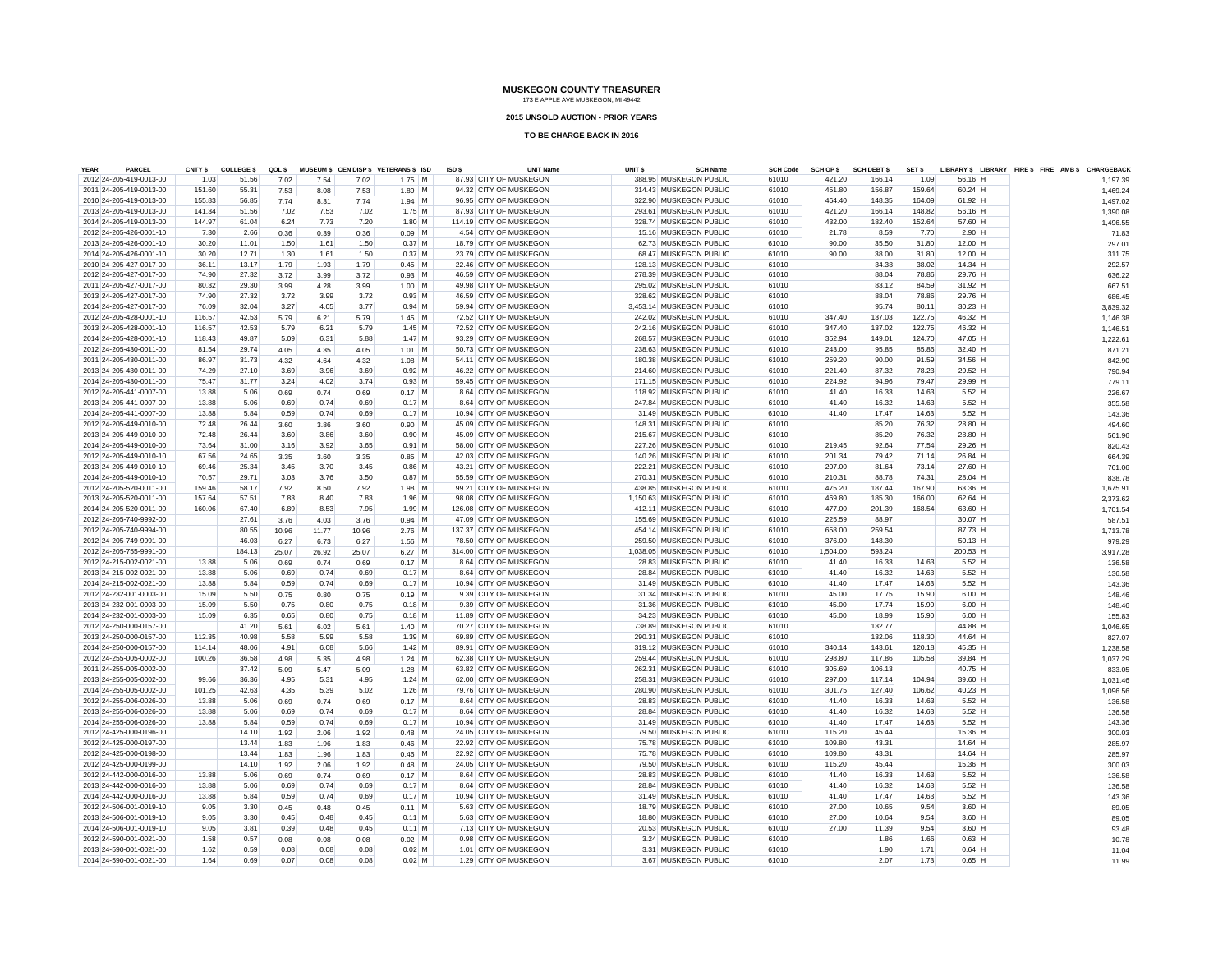#### **2015 UNSOLD AUCTION - PRIOR YEARS**

| <b>YEAR</b><br><b>PARCEI</b>                       | CNTY <sub>\$</sub> | <b>COLLEGE \$</b> | QOL \$ |        |        | MUSEUM \$ CEN DISP \$ VETERANS \$ ISD | ISD \$ | <b>UNIT Name</b>                 | UNIT \$   | <b>SCH Name</b>            | <b>SCH Code</b> | <b>SCH OP \$</b> | <b>SCH DEBT \$</b> | SET \$    |           |  | LIBRARY \$ LIBRARY FIRE \$ FIRE AMB \$ CHARGEBACK |
|----------------------------------------------------|--------------------|-------------------|--------|--------|--------|---------------------------------------|--------|----------------------------------|-----------|----------------------------|-----------------|------------------|--------------------|-----------|-----------|--|---------------------------------------------------|
| 2012 24-595-000-0009-00                            | 72.48              | 26.44             | 3.60   | 3.86   | 3.60   | $0.90$ M                              |        | 45.09 CITY OF MUSKEGON           |           | 150.47 MUSKEGON PUBLIC     | 61010           | 216.00           | 85.20              | 76.32     | 28.80 H   |  | 712.76                                            |
| 2013 24-595-000-0009-00                            | 72.48              | 26.44             | 3.60   | 3.86   | 3.60   | $0.90$ M                              |        | 45.09 CITY OF MUSKEGON           |           | 285.56 MUSKEGON PUBLIC     | 61010           | 216.00           | 85.20              | 76.32     | 28.80 H   |  | 847.85                                            |
| 2014 24-595-000-0009-00                            | 73.64              | 31.00             | 3.16   | 3.92   | 3.65   | $0.91$ M                              |        | 58.00 CITY OF MUSKEGON           |           | 224.05 MUSKEGON PUBLIC     | 61010           | 219.45           | 92.64              | 77.54     | 29.26 H   |  | 817.22                                            |
| 2012 24-613-000-0869-10                            | 0.59               | 0.22              | 0.03   | 0.03   | 0.03   | $\sim$ M                              |        | 0.37 CITY OF MUSKEGON            |           | 1.24 MUSKEGON PUBLIC       | 61010           | 1.80             | 0.71               | 0.64      | $0.24$ H  |  | 5.90                                              |
| 2013 24-613-000-0869-10                            | 0.59               | 0.22              | 0.03   | 0.03   | 0.03   | M                                     |        | 0.37 CITY OF MUSKEGON            |           | 1.24 MUSKEGON PUBLIC       | 61010           | 1.80             | 0.70               | 0.64      | $0.24$ H  |  | 5.89                                              |
| 2014 24-613-000-0869-10                            | 0.59               | 0.25              | 0.02   | 0.03   | 0.03   | M                                     |        | 0.47 CITY OF MUSKEGON            |           | 1.35 MUSKEGON PUBLIC       | 61010           | 1.80             | 0.75               | 0.64      | $0.24$ H  |  | 6.17                                              |
| 2012 24-640-000-0008-00                            | 30.20              | 11.01             | 1.50   | 1.61   | 1.50   | $0.37$ M                              |        | 18.79 CITY OF MUSKEGON           |           | 62.69 MUSKEGON PUBLIC      | 61010           | 90.00            | 35.50              | 31.80     | 12.00 H   |  | 296.97                                            |
| 2013 24-640-000-0008-00                            | 30.20              | 11.01             | 1.50   | 1.61   | 1.50   | $0.37$ M                              |        | 18.79 CITY OF MUSKEGON           |           | 62.73 MUSKEGON PUBLIC      | 61010           | 90.00            | 35.50              | 31.80     | 12.00 H   |  | 297.01                                            |
| 2014 24-640-000-0008-00                            | 30.20              | 12.71             | 1.30   | 1.61   | 1.50   | $0.37$ M                              |        | 23.79 CITY OF MUSKEGON           |           | 68.47 MUSKEGON PUBLIC      | 61010           | 90.00            | 38.00              | 31.80     | $12.00$ H |  | 311.75                                            |
| 2012 24-640-000-0009-00                            | 103.29             | 37.68             | 5.13   | 5.51   | 5.13   | $1.28$ M                              |        | 64.26 CITY OF MUSKEGON           |           | 211.35 MUSKEGON PUBLIC     | 61010           |                  | 121.41             | 108.75    | 41.04 H   |  | 704.83                                            |
| 2013 24-640-000-0009-00                            | 103.29             | 37.68             | 5.13   | 5.50   | 5.13   | $1.28$ M                              |        | 64.26 CITY OF MUSKEGON           |           | 211.48 MUSKEGON PUBLIC     | 61010           |                  | 121.40             | 108.75    | 41.04 H   |  | 704.94                                            |
| 2014 24-640-000-0009-00                            | 104.93             | 44.18             | 4.51   | 5.59   | 5.21   | $1.30$ M                              |        | 82.66 CITY OF MUSKEGON           |           | 237.96 MUSKEGON PUBLIC     | 61010           | 312.71           | 132.02             | 110.48    | 41.69 H   |  | 1.083.24                                          |
| 2012 24-665-000-0211-00                            | 12.16              | 4.43              | 0.60   | 0.65   | 0.60   | $0.15$ M                              |        | 7.56 CITY OF MUSKEGON            |           | 25.24 MUSKEGON PUBLIC      | 61010           | 36.25            | 14.29              | 12.80     | $4.83$ H  |  | 119.56                                            |
| 2013 24-665-000-0211-00                            | 12.46              | 4.54              | 0.61   | 0.66   | 0.61   | $0.15$ M                              |        | 7.74 CITY OF MUSKEGON            |           | 25.85 MUSKEGON PUBLIC      | 61010           | 37.11            | 14.63              | 13.11     | $4.94$ H  |  | 122.41                                            |
| 2014 24-665-000-0211-00                            | 12.65              | 5.32              | 0.54   | 0.67   | 0.62   | $0.15$ M                              |        | 9.96 CITY OF MUSKEGON            |           | 28.67 MUSKEGON PUBLIC      | 61010           | 37.69            | 15.91              | 13.31     | $5.02$ H  |  | 130.51                                            |
| 2012 24-665-000-0269-00                            |                    | 6.82              | 0.93   | 0.99   | 0.93   | $0.23$ M                              |        | 11.64 CITY OF MUSKEGON           |           | 37.92 MUSKEGON PUBLIC      | 61010           |                  | 21.99              |           | $7.43$ H  |  | 88.88                                             |
| 2013 24-665-000-0269-00                            | 19.16              | 6.99              | 0.95   | 1.02   | 0.95   | $0.23$ M                              |        | 11.92 CITY OF MUSKEGON           |           | 39.22 MUSKEGON PUBLIC      | 61010           |                  | 22.51              | 20.17     | 7.61 H    |  | 130.73                                            |
| 2014 24-665-000-0269-00                            | 19.46              | 8.19              | 0.83   | 1.03   | 0.96   | $0.24$ M                              |        | 15.33 CITY OF MUSKEGON           |           | 43.53 MUSKEGON PUBLIC      | 61010           |                  | 24.48              | 20.49     | 7.73 H    |  | 142.27                                            |
| 2012 24-665-000-0485-00                            | 6.33               | 2.30              | 0.31   | 0.34   | 0.31   | $0.08$ M                              |        | 3.93 CITY OF MUSKEGON            |           | 13.13 MUSKEGON PUBLIC      | 61010           | 18.86            | 7.44               | 6.66      | $2.51$ H  |  | 62.20                                             |
| 2013 24-665-000-0485-00                            | 6.48               | 2.36              | 0.32   | 0.34   | 0.32   | $0.08$ M                              |        | 4.03 CITY OF MUSKEGON            |           | 13.44 MUSKEGON PUBLIC      | 61010           | 19.31            | 7.61               | 6.81      | $2.57$ H  |  |                                                   |
| 2014 24-665-000-0485-00                            | 6.59               | 2.77              | 0.28   | 0.35   | 0.32   | $0.08$ M                              |        | 5.18 CITY OF MUSKEGON            |           | 14.91 MUSKEGON PUBLIC      | 61010           | 19.62            | 8.28               | 6.93      | $2.61$ H  |  | 63.67                                             |
| 2012 24-665-000-0486-00                            | 6.33               | 2.30              |        |        |        |                                       |        | 3.93 CITY OF MUSKEGON            |           | 13.13 MUSKEGON PUBLIC      | 61010           | 18.86            | 7.44               | 6.66      | $2.51$ H  |  | 67.92                                             |
|                                                    |                    |                   | 0.31   | 0.34   | 0.31   | $0.08$ M                              |        |                                  |           |                            |                 |                  |                    |           |           |  | 62.20                                             |
| 2013 24-665-000-0486-00                            | 6.48               | 2.36              | 0.32   | 0.34   | 0.32   | $0.08$ M                              |        | 4.03 CITY OF MUSKEGON            |           | 13.44 MUSKEGON PUBLIC      | 61010<br>61010  | 19.31            | 7.61               | 6.81      | $2.57$ H  |  | 63.67                                             |
| 2014 24-665-000-0486-00                            | 6.59               | 2.77              | 0.28   | 0.35   | 0.32   | $0.08$ M                              |        | 5.18 CITY OF MUSKEGON            |           | 14.91 MUSKEGON PUBLIC      |                 | 19.62            | 8.28               | 6.93      | $2.61$ H  |  | 67.92                                             |
| 2012 24-665-000-0487-00                            |                    | 43.41             | 5.91   | 6.34   | 5.91   | $1.48$ M                              |        | 74.03 CITY OF MUSKEGON           |           | 244.73 MUSKEGON PUBLIC     | 61010           | 354.60           | 139.87             |           | 47.28 H   |  | 923.56                                            |
| 2013 24-665-000-0487-00                            | 118.38             | 43.19             | 5.88   | 6.31   | 5.88   | $1.47$ M                              |        | 73.65 CITY OF MUSKEGON           |           | 245.93 MUSKEGON PUBLIC     | 61010           | 352.80           | 139.16             | 124.66    | 47.04 H   |  | 1,164.35                                          |
| 2014 24-665-000-0487-00                            | 120.28             | 50.65             | 5.17   | 6.41   | 5.97   | $1.49$ M                              |        | 94.74 CITY OF MUSKEGON           |           | 272.74 MUSKEGON PUBLIC     | 61010           | 358.43           | 151.33             | 126.64    | 47.79 H   |  | 1,241.64                                          |
| 2012 24-665-000-0488-00                            |                    | 2.30              | 0.31   | 0.34   | 0.31   | $0.08$ M                              |        | 3.93 CITY OF MUSKEGON            |           | 13.01 MUSKEGON PUBLIC      | 61010           | 18.86            | 7.44               |           | $2.51$ H  |  | 49.09                                             |
| 2013 24-665-000-0488-00                            | 6.48               | 2.36              | 0.32   | 0.34   | 0.32   | $0.08$ M                              |        | 4.03 CITY OF MUSKEGON            |           | 13.44 MUSKEGON PUBLIC      | 61010           | 19.31            | 7.61               | 6.81      | $2.57$ H  |  | 63.67                                             |
| 2014 24-665-000-0488-00                            | 6.59               | 2.77              | 0.28   | 0.35   | 0.32   | $0.08$ M                              |        | 5.18 CITY OF MUSKEGON            |           | 14.91 MUSKEGON PUBLIC      | 61010           | 19.62            | 8.28               | 6.93      | $2.61$ H  |  | 67.92                                             |
| 2012 24-675-023-0020-10                            | 144.97             | 52.88             | 7.20   | 7.73   | 7.20   | $1.80$ M                              |        | 90.19 CITY OF MUSKEGON           |           | 300.96 MUSKEGON PUBLIC     | 61010           | 432.00           | 170.40             | 152.64    | 57.60 H   |  | 1.425.57                                          |
| 2013 24-675-023-0020-10                            | 127.44             | 46.49             | 6.33   | 6.79   | 6.33   | $1.58$ M                              |        | 79.29 CITY OF MUSKEGON           |           | 264.75 MUSKEGON PUBLIC     | 61010           | 379.80           | 149.80             | 134.20    | 50.64 H   |  | 1.253.44                                          |
| 2014 24-675-023-0020-10                            | 120.19             | 50.61             | 5.17   | 6.40   | 5.97   | $1.49$ M                              |        | 94.68 CITY OF MUSKEGON           |           | 272.57 MUSKEGON PUBLIC     | 61010           | 358.20           | 151.23             | 126.57    | 47.76 H   |  | 1,240.84                                          |
| 2012 24-685-009-0008-10                            | 3.10               | 1.13              | 0.15   | 0.16   | 0.15   | $0.05$ M                              |        | 1.92 CITY OF MUSKEGON            |           | 6.41 MUSKEGON PUBLIC       | 61010           | 9.23             | 3.63               | 3.25      | $1.23$ H  |  | 30.41                                             |
| 2013 24-685-009-0008-10                            | 3.17               | 1.15              | 0.15   | 0.16   | 0.15   | $0.03$ M                              |        | 1.97 CITY OF MUSKEGON            |           | 6.58 MUSKEGON PUBLIC       | 61010           | 9.45             | 3.72               | 3.34      | $1.26$ H  |  | 31.13                                             |
| 2014 24-685-009-0008-10                            | 3.21               | 1.35              | 0.13   | 0.17   | 0.15   | $0.04$ M                              |        | 2.53 CITY OF MUSKEGON            |           | 7.28 MUSKEGON PUBLIC       | 61010           | 9.59             | 4.04               | 3.38      | $1.27$ H  |  | 33.14                                             |
| 2012 24-763-001-0019-00                            | 84.56              | 7.63              | 1.04   | 1.11   | 1.04   | $0.26$ M                              |        | 13.00 CITY OF MUSKEGON           |           | 346.49 MUSKEGON PUBLIC     | 61010           |                  | 24.57              | 89.04     | 8.31 H    |  | 577.05                                            |
| 2013 24-763-001-0019-00                            | 83.95              | 30.63             | 4.17   | 4.47   | 4.17   | $1.04$ M                              |        | 52.23 CITY OF MUSKEGON           |           | 171.90 MUSKEGON PUBLIC     | 61010           |                  | 98.68              | 88.41     | 33.36 H   |  | 573.01                                            |
| 2014 24-763-001-0019-00                            | 85.30              | 35.92             | 3.67   | 4.54   | 4.23   | $1.06$ M                              |        | 67.19 CITY OF MUSKEGON           |           | 486.78 MUSKEGON PUBLIC     | 61010           | 254.19           | 107.31             | 89.81     | 33.89 H   |  | 1,173.89                                          |
| 2012 24-765-003-0052-00                            |                    | 31.29             | 4.26   | 4.57   | 4.26   | $1.07$ M                              |        | 53.36 CITY OF MUSKEGON           |           | 251.04 MUSKEGON PUBLIC     | 61010           | 255.60           | 100.82             |           | 34.08 H   |  | 740.35                                            |
| 2013 24-765-003-0052-00                            | 85.16              | 31.07             | 4.23   | 4.54   | 4.23   | $1.06$ M                              |        | 52.98 CITY OF MUSKEGON           |           | 176.90 MUSKEGON PUBLIC     | 61010           | 253.80           | 100.10             | 89.68     | 33.84 H   |  | 837.59                                            |
| 2014 24-765-003-0052-00                            | 84.56              | 35.61             | 3.64   | 4.50   | 4.20   | $1.05$ M                              |        | 66.61 CITY OF MUSKEGON           |           | 191.75 MUSKEGON PUBLIC     | 61010           | 252.00           | 106.40             | 89.04     | 33.60 H   |  | 872.96                                            |
| 2012 24-769-000-0017-00                            | 9.66               | 3.52              | 0.48   | 0.51   | 0.48   | $0.12$ M                              |        | 6.01 CITY OF MUSKEGON            |           | 20.05 MUSKEGON PUBLIC      | 61010           | 28.80            | 11.36              | 10.17     | 3.84 H    |  | 95.00                                             |
| 2013 24-769-000-0017-00                            | 9.66               | 3.52              | 0.48   | 0.51   | 0.48   | $0.12$ M                              |        | 6.01 CITY OF MUSKEGON            |           | 20.06 MUSKEGON PUBLIC      | 61010           | 28.80            | 11.36              | 10.17     | $3.84$ H  |  | 95.01                                             |
| 2014 24-769-000-0017-00                            | 9.66               | 4.06              | 0.41   | 0.51   | 0.48   | $0.12$ M                              |        | 7.61 CITY OF MUSKEGON            |           | 21.90 MUSKEGON PUBLIC      | 61010           | 28.80            | 12.15              | 10.17     | $3.84$ H  |  | 99.7'                                             |
| 2012 24-798-000-0011-00                            | 48.92              | 17.84             | 2.43   | 2.61   | 2.43   | $0.60$ M                              |        | 30.43 CITY OF MUSKEGON           |           | 101.56 MUSKEGON PUBLIC     | 61010           | 145.80           | 57.51              | 51.52     | $19.44$ H |  | 481.09                                            |
| 2013 24-798-000-0011-00                            | 48.92              | 17.84             | 2.43   | 2.60   | 2.43   | $0.60$ M                              |        | 30.43 CITY OF MUSKEGON           |           | 101.63 MUSKEGON PUBLIC     | 61010           | 145.80           | 57.50              | 51.52     | 19.44 H   |  | 481.14                                            |
| 2014 24-798-000-0011-00                            | 49.71              | 20.92             | 2.13   | 2.65   | 2.46   | $0.61$ M                              |        | 39.15 CITY OF MUSKEGON           |           | 581.96 MUSKEGON PUBLIC     | 61010           | 148.12           | 62.53              | 52.33     | 19.74 H   |  | 982.31                                            |
|                                                    | 16,141.28          | 7,169.00          | 903.36 | 005.76 | 937.26 | 233.97                                |        | 12,581.63 CITY OF MUSKEGON Total | 62.345.31 |                            |                 | 50,434.38        | 22,244.18          | 16,997.03 | 7,497.35  |  | 198,490.5                                         |
| 2012 26-170-000-0005-00                            | 106.50             | 39.22             | 5.34   | 5.73   | 5.34   | $1.33$ M                              |        | 68.55 CITY OF MUSKEGON HTS       |           | 600.41 MUSKEGON HTS PUBLIC | 61020           | 328.41           | 228.06             | 112.14    | 13.33 M   |  | 1.514.36                                          |
| 2013 26-170-000-0005-00                            | 90.34              | 33.27             | 4.53   | 4.86   | 4.53   | $1.13$ M                              |        | 58.16 CITY OF MUSKEGON HTS       |           | 535.14 MUSKEGON HTS PUBLIC | 61020           | 278.59           | 193.46             | 95.13     | 11.30 M   |  | 1,310.44                                          |
|                                                    |                    | 37.13             | 3.79   | 4.70   | 4.38   | $1.09$ M                              |        | 71.20 CITY OF MUSKEGON HTS       |           | 515.12 MUSKEGON HTS PUBLIC | 61020           | 269.37           | 187.06             | 91.98     | 10.93 M   |  |                                                   |
| 2014 26-170-000-0005-00<br>2011 26-185-050-0013-00 | 87.35<br>11.96     | 4.40              | 0.60   | 0.64   | 0.60   | $0.15$ M                              |        | 7.69 CITY OF MUSKEGON HTS        |           | 40.95 MUSKEGON HTS PUBLIC  | 61020           | 36.90            | 25.63              | 12.60     | $1.49$ M  |  | 1,284.10                                          |
|                                                    |                    |                   |        |        |        |                                       |        |                                  |           |                            |                 |                  |                    |           |           |  | 143.61                                            |
| 2012 26-185-050-0013-00                            | 11.96              | 4.40              | 0.60   | 0.64   | 0.60   | $0.15$ M                              |        | 7.69 CITY OF MUSKEGON HTS        |           | 40.95 MUSKEGON HTS PUBLIC  | 61020           | 36.90            | 25.63              | 12.60     | $1.49$ M  |  | 143.61                                            |
| 2013 26-185-050-0013-00                            | 11.96              | 4.40              | 0.60   | 0.64   | 0.60   | $0.15$ M                              |        | 7.69 CITY OF MUSKEGON HTS        |           | 40.95 MUSKEGON HTS PUBLIC  | 61020           | 36.90            | 25.63              | 12.60     | $1.49$ M  |  | 143.61                                            |
| 2014 26-185-050-0013-00                            | 11.96              | 5.08              | 0.52   | 0.64   | 0.60   | $0.15$ M                              |        | 9.74 CITY OF MUSKEGON HTS        |           | 40.97 MUSKEGON HTS PUBLIC  | 61020           | 36.90            | 25.63              | 12.60     | 1.49 M    |  | 146.28                                            |
| 2012 26-185-050-0018-00                            | 55.61              | 20.48             | 2.78   | 2.99   | 2.78   | 0.69M                                 |        | 35.79 CITY OF MUSKEGON HTS       |           | 188.65 MUSKEGON HTS PUBLIC | 61020           |                  | 119.06             | 58.55     | 6.96 M    |  | 494.34                                            |
| 2013 26-185-050-0018-00                            | 56.94              | 20.97             | 2.85   | 3.06   | 2.85   | $0.71$ M                              |        | 36.65 CITY OF MUSKEGON HTS       |           | 194.90 MUSKEGON HTS PUBLIC | 61020           | 175.58           | 121.93             | 59.96     | $7.12$ M  |  | 683.52                                            |
| 2014 26-185-050-0018-00                            | 53.25              | 22.63             | 2.31   | 2.86   | 2.67   | $0.66$ M                              |        | 43.40 CITY OF MUSKEGON HTS       |           | 182.36 MUSKEGON HTS PUBLIC | 61020           | 164.21           | 114.02             | 56.07     | 6.66 M    |  | 651.10                                            |
| 2010 26-185-051-0021-10                            | 60.43              | 22.25             | 3.03   | 3.25   | 3.03   | $0.75$ M                              |        | 38.89 CITY OF MUSKEGON HTS       |           | 206.82 MUSKEGON HTS PUBLIC | 61020           | 186.35           | 129.40             | 63.63     | 7.56 M    |  | 725.39                                            |
| 2011 26-185-051-0021-10                            | 57.43              | 21.15             | 2.88   | 3.09   | 2.88   | $0.72$ M                              |        | 36.96 CITY OF MUSKEGON HTS       |           | 196.60 MUSKEGON HTS PUBLIC | 61020           | 177.12           | 123.00             | 60.48     | 7.19 M    |  | 689.50                                            |
| 2012 26-185-051-0021-10                            | 50.25              | 18.51             | 2.52   | 2.70   | 2.52   | $0.63$ M                              |        | 32.35 CITY OF MUSKEGON HTS       |           | 172.03 MUSKEGON HTS PUBLIC | 61020           | 154.98           | 107.62             | 52.92     | 6.29 M    |  | 603.32                                            |
| 2013 26-185-051-0021-10                            | 40.08              | 14.76             | 2.01   | 2.15   | 2.01   | $0.50$ M                              |        | 25.79 CITY OF MUSKEGON HTS       |           | 137.21 MUSKEGON HTS PUBLIC | 61020           | 123.61           | 85.83              | 42.21     | 5.01 M    |  | 481.17                                            |
| 2014 26-185-051-0021-10                            | 40.08              | 17.03             | 1.74   | 2.15   | 2.01   | $0.50$ M                              |        | 32.66 CITY OF MUSKEGON HTS       |           | 137.28 MUSKEGON HTS PUBLIC | 61020           | 123.62           | 85.83              | 42.21     | 5.01 M    |  | 490.12                                            |
| 2011 26-185-052-0012-00                            | 88.70              | 32.68             | 4.45   | 4.78   | 4.45   | $1.11$ M                              |        | 57.09 CITY OF MUSKEGON HTS       |           | 550.48 MUSKEGON HTS PUBLIC | 61020           | 273.57           | 189.97             | 93.42     | 11.10 M   |  | 1.311.80                                          |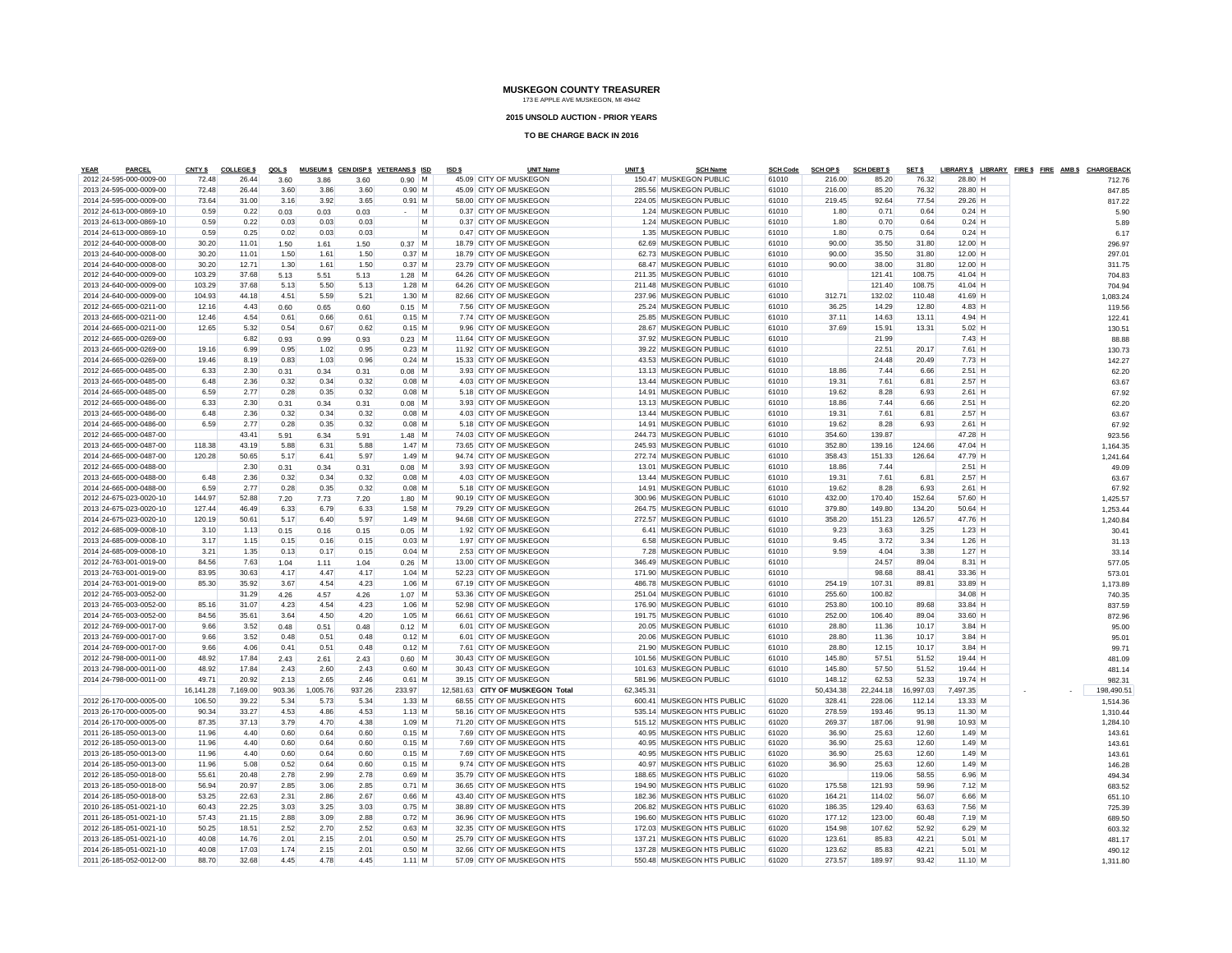#### **2015 UNSOLD AUCTION - PRIOR YEARS**

| <b>YEAR</b> | <b>PARCEL</b>           | CNTY \$ | <b>COLLEGE \$</b> | QOL \$ |        |        | MUSEUM \$ CEN DISP \$ VETERANS \$ ISD | ISD \$ | <b>UNIT Name</b>             | UNIT \$ | <b>SCH Name</b>              | <b>SCH Code</b> | <b>SCH OP \$</b> | <b>SCH DEBT \$</b> | SET \$  |            | LIBRARY \$ LIBRARY FIRE \$ FIRE AMB \$ CHARGEBACK |          |
|-------------|-------------------------|---------|-------------------|--------|--------|--------|---------------------------------------|--------|------------------------------|---------|------------------------------|-----------------|------------------|--------------------|---------|------------|---------------------------------------------------|----------|
|             | 2012 26-185-052-0012-00 | 107.70  | 39.66             | 5.40   | 5.79   | 5.40   | $1.35$ M                              |        | 69.33 CITY OF MUSKEGON HTS   |         | 675.26 MUSKEGON HTS PUBLIC   | 61020           | 332.10           | 230.62             | 113,40  | 13.48 M    |                                                   | 1,599.49 |
|             | 2013 26-185-052-0012-00 | 95.13   | 35.03             | 4.77   | 5.12   | 4.77   | $1.19$ M                              |        | 61.23 CITY OF MUSKEGON HTS   |         | 620.35 MUSKEGON HTS PUBLIC   | 61020           | 293.35           | 203.71             | 100.17  | 11.90 M    |                                                   | 1,436.72 |
|             | 2014 26-185-052-0012-00 | 92.14   | 39.16             | 4.00   | 4.96   | 4.62   | $1.15$ M                              |        | 75.09 CITY OF MUSKEGON HTS   |         | 597.85 MUSKEGON HTS PUBLIC   | 61020           | 284.13           | 197.31             | 97.02   | 11.53 M    |                                                   | 1,408.96 |
|             | 2012 26-185-052-0020-00 | 54.79   | 20.17             | 2.74   | 2.94   | 2.74   | $0.68$ M                              |        | 35.26 CITY OF MUSKEGON HTS   |         | 187.51 MUSKEGON HTS PUBLIC   | 61020           | 168.94           | 117.32             | 57.69   | 6.85 M     |                                                   | 657.63   |
|             | 2013 26-185-052-0020-00 | 55.64   | 20.49             | 2.79   | 2.99   | 2.79   | $0.69$ M                              |        | 35.81 CITY OF MUSKEGON HTS   |         | 190.45 MUSKEGON HTS PUBLIC   | 61020           | 171.59           | 119.15             | 58.59   | 6.96 M     |                                                   | 667.94   |
|             | 2014 26-185-052-0020-00 | 53.84   | 22.89             | 2.34   | 2.89   | 2.70   | $0.67$ M                              |        | 43.89 CITY OF MUSKEGON HTS   |         | 184.43 MUSKEGON HTS PUBLIC   | 61020           | 166.05           | 115.31             | 56.70   | $6.74$ M   |                                                   | 658.45   |
|             | 2012 26-185-053-0018-00 | 74.96   | 27.61             | 3.75   | 4.03   | 3.75   | $0.94$ M                              |        | 48.26 CITY OF MUSKEGON HTS   |         | 563.19 MUSKEGON HTS PUBLIC   | 61020           | 231.16           | 160.52             | 78.93   | $9.38$ M   |                                                   | 1,206.48 |
|             | 2013 26-185-053-0018-00 | 76.75   | 28.27             | 3.84   | 4.13   | 3.84   | $0.96$ M                              |        | 49.40 CITY OF MUSKEGON HTS   |         | 557.44 MUSKEGON HTS PUBLIC   | 61020           | 236.69           | 164.37             | 80.82   | $9.60$ M   |                                                   | 1,216.11 |
|             | 2014 26-185-053-0018-00 | 77.98   | 33.15             | 3.38   | 4.19   | 3.91   | $0.98$ M                              |        | 63.55 CITY OF MUSKEGON HTS   |         | 549.36 MUSKEGON HTS PUBLIC   | 61020           | 240.47           | 166.99             | 82.11   | $9.76$ M   |                                                   | 1,235.83 |
|             | 2012 26-185-059-0004-00 | 26.92   | 9.91              | 1.35   | 1.44   | 1.35   | $0.33$ M                              |        | 17.32 CITY OF MUSKEGON HTS   |         | 92.14 MUSKEGON HTS PUBLIC    | 61020           | 83.03            | 57.65              | 28.35   | $3.37$ M   |                                                   | 323.16   |
|             | 2013 26-185-059-0004-00 | 25.13   | 9.25              | 1.26   | 1.35   | 1.26   | $0.31$ M                              |        | 16.17 CITY OF MUSKEGON HTS   |         | 86.01 MUSKEGON HTS PUBLIC    | 61020           | 77.49            | 53.81              | 26.46   | $3.14$ M   |                                                   | 301.64   |
|             | 2014 26-185-059-0004-00 | 24.53   | 10.42             | 1.06   | 1.32   | 1.23   | $0.30$ M                              |        | 19.99 CITY OF MUSKEGON HTS   |         | 84.00 MUSKEGON HTS PUBLIC    | 61020           | 75.65            | 52.52              | 25.83   | $3.07$ M   |                                                   | 299.92   |
|             | 2012 26-185-061-0003-00 | 39.48   | 14.54             | 1.98   | 2.12   | 1.98   | $0.49$ M                              |        | 25.42 CITY OF MUSKEGON HTS   |         | 135.16 MUSKEGON HTS PUBLIC   | 61020           | 121.77           | 84.56              | 41.58   | $4.94$ M   |                                                   | 474.02   |
|             | 2013 26-185-061-0003-00 | 37.10   | 13.66             | 1.86   | 1.99   | 1.86   | $0.46$ M                              |        | 23.86 CITY OF MUSKEGON HTS   |         | 126.96 MUSKEGON HTS PUBLIC   | 61020           | 114.39           | 79.44              | 39.06   | $4.64$ M   |                                                   | 445.28   |
|             | 2014 26-185-061-0003-00 | 35.90   | 15.26             | 1.56   | 1.93   | 1.80   | $0.45$ M                              |        | 29.25 CITY OF MUSKEGON HTS   |         | 122.96 MUSKEGON HTS PUBLIC   | 61020           | 110.70           | 76.87              | 37.80   | $4.49$ M   |                                                   | 438.97   |
|             | 2012 26-185-063-0006-00 | 52.65   | 19.39             | 2.64   | 2.83   | 2.64   | $0.66$ M                              |        | 33.89 CITY OF MUSKEGON HTS   |         | 180.21 MUSKEGON HTS PUBLIC   | 61020           | 162.36           | 112.75             | 55.44   | $6.59$ M   |                                                   | 632.05   |
|             | 2013 26-185-063-0006-00 | 49.66   | 18.29             | 2.49   | 2.67   | 2.49   | $0.62$ M                              |        | 31.96 CITY OF MUSKEGON HTS   |         | 169.96 MUSKEGON HTS PUBLIC   | 61020           | 153.14           | 106.33             | 52.29   | $6.21$ M   |                                                   | 596.11   |
|             | 2014 26-185-063-0006-00 | 48.46   | 20.59             | 2.10   | 2.60   | 2.43   | $0.60$ M                              |        | 39.48 CITY OF MUSKEGON HTS   |         | 165.99 MUSKEGON HTS PUBLIC   | 61020           | 149.44           | 103.77             | 51.03   | $6.06$ M   |                                                   | 592.55   |
|             | 2012 26-185-063-0016-00 | 95.73   | 35.25             | 4.80   | 5.15   | 4.80   | $1.20$ M                              |        | 61.62 CITY OF MUSKEGON HTS   |         | 327.67 MUSKEGON HTS PUBLIC   | 61020           | 295.20           | 205.00             | 100.80  | 11.98 M    |                                                   | 1,149.20 |
|             | 2013 26-185-063-0016-00 | 86.75   | 31.95             | 4.35   | 4.67   | 4.35   | $1.09$ M                              |        | 55.84 CITY OF MUSKEGON HTS   |         | 296.95 MUSKEGON HTS PUBLIC   | 61020           | 267.53           | 185.77             | 91.35   | 10.86 M    |                                                   |          |
|             | 2014 26-185-063-0016-00 | 83.16   | 35.35             | 3.61   | 4.47   | 4.17   | $1.04$ M                              |        | 67.77 CITY OF MUSKEGON HTS   |         | 284.85 MUSKEGON HTS PUBLIC   | 61020           | 256.45           | 178.08             | 87.57   | $10.41$ M  |                                                   | 1,041.46 |
|             |                         |         |                   |        |        |        |                                       |        |                              |         |                              |                 |                  |                    |         |            |                                                   | 1,016.93 |
|             | 2012 26-185-063-0017-00 | 35.90   | 13.22             | 1.80   | 1.93   | 1.80   | $0.45$ M                              |        | 23.10 CITY OF MUSKEGON HTS   |         | 122.88 MUSKEGON HTS PUBLIC   | 61020           | 110.70           | 76.87              | 37.80   | $4.49$ M   |                                                   | 430.94   |
|             | 2013 26-185-063-0017-00 | 33.51   | 12.34             | 1.68   | 1.80   | 1.68   | $0.42$ M                              |        | 21.57 CITY OF MUSKEGON HTS   |         | 114.67 MUSKEGON HTS PUBLIC   | 61020           | 103.32           | 71.75              | 35.28   | $4.19$ M   |                                                   | 402.21   |
|             | 2014 26-185-063-0017-00 | 32.31   | 13.72             | 1.40   | 1.73   | 1.62   | $0.40$ M                              |        | 26.32 CITY OF MUSKEGON HTS   |         | 110.66 MUSKEGON HTS PUBLIC   | 61020           | 99.63            | 69.19              | 34.02   | 4.04 M     |                                                   | 395.04   |
|             | 2012 26-185-063-0024-00 | 40.68   | 14.98             | 2.04   | 2.19   | 2.04   | $0.51$ M                              |        | 26.18 CITY OF MUSKEGON HTS   |         | 139.25 MUSKEGON HTS PUBLIC   | 61020           | 125.46           | 87.13              | 42.84   | $5.09$ M   |                                                   | 488.39   |
|             | 2013 26-185-063-0024-00 | 37.68   | 13.88             | 1.89   | 2.02   | 1.89   | 0.47M                                 |        | 24.25 CITY OF MUSKEGON HTS   |         | 129.01 MUSKEGON HTS PUBLIC   | 61020           | 116.24           | 80.71              | 39.69   | $4.71$ M   |                                                   | 452.44   |
|             | 2014 26-185-063-0024-00 | 36.50   | 15.51             | 1.58   | 1.96   | 1.83   | $0.45$ M                              |        | 29.75 CITY OF MUSKEGON HTS   |         | 124.98 MUSKEGON HTS PUBLIC   | 61020           | 112.54           | 78.15              | 38.43   | $4.56$ M   |                                                   | 446.24   |
|             | 2012 26-185-064-0021-00 | 57.43   | 21.15             | 2.88   | 3.09   | 2.88   | $0.72$ M                              |        | 36.96 CITY OF MUSKEGON HTS   |         | 196.60 MUSKEGON HTS PUBLIC   | 61020           | 177.12           | 123.00             | 60.48   | 7.19 M     |                                                   | 689.50   |
|             | 2012 26-185-064-0021-00 | (57.43) | (21.15)           | (2.88) | (3.09) | (2.88) | (0.72)                                |        | (36.96) CITY OF MUSKEGON HTS |         | (196.60) MUSKEGON HTS PUBLIC | 61020           | (177.12)         | (123.00)           | (60.48) | $(7.19)$ M |                                                   | (689.50) |
|             | 2013 26-185-064-0021-00 | 47.86   | 17.62             | 2.40   | 2.57   | 2.40   | $0.60$ M                              |        | 30.81 CITY OF MUSKEGON HTS   |         | 163.83 MUSKEGON HTS PUBLIC   | 61020           | 147.60           | 102.50             | 50.40   | 5.99 M     |                                                   | 574.58   |
|             | 2013 26-185-064-0021-00 | (47.86) | (17.62)           | (2.40) | (2.57) | (2.40) | (0.60)                                |        | (30.81) CITY OF MUSKEGON HTS |         | (163.83) MUSKEGON HTS PUBLIC | 61020           | (147.60)         | (102.50)           | (50.40) | $(5.99)$ M |                                                   | (574.58) |
|             | 2014 26-185-064-0021-00 | 44.87   | 19.07             | 1.95   | 2.41   | 2.25   | $0.56$ M                              |        | 36.57 CITY OF MUSKEGON HTS   |         | 153.69 MUSKEGON HTS PUBLIC   | 61020           | 138.38           | 96.08              | 47.25   | $5.61$ M   |                                                   | 548.69   |
|             | 2014 26-185-064-0021-00 | (44.87) | (19.07)           | (1.95) | (2.41) | (2.25) | (0.56)                                |        | (36.57) CITY OF MUSKEGON HTS |         | (153.69) MUSKEGON HTS PUBLIC | 61020           | (138.38)         | (96.08)            | (47.25) | $(5.61)$ M |                                                   | (548.69) |
|             | 2012 26-185-064-0021-00 | 13.16   | 4.84              | 0.66   | 0.70   | 0.66   | $0.16$ M                              |        | 8.47 CITY OF MUSKEGON HTS    |         | 45.03 MUSKEGON HTS PUBLIC    | 61020           | 40.59            | 28.19              | 13.86   | $1.64$ M   |                                                   | 157.96   |
|             | 2013 26-185-065-0004-00 | 13.16   | 4.84              | 0.66   | 0.70   | 0.66   | $0.16$ M                              |        | 8.47 CITY OF MUSKEGON HTS    |         | 45.03 MUSKEGON HTS PUBLIC    | 61020           | 40.59            | 28.19              | 13.86   | $1.64$ M   |                                                   | 157.96   |
|             | 2014 26-185-065-0004-00 | 11.96   | 5.08              | 0.52   | 0.64   | 0.60   | $0.15$ M                              |        | 9.74 CITY OF MUSKEGON HTS    |         | 40.97 MUSKEGON HTS PUBLIC    | 61020           | 36.90            | 25.63              | 12.60   | $1.49$ M   |                                                   | 146.28   |
|             | 2012 26-185-066-0001-10 | 54.20   | 19.96             | 2.71   | 2.91   | 2.71   | $0.68$ M                              |        | 34.89 CITY OF MUSKEGON HTS   |         | 185.49 MUSKEGON HTS PUBLIC   | 61020           | 167.14           | 116.05             | 57.07   | 6.78 M     |                                                   | 650.59   |
|             | 2013 26-185-066-0001-10 | 50.85   | 18.73             | 2.55   | 2.73   | 2.55   | $0.63$ M                              |        | 32.74 CITY OF MUSKEGON HTS   |         | 174.07 MUSKEGON HTS PUBLIC   | 61020           | 156.82           | 108.90             | 53.55   | 6.36 M     |                                                   | 610.48   |
|             | 2014 26-185-066-0001-10 | 49.65   | 21.11             | 2.15   | 2.67   | 2.49   | $0.62$ M                              |        | 40.47 CITY OF MUSKEGON HTS   |         | 170.08 MUSKEGON HTS PUBLIC   | 61020           | 153.13           | 106.33             | 52.29   | $6.21$ M   |                                                   | 607.20   |
|             | 2012 26-185-066-0003-00 | 53.25   | 19.61             | 2.67   | 2.86   | 2.67   | $0.66$ M                              |        | 34.28 CITY OF MUSKEGON HTS   |         | 180.65 MUSKEGON HTS PUBLIC   | 61020           |                  | 114.02             | 56.07   | 6.66 M     |                                                   | 473.40   |
|             | 2013 26-185-066-0003-00 | 49.06   | 18.07             | 2.46   | 2.64   | 2.46   | $0.61$ M                              |        | 31.57 CITY OF MUSKEGON HTS   |         | 166.46 MUSKEGON HTS PUBLIC   | 61020           |                  | 105.06             | 51.66   | $6.14$ M   |                                                   | 436.19   |
|             | 2014 26-185-066-0003-00 | 47.26   | 20.08             | 2.05   | 2.54   | 2.37   | $0.59$ M                              |        | 38.52 CITY OF MUSKEGON HTS   |         | 160.45 MUSKEGON HTS PUBLIC   | 61020           |                  | 101.21             | 49.77   | 5.91 M     |                                                   | 430.75   |
|             | 2012 26-185-066-0023-00 | 87.95   | 32.39             | 4.41   | 4.73   | 4.41   | $1.10$ M                              |        | 56.62 CITY OF MUSKEGON HTS   |         | 301.04 MUSKEGON HTS PUBLIC   | 61020           | 271.21           | 188.33             | 92.61   | $11.01$ M  |                                                   | 1,055.81 |
|             | 2013 26-185-066-0023-00 | 80.17   | 29.52             | 4.02   | 4.31   | 4.02   | $1.00$ M                              |        | 51.60 CITY OF MUSKEGON HTS   |         | 274.41 MUSKEGON HTS PUBLIC   | 61020           | 247.23           | 171.69             | 84.42   | $10.03$ M  |                                                   | 962.42   |
|             | 2014 26-185-066-0023-00 | 77.77   | 33.06             | 3.38   | 4.18   | 3.90   | 0.97M                                 |        | 63.39 CITY OF MUSKEGON HTS   |         | 266.40 MUSKEGON HTS PUBLIC   | 61020           | 239.85           | 166.56             | 81.90   | $9.73$ M   |                                                   | 951.09   |
|             | 2012 26-185-070-0011-10 | 69.40   | 25.56             | 3.48   | 3.73   | 3.48   | $0.87$ M                              |        | 44.67 CITY OF MUSKEGON HTS   |         | 237.57 MUSKEGON HTS PUBLIC   | 61020           | 214.02           | 148.62             | 73.08   | 8.68 M     |                                                   | 833.16   |
|             | 2013 26-185-070-0011-10 | 62.82   | 23.13             | 3.15   | 3.38   | 3.15   | $0.78$ M                              |        | 40.43 CITY OF MUSKEGON HTS   |         | 215.02 MUSKEGON HTS PUBLIC   | 61020           | 193.73           | 134.52             | 66.15   | 7.86 M     |                                                   | 754.12   |
|             | 2014 26-185-070-0011-10 | 61.03   | 25.93             | 2.65   | 3.28   | 3.06   | $0.76$ M                              |        | 49.73 CITY OF MUSKEGON HTS   |         | 209.02 MUSKEGON HTS PUBLIC   | 61020           | 188.19           | 130.69             | 64.26   | 7.63 M     |                                                   | 746.23   |
|             | 2012 26-185-071-0004-00 |         | 31.51             | 4.29   | 4.60   | 4.29   | $1.07$ M                              |        | 26.86 CITY OF MUSKEGON HTS   |         | 3.01 MUSKEGON HTS PUBLIC     | 61020           | 128.70           | 89.37              |         | 10.71 M    |                                                   | 304.41   |
|             | 2013 26-185-071-0004-00 | 75.98   | 27.98             | 3.81   | 4.09   | 3.81   | $0.95$ M                              |        | 48.91 CITY OF MUSKEGON HTS   |         | 260.08 MUSKEGON HTS PUBLIC   | 61020           | 234.31           | 162.71             | 80.01   | $9.51$ M   |                                                   | 912.15   |
|             | 2014 26-185-071-0004-00 | 73.59   | 31.28             | 3.19   | 3.96   | 3.69   | $0.92$ M                              |        | 59.98 CITY OF MUSKEGON HTS   |         | 252.06 MUSKEGON HTS PUBLIC   | 61020           | 226.94           | 157.58             | 77.49   | $9.21$ M   |                                                   | 899.89   |
|             | 2012 26-185-071-0008-00 |         | 38.45             | 5.23   | 5.62   | 5.23   | $1.31$ M                              |        | 32.78 CITY OF MUSKEGON HTS   |         | 3.67 MUSKEGON HTS PUBLIC     | 61020           | 157.05           | 109.06             |         | 13.07 M    |                                                   | 371.47   |
|             | 2013 26-185-071-0008-00 | 92.74   | 34.15             | 4.65   | 4.99   | 4.65   | $1.16$ M                              |        | 59.70 CITY OF MUSKEGON HTS   |         | 317.41 MUSKEGON HTS PUBLIC   | 61020           | 285.98           | 198.58             | 97.65   | 11.60 M    |                                                   | 1,113.26 |
|             | 2014 26-185-071-0008-00 | 89.74   | 38.15             | 3.90   | 4.83   | 4.50   | $1.12$ M                              |        | 73.14 CITY OF MUSKEGON HTS   |         | 307.39 MUSKEGON HTS PUBLIC   | 61020           | 276.75           | 192.19             | 94.50   | $11.23$ M  |                                                   |          |
|             |                         |         |                   |        |        |        |                                       |        |                              |         |                              |                 |                  |                    |         |            |                                                   | 1,097.44 |
|             | 2012 26-185-071-0021-00 | 43.67   | 16.08             | 2.19   | 2.35   | 2.19   | $0.54$ M                              |        | 28.11 CITY OF MUSKEGON HTS   |         | 149.49 MUSKEGON HTS PUBLIC   | 61020           | 134.68           | 93.52              | 45.99   | $5.46$ M   |                                                   | 524.27   |
|             | 2013 26-185-071-0021-00 | 39.48   | 14.54             | 1.98   | 2.12   | 1.98   | $0.49$ M                              |        | 25.42 CITY OF MUSKEGON HTS   |         | 135.16 MUSKEGON HTS PUBLIC   | 61020           | 121.77           | 84.56              | 41.58   | 4.94 M     |                                                   | 474.02   |
|             | 2014 26-185-071-0021-00 | 35.90   | 15.26             | 1.56   | 1.93   | 1.80   | $0.45$ M                              |        | 29.25 CITY OF MUSKEGON HTS   |         | 122.96 MUSKEGON HTS PUBLIC   | 61020           | 110.70           | 76.87              | 37.80   | 4.49 M     |                                                   | 438.97   |
|             | 2012 26-185-073-0015-00 | 71.73   | 26.42             | 3.59   | 3.86   | 3.59   | $0.90$ M                              |        | 46.17 CITY OF MUSKEGON HTS   |         | 245.49 MUSKEGON HTS PUBLIC   | 61020           | 221.20           | 153.61             | 75.53   | 8.97 M     |                                                   | 861.06   |
|             | 2013 26-185-073-0015-00 | 73.45   | 27.05             | 3.68   | 3.95   | 3.68   | $0.92$ M                              |        | 47.27 CITY OF MUSKEGON HTS   |         | 251.40 MUSKEGON HTS PUBLIC   | 61020           | 226.48           | 157.28             | 77.33   | $9.19$ M   |                                                   | 881.68   |
|             | 2014 26-185-073-0015-00 | 74.62   | 31.72             | 3.24   | 4.01   | 3.74   | $0.93$ M                              |        | 60.82 CITY OF MUSKEGON HTS   |         | 255.57 MUSKEGON HTS PUBLIC   | 61020           | 230.09           | 159.80             | 78.57   | $9.34$ M   |                                                   | 912.45   |
|             | 2012 26-185-074-0006-00 | 94.53   | 34.81             | 4.74   | 5.08   | 4.74   | $1.18$ M                              |        | 60.84 CITY OF MUSKEGON HTS   |         | 323.58 MUSKEGON HTS PUBLIC   | 61020           | 291.51           | 202.44             | 99.54   | 11.83 M    |                                                   | 1,134.82 |
|             | 2013 26-185-074-0006-00 | 83.76   | 30.85             | 4.20   | 4.50   | 4.20   | $1.05$ M                              |        | 53.91 CITY OF MUSKEGON HTS   |         | 286.72 MUSKEGON HTS PUBLIC   | 61020           | 258.30           | 179.37             | 88.20   | $10.48$ M  |                                                   | 1,005.54 |
|             | 2014 26-185-074-0006-00 | 81.36   | 34.59             | 3.53   | 4.38   | 4.08   | $1.02$ M                              |        | 66.32 CITY OF MUSKEGON HTS   |         | 278.70 MUSKEGON HTS PUBLIC   | 61020           | 250.92           | 174.25             | 85.68   | $10.18$ M  |                                                   | 995.01   |
|             | 2012 26-185-089-0012-00 | 64.62   | 23.79             | 3.24   | 3.47   | 3.24   | $0.81$ M                              |        | 41.59 CITY OF MUSKEGON HTS   |         | 221.17 MUSKEGON HTS PUBLIC   | 61020           | 199.26           | 138.38             | 68.04   | 8.08 M     |                                                   | 775.69   |
|             | 2013 26-185-089-0012-00 | 57.43   | 21.15             | 2.88   | 3.09   | 2.88   | $0.72$ M                              |        | 36.96 CITY OF MUSKEGON HTS   |         | 196.60 MUSKEGON HTS PUBLIC   | 61020           | 177.12           | 123.00             | 60.48   | 7.19 M     |                                                   | 689.50   |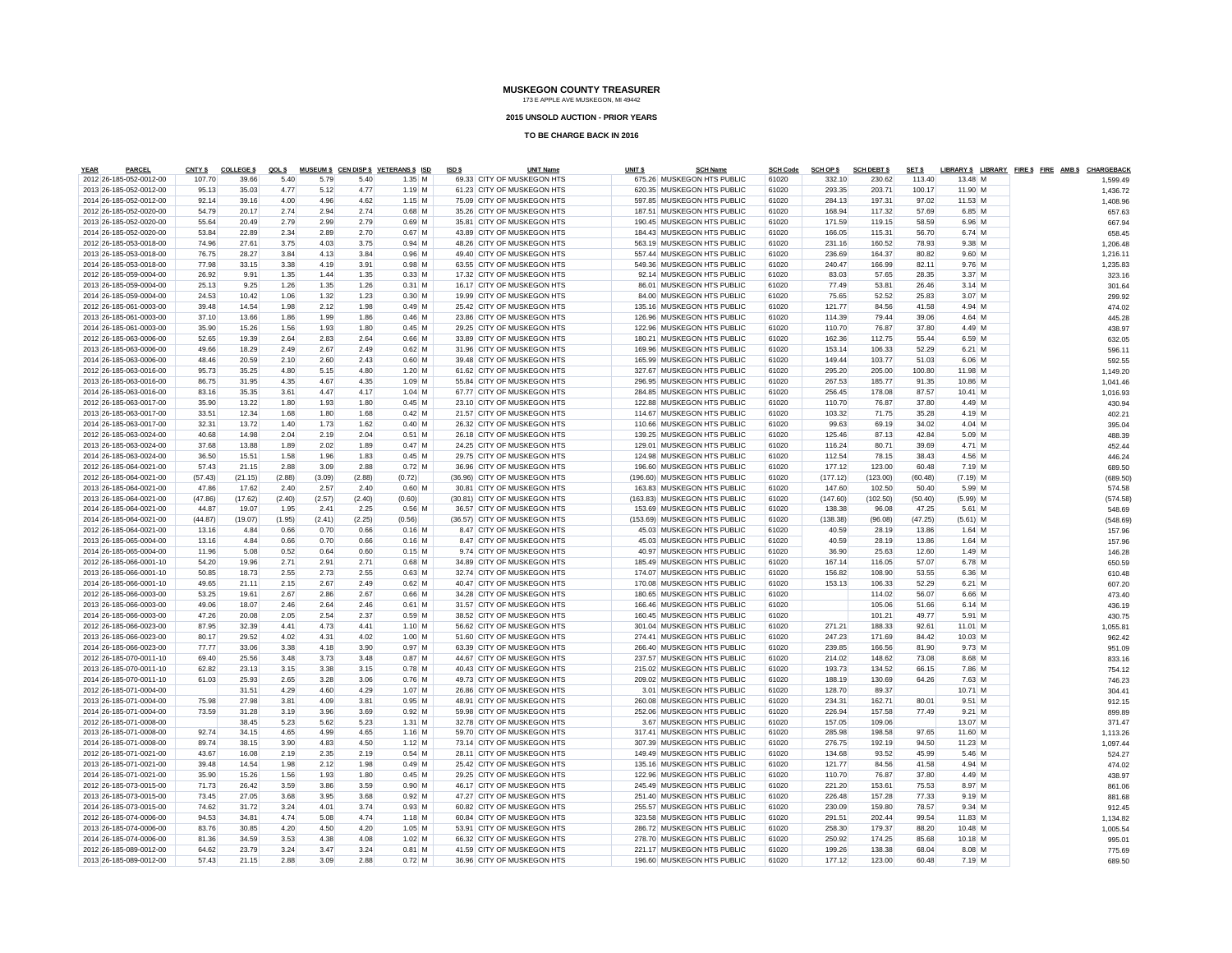#### **2015 UNSOLD AUCTION - PRIOR YEARS**

| YEAR<br><b>PARCEL</b>                              | CNTY \$       | <b>COLLEGE \$</b> | QOL \$       |              |      | MUSEUM \$ CEN DISP \$ VETERANS \$ ISD | ISD \$ | <b>UNIT Name</b>                                        | UNIT <sub>\$</sub> | <b>SCH Name</b>                                         | <b>SCH Code</b> | <b>SCH OP \$</b> | <b>SCH DEBT \$</b> | SET \$ |           | LIBRARY \$ LIBRARY FIRE \$ FIRE AMB \$ CHARGEBACK |          |  |
|----------------------------------------------------|---------------|-------------------|--------------|--------------|------|---------------------------------------|--------|---------------------------------------------------------|--------------------|---------------------------------------------------------|-----------------|------------------|--------------------|--------|-----------|---------------------------------------------------|----------|--|
| 2014 26-185-089-0012-00                            | 55.64         | 23.65             | 2.41         | 2.99         | 2.79 | $0.69$ M                              |        | 45.35 CITY OF MUSKEGON HTS                              |                    | 190.57 MUSKEGON HTS PUBLIC                              | 61020           | 171.58           | 119.15             | 58.59  | 6.96 M    |                                                   | 680.37   |  |
| 2012 26-185-092-0023-10                            | 48.46         | 17.84             | 2.43         | 2.60         | 2.43 | $0.60$ M                              |        | 31.18 CITY OF MUSKEGON HTS                              |                    | 165.87 MUSKEGON HTS PUBLIC                              | 61020           | 149.45           | 103.77             | 51.03  | 6.06 M    |                                                   | 581.72   |  |
| 2013 26-185-092-0023-10                            | 43.67         | 16.08             | 2.19         | 2.35         | 2.19 | $0.54$ M                              |        | 28.11 CITY OF MUSKEGON HTS                              |                    | 149.49 MUSKEGON HTS PUBLIC                              | 61020           | 134.68           | 93.52              | 45.99  | 5.46 M    |                                                   | 524.27   |  |
| 2014 26-185-092-0023-10                            | 42.47         | 18.05             | 1.84         | 2.28         | 2.13 | $0.53$ M                              |        | 34.62 CITY OF MUSKEGON HTS                              |                    | 145.50 MUSKEGON HTS PUBLIC                              | 61020           | 130.99           | 90.96              | 44.73  | 5.31 M    |                                                   | 519.41   |  |
| 2011 26-185-095-0007-00                            | 43.67         | 16.08             | 2.19         | 2.35         | 2.19 | $0.54$ M                              |        | 28.11 CITY OF MUSKEGON HTS                              |                    | 149.49 MUSKEGON HTS PUBLIC                              | 61020           | 134.68           | 93.52              | 45.99  | 5.46 M    |                                                   | 524.27   |  |
| 2012 26-185-095-0007-00                            | 44.86         | 16.52             | 2.24         | 2.41         | 2.24 | $0.56$ M                              |        | 28.86 CITY OF MUSKEGON HTS                              |                    | 153.52 MUSKEGON HTS PUBLIC                              | 61020           | 138.31           | 96.04              | 47.23  | $5.61$ M  |                                                   | 538.40   |  |
| 2013 26-185-095-0007-00                            | 44.87         | 16.52             | 2.25         | 2.41         | 2.25 | $0.56$ M                              |        | 28.88 CITY OF MUSKEGON HTS                              |                    | 153.59 MUSKEGON HTS PUBLIC                              | 61020           | 138.38           | 96.08              | 47.25  | 5.61 M    |                                                   | 538.65   |  |
| 2014 26-185-095-0007-00                            | 43.67         | 18.56             | 1.89         | 2.35         | 2.19 | $0.54$ M                              |        | 35.59 CITY OF MUSKEGON HTS                              |                    | 149.58 MUSKEGON HTS PUBLIC                              | 61020           | 134.68           | 93.52              | 45.99  | $5.46$ M  |                                                   | 534.02   |  |
| 2012 26-185-096-0002-00                            | 95.13         | 35.03             | 4.77         | 5.12         | 4.77 | $1.19$ M                              |        | 61.23 CITY OF MUSKEGON HTS                              |                    | 325.63 MUSKEGON HTS PUBLIC                              | 61020           | 293.35           | 203.71             | 100.17 | 11.90 M   |                                                   | 1,142.00 |  |
| 2013 26-185-096-0002-00                            | 73.59         | 27.10             | 3.69         | 3.96         | 3.69 | $0.92$ M                              |        | 47.38 CITY OF MUSKEGON HTS                              |                    | 251.90 MUSKEGON HTS PUBLIC                              | 61020           | 226.93           | 157.58             | 77.49  | $9.21$ M  |                                                   | 883.44   |  |
| 2014 26-185-096-0002-00                            | 71.20         | 30.26             | 3.09         | 3.83         | 3.57 | $0.89$ M                              |        | 58.04 CITY OF MUSKEGON HTS                              |                    | 243.85 MUSKEGON HTS PUBLIC                              | 61020           | 219.56           | 152.46             | 74.97  | $8.91$ M  |                                                   | 870.63   |  |
| 2012 26-185-096-0017-00                            | 65.22         | 24.02             | 3.27         | 3.51         | 3.27 | $0.81$ M                              |        | 41.98 CITY OF MUSKEGON HTS                              |                    | 223.21 MUSKEGON HTS PUBLIC                              | 61020           | 201.10           | 139.65             | 68.67  | $8.16$ M  |                                                   | 782.87   |  |
| 2013 26-185-096-0017-00                            | 59.83         | 22.03             | 3.00         | 3.22         | 3.00 | $0.75$ M                              |        | 38.52 CITY OF MUSKEGON HTS                              |                    | 204.78 MUSKEGON HTS PUBLIC                              | 61020           | 184.50           | 128.13             | 63.00  | 7.49 M    |                                                   | 718.25   |  |
| 2014 26-185-096-0017-00                            | 58.03         | 24.66             | 2.52         | 3.12         | 2.91 | $0.72$ M                              |        | 47.29 CITY OF MUSKEGON HTS                              |                    | 198.78 MUSKEGON HTS PUBLIC                              | 61020           | 178.97           | 124.27             | 61.11  | 7.26 M    |                                                   | 709.64   |  |
| 2012 26-185-097-0006-00                            | 64.62         | 23.79             | 3.24         | 3.47         | 3.24 | $0.81$ M                              |        | 41.59 CITY OF MUSKEGON HTS                              |                    | 221.17 MUSKEGON HTS PUBLIC                              | 61020           | 199.26           | 138.38             | 68.04  | 8.08 M    |                                                   | 775.69   |  |
| 2013 26-185-097-0006-00                            | 55.64         | 20.49             | 2.79         | 2.99         | 2.79 | $0.69$ M                              |        | 35.81 CITY OF MUSKEGON HTS                              |                    | 190.45 MUSKEGON HTS PUBLIC                              | 61020           | 171.59           | 119.15             | 58.59  | 6.96 M    |                                                   | 667.94   |  |
| 2014 26-185-097-0006-00                            | 53.84         | 22.89             | 2.34         | 2.89         | 2.70 | $0.67$ M                              |        | 43.89 CITY OF MUSKEGON HTS                              |                    | 184.43 MUSKEGON HTS PUBLIC                              | 61020           | 166.05           | 115.31             | 56.70  | 6.74 M    |                                                   | 658.45   |  |
| 2012 26-185-098-0003-00                            | 174.11        | 64.12             | 8.73         | 9.37         | 8.73 | $2.18$ M                              |        | 112.07 CITY OF MUSKEGON HTS                             |                    | 595.96 MUSKEGON HTS PUBLIC                              | 61020           | 536.90           | 372.83             | 183.33 | 21.79 M   |                                                   | 2,090.12 |  |
| 2013 26-185-098-0003-00                            | 157.35        | 57.95             | 7.89         | 8.47         | 7.89 | 1.97M                                 |        | 101.29 CITY OF MUSKEGON HTS                             |                    | 538.61 MUSKEGON HTS PUBLIC                              | 61020           | 485.23           | 336.96             | 165.69 | 19.69 M   |                                                   | 1,888.99 |  |
| 2014 26-185-098-0003-00                            | 116.67        | 49.60             | 5.07         | 6.28         | 5.85 | $1.46$ M                              |        | 95.10 CITY OF MUSKEGON HTS                              |                    | 399.60 MUSKEGON HTS PUBLIC                              | 61020           | 359.77           | 249.83             | 122.85 | 14.60 M   |                                                   | 1,426.68 |  |
| 2012 26-185-099-0016-00                            | 132.23        | 48.70             | 6.63         | 7.11         | 6.63 | $1.66$ M                              |        | 85.12 CITY OF MUSKEGON HTS                              |                    | 448.60 MUSKEGON HTS PUBLIC                              | 61020           |                  | 283.15             | 139.23 | 16.55 M   |                                                   | 1,175.61 |  |
| 2013 26-185-099-0016-00                            | 119.66        | 44.07             | 6.00         | 6.44         | 6.00 | $1.50$ M                              |        | 77.04 CITY OF MUSKEGON HTS                              |                    | 405.99 MUSKEGON HTS PUBLIC                              | 61020           |                  | 256.25             | 126.00 | 14.98 M   |                                                   |          |  |
|                                                    |               |                   |              |              | 4.23 |                                       |        |                                                         |                    |                                                         | 61020           | 260.14           |                    | 88.83  | 10.56 M   |                                                   | 1,063.93 |  |
| 2014 26-185-099-0016-00<br>2012 26-185-101-0001-00 | 84.36<br>6.53 | 35.86<br>2.40     | 3.66<br>0.32 | 4.54<br>0.35 | 0.32 | $1.06$ M<br>$0.08$ M                  |        | 68.76 CITY OF MUSKEGON HTS<br>4.20 CITY OF MUSKEGON HTS |                    | 288.93 MUSKEGON HTS PUBLIC<br>22.35 MUSKEGON HTS PUBLIC | 61020           | 20.13            | 180.65<br>13.98    | 6.88   | $0.81$ M  |                                                   | 1,031.58 |  |
|                                                    |               |                   |              |              |      |                                       |        |                                                         |                    |                                                         |                 |                  |                    |        |           |                                                   | 78.35    |  |
| 2013 26-185-101-0001-00                            | 6.69          | 2.46              | 0.33         | 0.36         | 0.33 | $0.08$ M                              |        | 4.30 CITY OF MUSKEGON HTS                               |                    | 22.88 MUSKEGON HTS PUBLIC                               | 61020           | 20.62            | 14.31              | 7.03   | $0.83$ M  |                                                   | 80.22    |  |
| 2014 26-185-101-0001-00                            | 6.78          | 2.88              | 0.29         | 0.36         | 0.34 | $0.08$ M                              |        | 5.53 CITY OF MUSKEGON HTS                               |                    | 23.25 MUSKEGON HTS PUBLIC                               | 61020           | 20.93            | 14.53              | 7.15   | $0.85$ M  |                                                   | 82.97    |  |
| 2012 26-185-101-0002-00                            | 61.03         | 22.47             | 3.06         | 3.28         | 3.06 | $0.76$ M                              |        | 39.28 CITY OF MUSKEGON HTS                              |                    | 208.88 MUSKEGON HTS PUBLIC                              | 61020           | 188.19           | 130.69             | 64.26  | 7.63 M    |                                                   | 732.59   |  |
| 2013 26-185-101-0002-00                            | 56.84         | 20.93             | 2.85         | 3.05         | 2.85 | $0.71$ M                              |        | 36.59 CITY OF MUSKEGON HTS                              |                    | 194.54 MUSKEGON HTS PUBLIC                              | 61020           | 175.28           | 121.71             | 59.85  | $7.11$ M  |                                                   | 682.31   |  |
| 2014 26-185-101-0002-00                            | 55.64         | 23.65             | 2.41         | 2.99         | 2.79 | $0.69$ M                              |        | 45.35 CITY OF MUSKEGON HTS                              |                    | 190.57 MUSKEGON HTS PUBLIC                              | 61020           | 171.58           | 119.15             | 58.59  | 6.96 M    |                                                   | 680.37   |  |
| 2012 26-185-102-0005-00                            | 6.53          | 2.40              | 0.32         | 0.35         | 0.32 | $0.08$ M                              |        | 4.20 CITY OF MUSKEGON HTS                               |                    | 22.35 MUSKEGON HTS PUBLIC                               | 61020           | 20.13            | 13.98              | 6.88   | $0.81$ M  |                                                   | 78.35    |  |
| 2013 26-185-102-0005-00                            | 6.69          | 2.46              | 0.33         | 0.36         | 0.33 | $0.08$ M                              |        | 4.30 CITY OF MUSKEGON HTS                               |                    | 22.88 MUSKEGON HTS PUBLIC                               | 61020           | 20.62            | 14.31              | 7.03   | $0.83$ M  |                                                   | 80.22    |  |
| 2014 26-185-102-0005-00                            | 6.78          | 2.88              | 0.29         | 0.36         | 0.34 | $0.08$ M                              |        | 5.53 CITY OF MUSKEGON HTS                               |                    | 23.25 MUSKEGON HTS PUBLIC                               | 61020           | 20.93            | 14.53              | 7.15   | $0.85$ M  |                                                   | 82.97    |  |
| 2012 26-185-102-0007-00                            | 52.65         | 19.39             | 2.64         | 2.83         | 2.64 | $0.66$ M                              |        | 33.89 CITY OF MUSKEGON HTS                              |                    | 180.21 MUSKEGON HTS PUBLIC                              | 61020           | 162.36           | 112.75             | 55.44  | 6.59 M    |                                                   | 632.05   |  |
| 2013 26-185-102-0007-00                            | 48.46         | 17.84             | 2.43         | 2.60         | 2.43 | $0.60$ M                              |        | 31.18 CITY OF MUSKEGON HTS                              |                    | 165.87 MUSKEGON HTS PUBLIC                              | 61020           | 149.45           | 103.77             | 51.03  | 6.06 M    |                                                   | 581.72   |  |
| 2014 26-185-102-0007-00                            | 46.66         | 19.83             | 2.02         | 2.51         | 2.34 | $0.58$ M                              |        | 38.03 CITY OF MUSKEGON HTS                              |                    | 159.83 MUSKEGON HTS PUBLIC                              | 61020           | 143.91           | 99.94              | 49.14  | 5.84 M    |                                                   | 570.63   |  |
| 2012 26-185-103-0017-00                            | 74.19         | 27.32             | 3.72         | 3.99         | 3.72 | $0.93$ M                              |        | 47.74 CITY OF MUSKEGON HTS                              |                    | 253.95 MUSKEGON HTS PUBLIC                              | 61020           | 228.78           | 158.88             | 78.12  | $9.28$ M  |                                                   | 890.62   |  |
| 2013 26-185-103-0017-00                            | 67.61         | 24.90             | 3.39         | 3.63         | 3.39 | $0.84$ M                              |        | 43.52 CITY OF MUSKEGON HTS                              |                    | 231.41 MUSKEGON HTS PUBLIC                              | 61020           | 208.49           | 144.77             | 71.19  | 8.46 M    |                                                   | 811.60   |  |
| 2014 26-185-103-0017-00                            | 65.22         | 27.72             | 2.83         | 3.51         | 3.27 | $0.81$ M                              |        | 53.16 CITY OF MUSKEGON HTS                              |                    | 223.35 MUSKEGON HTS PUBLIC                              | 61020           | 201.11           | 139.65             | 68.67  | 8.16 M    |                                                   | 797.46   |  |
| 2012 26-185-108-0009-00                            | 64.29         | 29.08             | 3.96         | 4.25         | 3.96 | $0.99$ M                              |        | 46.00 CITY OF MUSKEGON HTS                              |                    | 214.29 MUSKEGON HTS PUBLIC                              | 61020           |                  | 153.02             | 67.70  | $9.88$ M  |                                                   | 597.42   |  |
| 2013 26-185-108-0009-00                            | 71.80         | 26.44             | 3.60         | 3.86         | 3.60 | $0.90$ M                              |        | 46.21 CITY OF MUSKEGON HTS                              |                    | 243.59 MUSKEGON HTS PUBLIC                              | 61020           |                  | 153.75             | 75.60  | 8.98 M    |                                                   | 638.33   |  |
| 2014 26-185-108-0009-00                            | 69.40         | 29.50             | 3.01         | 3.73         | 3.48 | 0.87M                                 |        | 56.56 CITY OF MUSKEGON HTS                              |                    | 235.63 MUSKEGON HTS PUBLIC                              | 61020           |                  | 148.62             | 73.08  | 8.68 M    |                                                   | 632.56   |  |
| 2012 26-185-112-0014-00                            | 44.27         | 16.30             | 2.22         | 2.38         | 2.22 | $0.55$ M                              |        | 28.50 CITY OF MUSKEGON HTS                              |                    | 151.53 MUSKEGON HTS PUBLIC                              | 61020           | 136.53           | 94.81              | 46.62  | 5.54 M    |                                                   | 531.47   |  |
| 2013 26-185-112-0014-00                            | 41.28         | 15.20             | 2.07         | 2.22         | 2.07 | $0.51$ M                              |        | 26.57 CITY OF MUSKEGON HTS                              |                    | 141.28 MUSKEGON HTS PUBLIC                              | 61020           | 127.31           | 88.40              | 43.47  | $5.16$ M  |                                                   | 495.54   |  |
| 2014 26-185-112-0014-00                            | 40.08         | 17.03             | 1.74         | 2.15         | 2.01 | $0.50$ M                              |        | 32.66 CITY OF MUSKEGON HTS                              |                    | 137.28 MUSKEGON HTS PUBLIC                              | 61020           | 123.62           | 85.83              | 42.21  | $5.01$ M  |                                                   | 490.12   |  |
| 2012 26-185-112-0020-00                            | 65.70         | 24.19             | 3.29         | 3.53         | 3.29 | $0.82$ M                              |        | 42.29 CITY OF MUSKEGON HTS                              |                    | 222.89 MUSKEGON HTS PUBLIC                              | 61020           |                  | 140.69             | 69.17  | 8.22 M    |                                                   | 584.08   |  |
| 2013 26-185-112-0020-00                            | 67.27         | 24.77             | 3.37         | 3.62         | 3.37 | $0.84$ M                              |        | 43.30 CITY OF MUSKEGON HTS                              |                    | 228.23 MUSKEGON HTS PUBLIC                              | 61020           |                  | 144.05             | 70.83  | 8.42 M    |                                                   | 598.07   |  |
| 2014 26-185-112-0020-00                            | 66.41         | 28.23             | 2.88         | 3.57         | 3.33 | $0.83$ M                              |        | 54.12 CITY OF MUSKEGON HTS                              |                    | 225.45 MUSKEGON HTS PUBLIC                              | 61020           |                  | 142.21             | 69.93  | 8.31 M    |                                                   | 605.27   |  |
| 2012 26-185-115-0002-00                            | 58.40         | 21.51             | 2.93         | 3.14         | 2.93 | $0.73$ M                              |        | 37.60 CITY OF MUSKEGON HTS                              |                    | 198.14 MUSKEGON HTS PUBLIC                              | 61020           |                  | 125.07             | 61.50  | 7.31 M    |                                                   | 519.26   |  |
| 2013 26-185-115-0002-00                            | 89.13         | 32.83             | 4.46         | 4.79         | 4.46 | $1.12$ M                              |        | 57.38 CITY OF MUSKEGON HTS                              |                    | 305.09 MUSKEGON HTS PUBLIC                              | 61020           | 274.86           | 190.88             | 93.85  | $11.15$ M |                                                   | 1,070.00 |  |
| 2014 26-185-115-0002-00                            | 70.00         | 29.75             | 3.04         | 3.76         | 3.51 | $0.87$ M                              |        | 57.05 CITY OF MUSKEGON HTS                              |                    | 239.75 MUSKEGON HTS PUBLIC                              | 61020           | 215.86           | 149.90             | 73.71  | 8.76 M    |                                                   | 855.96   |  |
| 2012 26-185-115-0017-00                            | 31.65         | 11.66             | 1.59         | 1.70         | 1.59 | $0.39$ M                              |        | 20.38 CITY OF MUSKEGON HTS                              |                    | 108.34 MUSKEGON HTS PUBLIC                              | 61020           | 97.60            | 67.79              | 33.33  | 3.96 M    |                                                   | 379.98   |  |
| 2013 26-185-115-0017-00                            | 32.91         | 12.12             | 1.65         | 1.77         | 1.65 | $0.41$ M                              |        | 21.18 CITY OF MUSKEGON HTS                              |                    | 112.62 MUSKEGON HTS PUBLIC                              | 61020           | 101.47           | 70.46              | 34.65  | $4.11$ M  |                                                   | 395.00   |  |
| 2014 26-185-115-0017-00                            | 32.31         | 13.72             | 1.40         | 1.73         | 1.62 | $0.40$ M                              |        | 26.32 CITY OF MUSKEGON HTS                              |                    | 110.66 MUSKEGON HTS PUBLIC                              | 61020           | 99.63            | 69.19              | 34.02  | $4.04$ M  |                                                   | 395.04   |  |
| 2012 26-185-116-0016-00                            | 11.96         | 4.40              | 0.60         | 0.64         | 0.60 | $0.15$ M                              |        | 7.69 CITY OF MUSKEGON HTS                               |                    | 40.95 MUSKEGON HTS PUBLIC                               | 61020           | 36.90            | 25.63              | 12.60  | $1.49$ M  |                                                   |          |  |
|                                                    |               |                   |              |              |      |                                       |        |                                                         |                    |                                                         |                 |                  |                    |        |           |                                                   | 143.61   |  |
| 2013 26-185-116-0016-00                            | 11.96         | 4.40              | 0.60         | 0.64         | 0.60 | $0.15$ M                              |        | 7.69 CITY OF MUSKEGON HTS                               |                    | 40.95 MUSKEGON HTS PUBLIC                               | 61020           | 36.90            | 25.63<br>25.63     | 12.60  | $1.49$ M  |                                                   | 143.61   |  |
| 2014 26-185-116-0016-00                            | 11.96         | 5.08              | 0.52         | 0.64         | 0.60 | $0.15$ M                              |        | 9.74 CITY OF MUSKEGON HTS                               |                    | 40.97 MUSKEGON HTS PUBLIC                               | 61020           | 36.90            |                    | 12.60  | $1.49$ M  |                                                   | 146.28   |  |
| 2012 26-185-116-0022-00                            | 73.91         | 27.22             | 3.70         | 3.97         | 3.70 | $0.92$ M                              |        | 47.58 CITY OF MUSKEGON HTS                              |                    | 252.98 MUSKEGON HTS PUBLIC                              | 61020           | 227.92           | 158.28             | 77.83  | $9.25$ M  |                                                   | 887.26   |  |
| 2013 26-185-116-0022-00                            | 75.68         | 27.87             | 3.79         | 4.07         | 3.79 | $0.95$ M                              |        | 48.71 CITY OF MUSKEGON HTS                              |                    | 259.07 MUSKEGON HTS PUBLIC                              | 61020           | 233.39           | 162.07             | 79.70  | $9.47$ M  |                                                   | 908.56   |  |
| 2014 26-185-116-0022-00                            | 76.89         | 32.68             | 3.34         | 4.13         | 3.85 | $0.96$ M                              |        | 62.67 CITY OF MUSKEGON HTS                              |                    | 263.36 MUSKEGON HTS PUBLIC                              | 61020           | 237.10           | 164.66             | 80.97  | $9.62$ M  |                                                   | 940.23   |  |
| 2011 26-185-118-0022-00                            | 29.44         | 10.85             | 1.48         | 1.58         | 1.48 | $0.38$ M                              |        | 18.94 CITY OF MUSKEGON HTS                              |                    | 100.81 MUSKEGON HTS PUBLIC                              | 61020           | 90.83            | 63.08              | 31.03  | 3.68 M    |                                                   | 353.58   |  |
| 2012 26-185-118-0022-00                            | 96.11         | 35.39             | 4.81         | 5.17         | 4.81 | $1.20$ M                              |        | 61.87 CITY OF MUSKEGON HTS                              |                    | 326.05 MUSKEGON HTS PUBLIC                              | 61020           |                  | 205.80             | 101.19 | 12.03 M   |                                                   | 854.43   |  |
| 2013 26-185-118-0022-00                            | 89.14         | 32.83             | 4.47         | 4.79         | 4.47 | $1.12$ M                              |        | 57.38 CITY OF MUSKEGON HTS                              |                    | 302.45 MUSKEGON HTS PUBLIC                              | 61020           |                  | 190.90             | 93.87  | 11.16 M   |                                                   | 792.58   |  |
| 2014 26-185-118-0022-00                            | 86.15         | 36.62             | 3.74         | 4.63         | 4.32 | $1.08$ M                              |        | 70.21 CITY OF MUSKEGON HTS                              |                    | 292.51 MUSKEGON HTS PUBLIC                              | 61020           |                  | 184.50             | 90.72  | 10.78 M   |                                                   | 785.26   |  |
| 2012 26-185-119-0009-00                            | 130.43        | 48.04             | 6.54         | 7.02         | 6.54 | $1.63$ M                              |        | 83.97 CITY OF MUSKEGON HTS                              |                    | 446.46 MUSKEGON HTS PUBLIC                              | 61020           | 402.21           | 279.31             | 137.34 | 16.32 M   |                                                   | 1.565.81 |  |
| 2013 26-185-119-0009-00                            | 114.27        | 42.09             | 5.73         | 6.15         | 5.73 | $1.43$ M                              |        | 73.55 CITY OF MUSKEGON HTS                              |                    | 391.16 MUSKEGON HTS PUBLIC                              | 61020           | 352.39           | 244.71             | 120.33 | 14.30 M   |                                                   | 1.371.84 |  |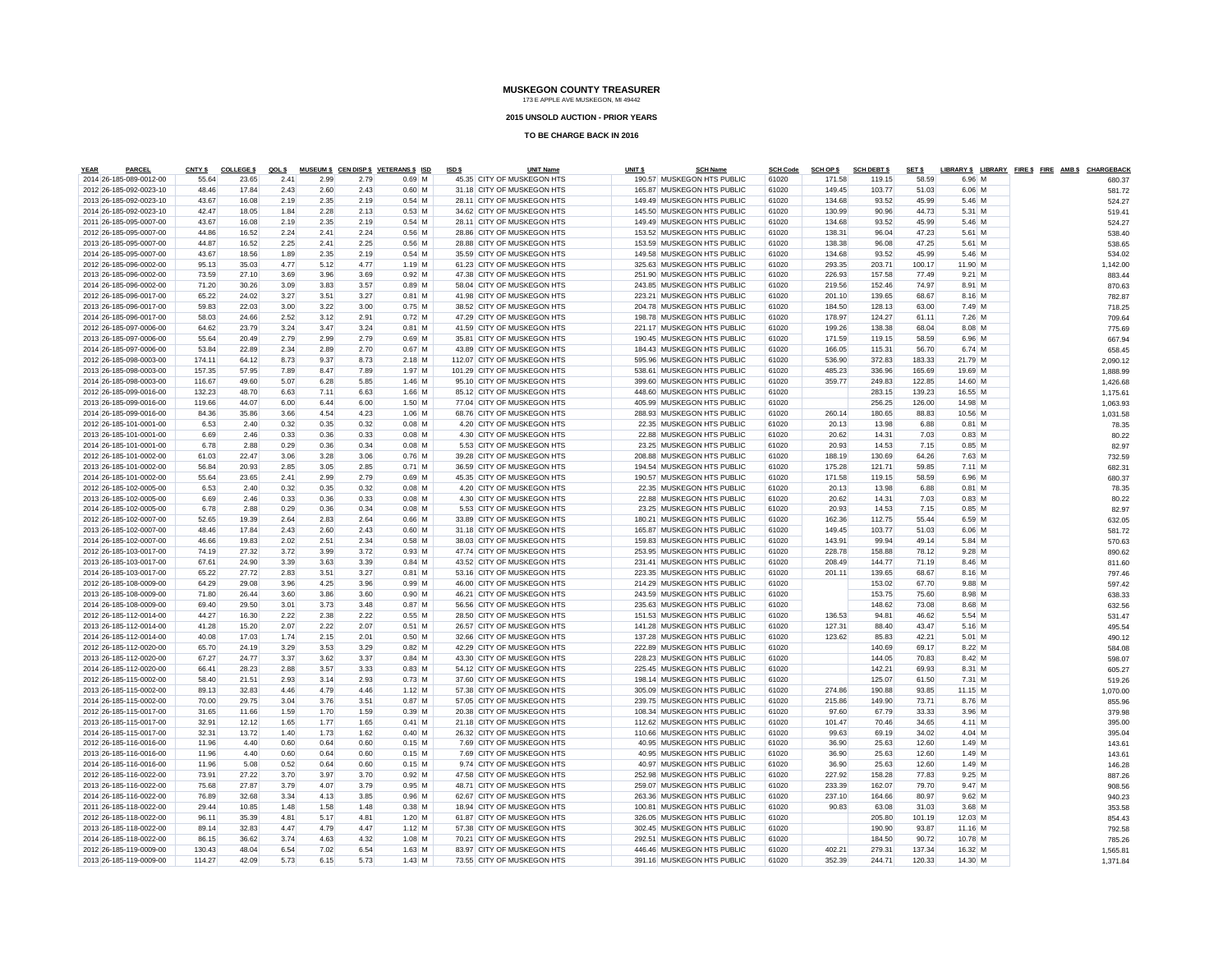#### **2015 UNSOLD AUCTION - PRIOR YEARS**

| <b>YEAR</b> | <b>PARCEL</b>           | <b>CNTY \$</b> | <b>COLLEGES</b> | QOL \$ |      |      | MUSEUM \$ CEN DISP \$ VETERANS \$ ISD | ISD \$ | <b>UNIT Name</b>           | UNIT <sub>S</sub> | <b>SCH Name</b>            | <b>SCH Code</b> | <b>SCH OP \$</b> | <b>SCH DEBT \$</b> | SET \$ |           |   | LIBRARY \$ LIBRARY FIRE \$ FIRE AMB \$ CHARGEBACK |          |  |
|-------------|-------------------------|----------------|-----------------|--------|------|------|---------------------------------------|--------|----------------------------|-------------------|----------------------------|-----------------|------------------|--------------------|--------|-----------|---|---------------------------------------------------|----------|--|
|             | 2014 26-185-119-0009-00 | 110.69         | 47.05           | 4.81   | 5.95 | 5.55 | $1.39$ M                              |        | 90.22 CITY OF MUSKEGON HTS |                   | 379.11 MUSKEGON HTS PUBLIC | 61020           | 341.32           | 237.02             | 116.55 | 13.85 M   |   |                                                   | 1.353.5' |  |
|             | 2012 26-185-120-0012-00 | 49.58          | 18.26           | 2.49   | 2.67 | 2.49 | $0.62$ M                              |        | 31.92 CITY OF MUSKEGON HTS |                   | 169.70 MUSKEGON HTS PUBLIC | 61020           | 152.89           | 106.17             | 52.21  | $6.21$ M  |   |                                                   | 595.21   |  |
|             | 2013 26-185-120-0012-00 | 68.21          | 25.12           | 3.42   | 3.67 | 3.42 | $0.85$ M                              |        | 43.91 CITY OF MUSKEGON HTS |                   | 233.47 MUSKEGON HTS PUBLIC | 61020           | 210.33           | 146.06             | 71.82  | 8.53 M    |   |                                                   | 818.81   |  |
|             | 2014 26-185-120-0012-00 | 65.81          | 27.98           | 2.86   | 3.54 | 3.30 | $0.82$ M                              |        | 53.63 CITY OF MUSKEGON HTS |                   | 225.41 MUSKEGON HTS PUBLIC | 61020           | 202.95           | 140.94             | 69.30  | 8.23 M    |   |                                                   | 804.77   |  |
|             | 2012 26-185-125-0015-00 | 98.12          | 36.14           | 4.92   | 5.28 | 4.92 | $1.23$ M                              |        | 63.16 CITY OF MUSKEGON HTS |                   | 335.86 MUSKEGON HTS PUBLIC | 61020           | 302.58           | 210.13             | 103.32 | 12.28 M   |   |                                                   | 1,177.94 |  |
|             | 2013 26-185-125-0015-00 | 86.75          | 31.95           | 4.35   | 4.67 | 4.35 | $1.09$ M                              |        | 55.84 CITY OF MUSKEGON HTS |                   | 296.95 MUSKEGON HTS PUBLIC | 61020           | 267.53           | 185.77             | 91.35  | 10.86 M   |   |                                                   | 1,041.46 |  |
|             | 2014 26-185-125-0015-00 | 84.36          | 35.86           | 3.66   | 4.54 | 4.23 | $1.06$ M                              |        | 68.76 CITY OF MUSKEGON HTS |                   | 288.93 MUSKEGON HTS PUBLIC | 61020           | 260.14           | 180.65             | 88.83  | 10.56 M   |   |                                                   | 1,031.58 |  |
|             | 2012 26-185-125-0017-00 | 44.32          | 16.33           | 2.22   | 2.38 | 2.22 | $0.56$ M                              |        | 28.54 CITY OF MUSKEGON HTS |                   | 150.36 MUSKEGON HTS PUBLIC | 61020           |                  | 94.91              | 46.66  | 5.54 M    |   |                                                   | 394.04   |  |
|             | 2013 26-185-125-0017-00 | 113.07         | 41.64           | 5.67   | 6.08 | 5.67 | $1.42$ M                              |        | 72.80 CITY OF MUSKEGON HTS |                   | 383.65 MUSKEGON HTS PUBLIC | 61020           |                  | 242.15             | 119.07 | 14.15 M   |   |                                                   | 1,005.37 |  |
|             | 2014 26-185-125-0017-00 | 93.33          | 39.67           | 4.05   | 5.02 | 4.68 | $1.17$ M                              |        | 76.08 CITY OF MUSKEGON HTS |                   | 319.68 MUSKEGON HTS PUBLIC | 61020           | 287.82           | 199.88             | 98.28  | 11.68 M   |   |                                                   | 1.141.34 |  |
|             | 2012 26-185-126-0004-00 | 45.91          | 16.91           | 2.30   | 2.47 | 2.30 | $0.57$ M                              |        | 29.54 CITY OF MUSKEGON HTS |                   | 157.13 MUSKEGON HTS PUBLIC | 61020           | 141.57           | 98.32              | 48.34  | 5.74 M    |   |                                                   | 551.10   |  |
|             | 2013 26-185-126-0004-00 | 47.01          | 17.31           | 2.35   | 2.53 | 2.35 | $0.59$ M                              |        | 30.26 CITY OF MUSKEGON HTS |                   | 160.89 MUSKEGON HTS PUBLIC | 61020           | 144.98           | 100.68             | 49.50  | 5.88 M    |   |                                                   | 564.33   |  |
|             | 2014 26-185-126-0004-00 | 55.64          | 23.65           | 2.41   | 2.99 | 2.79 | $0.69$ M                              |        | 45.35 CITY OF MUSKEGON HTS |                   | 190.57 MUSKEGON HTS PUBLIC | 61020           | 171.58           | 119.15             | 58.59  | 6.96 M    |   |                                                   | 680.37   |  |
|             | 2012 26-185-139-0023-00 | 11.96          | 4.40            | 0.60   | 0.64 | 0.60 | $0.15$ M                              |        | 7.69 CITY OF MUSKEGON HTS  |                   | 40.95 MUSKEGON HTS PUBLIC  | 61020           | 36.90            | 25.63              | 12.60  | 1.49 M    |   |                                                   | 143.61   |  |
|             | 2013 26-185-139-0023-00 | 11.96          | 4.40            | 0.60   | 0.64 | 0.60 | $0.15$ M                              |        | 7.69 CITY OF MUSKEGON HTS  |                   | 40.95 MUSKEGON HTS PUBLIC  | 61020           | 36.90            | 25.63              | 12.60  | 1.49 M    |   |                                                   | 143.61   |  |
|             | 2014 26-185-139-0023-00 | 11.96          | 5.08            | 0.52   | 0.64 | 0.60 | $0.15$ M                              |        | 9.74 CITY OF MUSKEGON HTS  |                   | 40.97 MUSKEGON HTS PUBLIC  | 61020           | 36.90            | 25.63              | 12.60  | $1.49$ M  |   |                                                   | 146.28   |  |
|             | 2012 26-185-142-0006-00 | 125.04         | 46.05           | 6.27   | 6.73 | 6.27 | $1.57$ M                              |        | 80.50 CITY OF MUSKEGON HTS |                   | 428.03 MUSKEGON HTS PUBLIC | 61020           | 385.60           | 267.77             | 131.67 | 15.65 M   |   |                                                   | 1,501.15 |  |
|             | 2013 26-185-142-0006-00 | 111.89         | 41.20           | 5.61   | 6.02 | 5.61 | $1.40$ M                              |        | 72.02 CITY OF MUSKEGON HTS |                   | 382.96 MUSKEGON HTS PUBLIC | 61020           | 345.02           | 239.58             | 117.81 | 14.00 M   |   |                                                   | 1,343.12 |  |
|             | 2014 26-185-142-0006-00 | 91.54          | 38.91           | 3.97   | 4.92 | 4.59 | $1.15$ M                              |        | 74.60 CITY OF MUSKEGON HTS |                   | 313.53 MUSKEGON HTS PUBLIC | 61020           | 282.28           | 196.02             | 96.39  | 11.45 M   |   |                                                   | 1,119.35 |  |
|             | 2012 26-185-143-0010-00 | 17.22          | 6.34            | 0.86   | 0.92 | 0.86 | $0.21$ M                              |        | 11.07 CITY OF MUSKEGON HTS |                   | 58.94 MUSKEGON HTS PUBLIC  | 61020           | 53.12            | 36.88              | 18.13  | $2.15$ M  |   |                                                   | 206.70   |  |
|             | 2013 26-185-143-0010-00 | 17.63          | 6.49            | 0.88   | 0.94 | 0.88 | $0.22$ M                              |        | 11.34 CITY OF MUSKEGON HTS |                   | 60.36 MUSKEGON HTS PUBLIC  | 61020           | 54.39            | 37.76              | 18.56  | $2.20$ M  |   |                                                   | 211.65   |  |
|             | 2014 26-185-143-0010-00 | 23.93          | 10.17           | 1.04   | 1.28 | 1.20 | $0.30$ M                              |        | 19.50 CITY OF MUSKEGON HTS |                   | 81.96 MUSKEGON HTS PUBLIC  | 61020           | 73.80            | 51.25              | 25.20  | 2.99 M    |   |                                                   | 292.62   |  |
|             | 2012 26-185-143-0015-00 | 43.07          | 15.86           | 2.16   | 2.31 | 2.16 | $0.54$ M                              |        | 27.72 CITY OF MUSKEGON HTS |                   | 147.44 MUSKEGON HTS PUBLIC | 61020           | 132.84           | 92.25              | 45.36  | 5.39 M    |   |                                                   | 517.10   |  |
|             | 2013 26-185-143-0015-00 | 38.88          | 14.32           | 1.95   | 2.09 | 1.95 | $0.48$ M                              |        | 25.03 CITY OF MUSKEGON HTS |                   | 133.10 MUSKEGON HTS PUBLIC | 61020           | 119.92           | 83.27              | 40.95  | $4.86$ M  |   |                                                   | 466.80   |  |
|             | 2014 26-185-143-0015-00 | 37.68          | 16.02           | 1.63   | 2.02 | 1.89 | $0.47$ M                              |        | 30.71 CITY OF MUSKEGON HTS |                   | 129.09 MUSKEGON HTS PUBLIC | 61020           | 116.23           | 80.71              | 39.69  | 4.71 M    |   |                                                   | 460.85   |  |
|             | 2012 26-185-143-0016-00 | 53.84          | 19.83           | 2.70   | 2.89 | 2.70 | $0.67$ M                              |        | 34.67 CITY OF MUSKEGON HTS |                   | 184.31 MUSKEGON HTS PUBLIC | 61020           | 166.05           | 115.31             | 56.70  | 6.74 M    |   |                                                   | 646.41   |  |
|             | 2013 26-185-143-0016-00 | 48.46          | 17.84           | 2.43   | 2.60 | 2.43 | $0.60$ M                              |        | 31.18 CITY OF MUSKEGON HTS |                   | 165.87 MUSKEGON HTS PUBLIC | 61020           | 149.45           | 103.77             | 51.03  | 6.06 M    |   |                                                   | 581.72   |  |
|             | 2014 26-185-143-0016-00 | 46.66          | 19.83           | 2.02   | 2.51 | 2.34 | $0.58$ M                              |        | 38.03 CITY OF MUSKEGON HTS |                   | 159.83 MUSKEGON HTS PUBLIC | 61020           | 143.91           | 99.94              | 49.14  | 5.84 M    |   |                                                   | 570.63   |  |
|             | 2012 26-185-143-0020-00 | 92.14          | 33.93           | 4.62   | 4.96 | 4.62 | $1.15$ M                              |        | 59.31 CITY OF MUSKEGON HTS |                   | 315.38 MUSKEGON HTS PUBLIC | 61020           | 284.13           | 197.31             | 97.02  | 11.53 M   |   |                                                   | 1,106.10 |  |
|             | 2013 26-185-143-0020-00 | 81.36          | 29.97           | 4.08   | 4.38 | 4.08 | $1.02$ M                              |        | 52.38 CITY OF MUSKEGON HTS |                   | 278.52 MUSKEGON HTS PUBLIC | 61020           | 250.92           | 174.25             | 85.68  | $10.18$ M |   |                                                   | 976.82   |  |
|             | 2014 26-185-143-0020-00 | 56.24          | 23.90           | 2.44   | 3.02 | 2.82 | $0.70$ M                              |        | 45.84 CITY OF MUSKEGON HTS |                   | 192.61 MUSKEGON HTS PUBLIC | 61020           | 173.43           | 120.44             | 59.22  | $7.04$ M  |   |                                                   | 687.70   |  |
|             | 2012 26-185-145-0008-00 | 96.93          | 35.69           | 4.86   | 5.21 | 4.86 | $1.21$ M                              |        | 62.38 CITY OF MUSKEGON HTS |                   | 331.77 MUSKEGON HTS PUBLIC | 61020           | 298.89           | 207.56             | 102.06 | 12.13 M   |   |                                                   | 1,163.55 |  |
|             | 2013 26-185-145-0008-00 | 87.95          | 32.39           | 4.41   | 4.73 | 4.41 | $1.10$ M                              |        | 56.62 CITY OF MUSKEGON HTS |                   | 301.04 MUSKEGON HTS PUBLIC | 61020           | 271.21           | 188.33             | 92.61  | 11.01 M   |   |                                                   | 1,055.81 |  |
|             | 2014 26-185-145-0008-00 | 84.96          | 36.11           | 3.69   | 4.57 | 4.26 | $1.06$ M                              |        | 69.25 CITY OF MUSKEGON HTS |                   | 290.99 MUSKEGON HTS PUBLIC | 61020           | 261.99           | 181.94             | 89.46  | 10.63 M   |   |                                                   | 1,038.91 |  |
|             | 2012 26-185-148-0009-00 | 132.23         | 48.70           | 6.63   | 7.11 | 6.63 | $1.66$ M                              |        | 85.12 CITY OF MUSKEGON HTS |                   | 452.58 MUSKEGON HTS PUBLIC | 61020           | 407.74           | 283.15             | 139.23 | 16.55 M   |   |                                                   | 1,587.33 |  |
|             | 2013 26-185-148-0009-00 | 119.66         | 44.07           | 6.00   | 6.44 | 6.00 | $1.50$ M                              |        | 77.04 CITY OF MUSKEGON HTS |                   | 409.59 MUSKEGON HTS PUBLIC | 61020           | 369.00           | 256.25             | 126.00 | 14.98 M   |   |                                                   | 1,436.53 |  |
|             | 2014 26-185-148-0009-00 | 105.30         | 44.76           | 4.57   | 5.66 | 5.28 | $1.32$ M                              |        | 85.83 CITY OF MUSKEGON HTS |                   | 360.68 MUSKEGON HTS PUBLIC | 61020           | 324.72           | 225.50             | 110.88 | $13.18$ M |   |                                                   | 1,287.68 |  |
|             | 2012 26-185-148-0011-00 | 64.02          | 23.57           | 3.21   | 3.44 | 3.21 | $0.80$ M                              |        | 41.21 CITY OF MUSKEGON HTS |                   | 219.12 MUSKEGON HTS PUBLIC | 61020           | 197.42           | 137.08             | 67.41  | 8.01 M    |   |                                                   | 768.50   |  |
|             | 2013 26-185-148-0011-00 | 58.63          | 21.59           | 2.94   | 3.15 | 2.94 | $0.73$ M                              |        | 37.74 CITY OF MUSKEGON HTS |                   | 200.70 MUSKEGON HTS PUBLIC | 61020           | 180.81           | 125.56             | 61.74  | 7.34 M    |   |                                                   | 703.87   |  |
|             | 2014 26-185-148-0011-00 | 56.84          | 24.16           | 2.47   | 3.05 | 2.85 | $0.71$ M                              |        | 46.33 CITY OF MUSKEGON HTS |                   | 194.66 MUSKEGON HTS PUBLIC | 61020           | 175.27           | 121.71             | 59.85  | $7.11$ M  |   |                                                   | 695.01   |  |
|             | 2012 26-185-148-0013-00 | 53.36          | 19.65           | 2.67   | 2.87 | 2.67 | $0.67$ M                              |        | 34.36 CITY OF MUSKEGON HTS |                   | 182.67 MUSKEGON HTS PUBLIC | 61020           | 164.57           | 114.29             | 56.20  | 6.68 M    |   |                                                   | 640.66   |  |
|             | 2013 26-185-148-0013-00 | 54.64          | 20.12           | 2.74   | 2.94 | 2.74 | $0.68$ M                              |        | 35.18 CITY OF MUSKEGON HTS |                   | 187.04 MUSKEGON HTS PUBLIC | 61020           | 168.51           | 117.01             | 57.54  | 6.84 M    |   |                                                   | 655.98   |  |
|             | 2014 26-185-148-0013-00 | 55.52          | 23.60           | 2.41   | 2.98 | 2.78 | $0.69$ M                              |        | 45.24 CITY OF MUSKEGON HTS |                   | 190.17 MUSKEGON HTS PUBLIC | 61020           | 171.22           | 118.90             | 58.46  | 6.95 M    |   |                                                   | 678.92   |  |
|             | 2011 26-185-148-0013-10 | 90.94          | 33.49           | 4.56   | 4.89 | 4.56 | $1.14$ M                              |        | 58.55 CITY OF MUSKEGON HTS |                   | 311.28 MUSKEGON HTS PUBLIC | 61020           | 280.44           | 194.75             | 95.76  | 11.38 M   |   |                                                   | 1,091.74 |  |
|             | 2012 26-185-148-0013-10 | 75.98          | 27.98           | 3.81   | 4.09 | 3.81 | $0.95$ M                              |        | 48.91 CITY OF MUSKEGON HTS |                   | 260.08 MUSKEGON HTS PUBLIC | 61020           | 234.31           | 162.71             | 80.01  | $9.51$ M  |   |                                                   | 912.15   |  |
|             | 2013 26-185-148-0013-10 | 69.40          | 25.56           | 3.48   | 3.73 | 3.48 | $0.87$ M                              |        | 44.67 CITY OF MUSKEGON HTS |                   | 237.57 MUSKEGON HTS PUBLIC | 61020           | 214.02           | 148.62             | 73.08  | 8.68 M    |   |                                                   | 833.16   |  |
|             | 2014 26-185-148-0013-10 | 67.01          | 28.48           | 2.91   | 3.60 | 3.36 | $0.84$ M                              |        | 54.61 CITY OF MUSKEGON HTS |                   | 229.52 MUSKEGON HTS PUBLIC | 61020           | 206.64           | 143.50             | 70.56  | 8.38 M    |   |                                                   | 819.41   |  |
|             | 2012 26-185-149-0009-00 | 111.29         | 40.98           | 5.58   | 5.99 | 5.58 | $1.39$ M                              |        | 71.63 CITY OF MUSKEGON HTS |                   | 380.92 MUSKEGON HTS PUBLIC | 61020           | 343.17           | 238.31             | 117.18 | 13.93 M   |   |                                                   | 1,335.95 |  |
|             | 2013 26-185-149-0009-00 | 101.12         | 37.24           | 5.07   | 5.44 | 5.07 | $1.27$ M                              |        | 65.09 CITY OF MUSKEGON HTS |                   | 346.09 MUSKEGON HTS PUBLIC | 61020           | 311.81           | 216.52             | 106.47 | 12.65 M   |   |                                                   | 1,213.84 |  |
|             | 2014 26-185-149-0009-00 | 97.52          | 41.46           | 4.23   | 5.25 | 4.89 | $1.22$ M                              |        | 79.48 CITY OF MUSKEGON HTS |                   | 334.03 MUSKEGON HTS PUBLIC | 61020           | 300.73           | 208.83             | 102.69 | 12.20 M   |   |                                                   | 1,192.53 |  |
|             | 2012 26-185-152-0016-00 | 40.68          | 14.98           | 2.04   | 2.19 | 2.04 | $0.51$ M                              |        | 26.18 CITY OF MUSKEGON HTS |                   | 139.25 MUSKEGON HTS PUBLIC | 61020           | 125.46           | 87.13              | 42.84  | 5.09 M    |   |                                                   | 488.39   |  |
|             | 2013 26-185-152-0016-00 | 37.68          | 13.88           | 1.89   | 2.02 | 1.89 | $0.47$ M                              |        | 24.25 CITY OF MUSKEGON HTS |                   | 129.01 MUSKEGON HTS PUBLIC | 61020           | 116.24           | 80.71              | 39.69  | 4.71 M    |   |                                                   | 452.44   |  |
|             | 2014 26-185-152-0016-00 | 36.50          | 15.51           | 1.58   | 1.96 | 1.83 | 0.45M                                 |        | 29.75 CITY OF MUSKEGON HTS |                   | 124.98 MUSKEGON HTS PUBLIC | 61020           | 112.54           | 78.15              | 38.43  | 4.56 M    |   |                                                   | 446.24   |  |
|             | 2012 26-185-152-0017-00 | 0.12           | 14.10           | 1.92   | 2.06 | 1.92 | $0.48$ M                              |        | 12.06 CITY OF MUSKEGON HTS |                   | 1.73 MUSKEGON HTS PUBLIC   | 61020           | 57.79            | 40.13              | 0.13   | 4.79 M    |   |                                                   | 137.23   |  |
|             | 2013 26-185-152-0017-00 | 36.50          | 13.44           | 1.83   | 1.96 | 1.83 | $0.45$ M                              |        | 23.49 CITY OF MUSKEGON HTS |                   | 124.91 MUSKEGON HTS PUBLIC | 61020           | 112.54           | 78.15              | 38.43  | 4.56 M    |   |                                                   | 438.09   |  |
|             | 2014 26-185-152-0017-00 | 35.90          | 15.26           | 1.56   | 1.93 | 1.80 | $0.45$ M                              |        | 29.25 CITY OF MUSKEGON HTS |                   | 122.96 MUSKEGON HTS PUBLIC | 61020           | 110.70           | 76.87              | 37.80  | 4.49 M    |   |                                                   | 438.97   |  |
|             | 2012 26-185-154-0012-00 | 31.64          | 11.65           | 1.58   | 1.70 | 1.58 | $0.39$ M                              |        | 20.36 CITY OF MUSKEGON HTS |                   | 108.29 MUSKEGON HTS PUBLIC | 61020           | 97.58            | 67.75              | 33.32  | 3.96 M    |   |                                                   | 379.80   |  |
|             | 2013 26-185-154-0012-00 | 31.11          | 11.45           | 1.56   | 1.67 | 1.56 | $0.39$ M                              |        | 20.03 CITY OF MUSKEGON HTS |                   | 106.48 MUSKEGON HTS PUBLIC | 61020           | 95.94            | 66.63              | 32.76  | 3.89 M    |   |                                                   | 373.47   |  |
|             | 2014 26-185-154-0012-00 | 22.73          | 9.66            | 0.98   | 1.22 | 1.14 | $0.28$ M                              |        | 18.53 CITY OF MUSKEGON HTS |                   | 77.87 MUSKEGON HTS PUBLIC  | 61020           | 70.11            | 48.69              | 23.94  | 2.84 M    |   |                                                   | 277.99   |  |
|             | 2012 26-185-157-0010-00 | 6.53           | 2.40            | 0.32   | 0.35 | 0.32 | $0.08$ M                              |        | 4.20 CITY OF MUSKEGON HTS  |                   | 22.35 MUSKEGON HTS PUBLIC  | 61020           | 20.13            | 13.98              | 6.88   | $0.81$ M  |   |                                                   | 78.35    |  |
|             | 2013 26-185-157-0010-00 | 6.69           | 2.46            | 0.33   | 0.36 | 0.33 | $0.08$ M                              |        | 4.30 CITY OF MUSKEGON HTS  |                   | 22.88 MUSKEGON HTS PUBLIC  | 61020           | 20.62            | 14.31              | 7.03   | $0.83$ M  |   |                                                   | 80.22    |  |
|             | 2014 26-185-157-0010-00 | 6.78           | 2.88            | 0.29   | 0.36 | 0.34 | $0.08$ M                              |        | 5.53 CITY OF MUSKEGON HTS  |                   | 23.25 MUSKEGON HTS PUBLIC  | 61020           | 20.93            | 14.53              | 7.15   | $0.85$ M  |   |                                                   | 82.97    |  |
|             | 2012 26-185-158-0001-00 | 8.69           | 3.20            | 0.43   | 0.47 | 0.43 | $0.11$ M                              |        | 5.60 CITY OF MUSKEGON HTS  |                   | 29.75 MUSKEGON HTS PUBLIC  | 61020           | 26.82            | 18.61              | 9.16   | $1.08$ M  |   |                                                   | 104.35   |  |
|             | 2013 26-185-158-0001-00 | 1.89           |                 |        |      |      | M                                     |        | 0.62 CITY OF MUSKEGON HTS  |                   | 6.27 MUSKEGON HTS PUBLIC   | 61020           | 2.99             | 2.07               | 1.99   |           | M |                                                   | 15.83    |  |
|             | 2014 26-185-158-0001-00 | 12.76          | 5.42            | 0.55   | 0.68 | 0.63 | $0.16$ M                              |        | 10.39 CITY OF MUSKEGON HTS |                   | 43.69 MUSKEGON HTS PUBLIC  | 61020           | 39.34            | 27.33              | 13.43  | 1.59 M    |   |                                                   | 155.97   |  |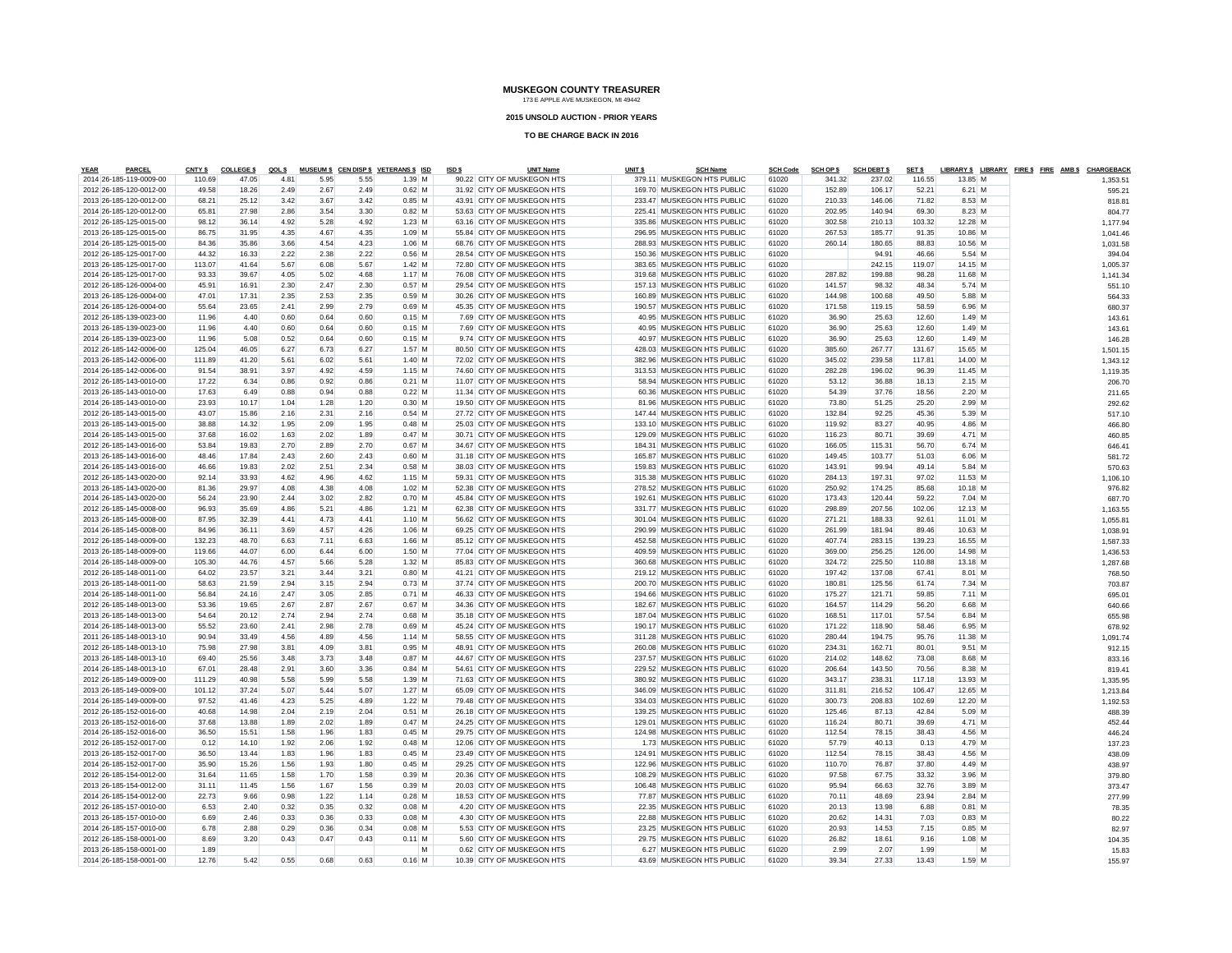#### **2015 UNSOLD AUCTION - PRIOR YEARS**

| <b>YEAR</b> | PARCEL                                             | <b>CNTY \$</b>   | <b>COLLEGE \$</b> | QOL \$       |              |              | MUSEUM \$ CEN DISP \$ VETERANS \$ ISD | ISD \$ | <b>UNIT Name</b>                                           | UNIT <sub>\$</sub> | <b>SCH Name</b>                                          | <b>SCH Code</b> | <b>SCH OP \$</b> | <b>SCH DEBT \$</b> | SET \$           |                    | LIBRARY \$ LIBRARY FIRE \$ FIRE AMB \$ CHARGEBACK |                      |
|-------------|----------------------------------------------------|------------------|-------------------|--------------|--------------|--------------|---------------------------------------|--------|------------------------------------------------------------|--------------------|----------------------------------------------------------|-----------------|------------------|--------------------|------------------|--------------------|---------------------------------------------------|----------------------|
|             | 2012 26-185-158-0017-00                            | 11.96            | 4.40              | 0.60         | 0.64         | 0.60         | $0.15$ M                              |        | 7.69 CITY OF MUSKEGON HTS                                  |                    | 40.95 MUSKEGON HTS PUBLIC                                | 61020           | 36.90            | 25.63              | 12.60            | $1.49$ M           |                                                   | $143.6^{\circ}$      |
|             | 2013 26-185-158-0017-00                            | 11.96            | 4.40              | 0.60         | 0.64         | 0.60         | $0.15$ M                              |        | 7.69 CITY OF MUSKEGON HTS                                  |                    | 40.95 MUSKEGON HTS PUBLIC                                | 61020           | 36.90            | 25.63              | 12.60            | 1.49 M             |                                                   | 143.61               |
|             | 2014 26-185-158-0017-00                            | 11.96            | 5.08              | 0.52         | 0.64         | 0.60         | $0.15$ M                              |        | 9.74 CITY OF MUSKEGON HTS                                  |                    | 40.97 MUSKEGON HTS PUBLIC                                | 61020           | 36.90            | 25.63              | 12.60            | $1.49$ M           |                                                   | 146.28               |
|             | 2012 26-185-159-0008-00                            | 71.20            | 26.22             | 3.57         | 3.83         | 3.57         | $0.89$ M                              |        | 45.84 CITY OF MUSKEGON HTS                                 |                    | 243.69 MUSKEGON HTS PUBLIC                               | 61020           | 219.56           | 152.46             | 74.97            | 8.91 M             |                                                   | 854.71               |
|             | 2013 26-185-159-0008-00                            | 66.41            | 24.46             | 3.33         | 3.57         | 3.33         | $0.83$ M                              |        | 42.74 CITY OF MUSKEGON HTS                                 |                    | 227.31 MUSKEGON HTS PUBLIC                               | 61020           | 204.80           | 142.21             | 69.93            | 8.31 M             |                                                   | 797.23               |
|             | 2014 26-185-159-0008-00                            | 64.62            | 27.46             | 2.80         | 3.47         | 3.24         | $0.81$ M                              |        | 52.66 CITY OF MUSKEGON HTS                                 |                    | 221.32 MUSKEGON HTS PUBLIC                               | 61020           | 199.26           | 138.38             | 68.04            | 8.08 M             |                                                   | 790.14               |
|             | 2011 26-185-177-0010-00                            | 89.15            | 32.83             | 4.47         | 4.79         | 4.47         | $1.12$ M                              |        | 57.38 CITY OF MUSKEGON HTS                                 |                    | 305.13 MUSKEGON HTS PUBLIC                               | 61020           | 274.91           | 190.90             | 93.87            | 11.16 M            |                                                   | 1,070.18             |
|             | 2012 26-185-177-0010-00                            | 87.95            | 32.39             | 4.41         | 4.73         | 4.41         | $1.10$ M                              |        | 56.62 CITY OF MUSKEGON HTS                                 |                    | 301.04 MUSKEGON HTS PUBLIC                               | 61020           | 271.21           | 188.33             | 92.61            | 11.01 M            |                                                   | 1,055.81             |
|             | 2013 26-185-177-0010-00                            | 80.17            | 29.52             | 4.02         | 4.31         | 4.02         | $1.00$ M                              |        | 51.60 CITY OF MUSKEGON HTS                                 |                    | 274.41 MUSKEGON HTS PUBLIC                               | 61020           | 247.23           | 171.69             | 84.42            | 10.03 M            |                                                   | 962.42               |
|             | 2014 26-185-177-0010-00                            | 66.41            | 28.23             | 2.88         | 3.57         | 3.33         | $0.83$ M                              |        | 54.12 CITY OF MUSKEGON HTS                                 |                    | 227.45 MUSKEGON HTS PUBLIC                               | 61020           | 204.80           | 142.21             | 69.93            | 8.31 M             |                                                   | 812.07               |
|             | 2011 26-185-208-0006-00                            | 104.11           | 38.34             | 5.22         | 5.60         | 5.22         | $1.30$ M                              |        | 67.01 CITY OF MUSKEGON HTS                                 |                    | 356.34 MUSKEGON HTS PUBLIC                               | 61020           | 321.03           | 222.94             | 109.62           | 13.03 M            |                                                   | 1,249.76             |
|             | 2012 26-185-208-0006-00                            | 102.91           | 37.90             | 5.16         | 5.54         | 5.16         | $1.29$ M                              |        | 66.24 CITY OF MUSKEGON HTS                                 |                    | 352.25 MUSKEGON HTS PUBLIC                               | 61020           | 317.34           | 220.37             | 108.36           | 12.88 M            |                                                   | 1,235.40             |
|             | 2013 26-185-208-0006-00                            | 86.75            | 31.95             | 4.35         | 4.67         | 4.35         | $1.09$ M                              |        | 55.84 CITY OF MUSKEGON HTS                                 |                    | 296.95 MUSKEGON HTS PUBLIC                               | 61020           | 267.53           | 185.77             | 91.35            | 10.86 M            |                                                   | 1,041.46             |
|             | 2014 26-185-208-0006-00                            | 73.00            | 31.02             | 3.17         | 3.92         | 3.66         | $0.91$ M                              |        | 59.49 CITY OF MUSKEGON HTS                                 |                    | 250.00 MUSKEGON HTS PUBLIC                               | 61020           | 225.09           | 156.31             | 76.86            | $9.13$ M           |                                                   | 892.56               |
|             | 2012 26-185-209-0016-00                            | 125.64           | 46.27             | 6.30         | 6.76         | 6.30         | $1.57$ M                              |        | 80.87 CITY OF MUSKEGON HTS                                 |                    | 430.08 MUSKEGON HTS PUBLIC                               | 61020           | 387.45           | 269.06             | 132.30           | 15.72 M            |                                                   | 1,508.32             |
|             | 2013 26-185-209-0016-00                            | 105.90           | 39.00             | 5.31         | 5.70         | 5.31         | $1.33$ M                              |        | 68.16 CITY OF MUSKEGON HTS                                 |                    | 362.49 MUSKEGON HTS PUBLIC                               | 61020           | 326.56           | 226.77             | 111.51           | 13.25 M            |                                                   | 1,271.29             |
|             | 2014 26-185-209-0016-00                            | 102.31           | 43.49             | 4.44         | 5.50         | 5.13         | $1.28$ M                              |        | 83.39 CITY OF MUSKEGON HTS                                 |                    | 350.43 MUSKEGON HTS PUBLIC                               | 61020           | 315.49           | 219.08             | 107.73           | 12.80 M            |                                                   | 1,251.07             |
|             | 2012 26-185-213-0007-00                            | 186.94           | 68.85             | 9.37         | 10.06        | 9.37         | $2.35$ M                              |        | 120.36 CITY OF MUSKEGON HTS                                |                    | 639.85 MUSKEGON HTS PUBLIC                               | 61020           | 576.46           | 400.32             | 196.83           | 23.40 M            |                                                   | 2,244.16             |
|             | 2013 26-185-213-0007-00                            | 196.84           | 72.50             | 9.87         | 10.59        | 9.87         | 2.47M                                 |        | 126.71 CITY OF MUSKEGON HTS                                |                    | 673.78 MUSKEGON HTS PUBLIC                               | 61020           | 607.01           | 421.52             | 207.27           | 24.64 M            |                                                   | 2,363.07             |
|             | 2014 26-185-213-0007-00                            | 189.66           | 80.62             | 8.24         | 10.21        | 9.51         | $2.38$ M                              |        | 154.59 CITY OF MUSKEGON HTS                                |                    | 649.61 MUSKEGON HTS PUBLIC                               | 61020           | 584.87           | 406.15             | 199.71           | 23.74 M            |                                                   |                      |
|             | 2012 26-185-213-0019-00                            | 183.09           | 67.43             | 9.18         | 9.85         | 9.18         | $2.30$ M                              |        | 117.85 CITY OF MUSKEGON HTS                                |                    | 626.68 MUSKEGON HTS PUBLIC                               | 61020           | 564.57           | 392.06             | 192.78           | 22.91 M            |                                                   | 2,319.29<br>2,197.88 |
|             | 2013 26-185-213-0019-00                            | 156.16           | 57.51             | 7.83         | 8.40         | 7.83         | $1.96$ M                              |        | 100.53 CITY OF MUSKEGON HTS                                |                    | 534.51 MUSKEGON HTS PUBLIC                               | 61020           | 481.55           | 334.40             | 164.43           | 19.54 M            |                                                   |                      |
|             |                                                    |                  |                   |              |              |              |                                       |        |                                                            |                    |                                                          |                 |                  |                    |                  |                    |                                                   | 1,874.65             |
|             | 2014 26-185-213-0019-00<br>2012 26-185-214-0003-10 | 129.83<br>163.34 | 55.19<br>60.16    | 5.64<br>8.19 | 6.98<br>8.79 | 6.51<br>8.19 | $1.63$ M<br>$2.05$ M                  |        | 105.82 CITY OF MUSKEGON HTS<br>105.14 CITY OF MUSKEGON HTS |                    | 444.69 MUSKEGON HTS PUBLIC<br>559.09 MUSKEGON HTS PUBLIC | 61020<br>61020  | 400.36<br>503.69 | 278.02<br>349.77   | 136.71<br>171.99 | 16.25 M<br>20.44 M |                                                   | 1,587.63             |
|             |                                                    |                  |                   |              |              |              |                                       |        |                                                            |                    |                                                          |                 |                  |                    |                  |                    |                                                   | 1,960.84             |
|             | 2013 26-185-214-0003-10                            | 121.45           | 44.73             | 6.09         | 6.53         | 6.09         | $1.52$ M                              |        | 78.19 CITY OF MUSKEGON HTS                                 |                    | 415.73 MUSKEGON HTS PUBLIC                               | 61020           | 374.53           | 260.08             | 127.89           | 15.20 M            |                                                   | 1,458.03             |
|             | 2014 26-185-214-0003-10                            | 110.69           | 47.05             | 4.81         | 5.95         | 5.55         | 1.39M                                 |        | 90.22 CITY OF MUSKEGON HTS                                 |                    | 379.11 MUSKEGON HTS PUBLIC                               | 61020           | 341.32           | 237.02             | 116.55           | 13.85 M            |                                                   | 1,353.51             |
|             | 2012 26-185-214-0008-00                            | 114.87           | 42.31             | 5.76         | 6.18         | 5.76         | $1.44$ M                              |        | 73.94 CITY OF MUSKEGON HTS                                 |                    | 393.21 MUSKEGON HTS PUBLIC                               | 61020           | 354.24           | 246.00             | 120.96           | 14.38 M            |                                                   | 1,379.05             |
|             | 2013 26-185-214-0008-00                            | 102.31           | 37.68             | 5.13         | 5.50         | 5.13         | $1.28$ M                              |        | 65.87 CITY OF MUSKEGON HTS                                 |                    | 350.20 MUSKEGON HTS PUBLIC                               | 61020           | 315.49           | 219.08             | 107.73           | 12.80 M            |                                                   | 1,228.20             |
|             | 2014 26-185-214-0008-00                            | 98.72            | 41.97             | 4.29         | 5.31         | 4.95         | $1.24$ M                              |        | 80.46 CITY OF MUSKEGON HTS                                 |                    | 338.11 MUSKEGON HTS PUBLIC                               | 61020           | 304.43           | 211.40             | 103.95           | 12.35 M            |                                                   | 1,207.18             |
|             | 2012 26-185-216-0003-00                            | 111.41           | 41.03             | 5.58         | 5.99         | 5.58         | $1.40$ M                              |        | 71.71 CITY OF MUSKEGON HTS                                 |                    | 381.33 MUSKEGON HTS PUBLIC                               | 61020           | 343.54           | 238.58             | 117.31           | 13.94 M            |                                                   | 1,337.40             |
|             | 2013 26-185-216-0003-00                            | 50.85            | 18.73             | 2.55         | 2.73         | 2.55         | $0.63$ M                              |        | 32.74 CITY OF MUSKEGON HTS                                 |                    | 174.07 MUSKEGON HTS PUBLIC                               | 61020           | 156.82           | 108.90             | 53.55            | 6.36 M             |                                                   | 610.48               |
|             | 2014 26-185-216-0003-00                            | 49.06            | 20.85             | 2.13         | 2.64         | 2.46         | $0.61$ M                              |        | 39.97 CITY OF MUSKEGON HTS                                 |                    | 168.04 MUSKEGON HTS PUBLIC                               | 61020           | 151.29           | 105.06             | 51.66            | $6.14$ M           |                                                   | 599.91               |
|             | 2012 26-185-216-0004-00                            | 114.87           | 42.31             | 5.76         | 6.18         | 5.76         | $1.44$ M                              |        | 73.94 CITY OF MUSKEGON HTS                                 |                    | 393.21 MUSKEGON HTS PUBLIC                               | 61020           | 354.24           | 246.00             | 120.96           | 14.38 M            |                                                   | 1,379.05             |
|             | 2013 26-185-216-0004-00                            | 47.86            | 17.62             | 2.40         | 2.57         | 2.40         | $0.60$ M                              |        | 30.81 CITY OF MUSKEGON HTS                                 |                    | 163.83 MUSKEGON HTS PUBLIC                               | 61020           | 147.60           | 102.50             | 50.40            | 5.99 M             |                                                   | 574.58               |
|             | 2014 26-185-216-0004-00                            | 46.66            | 19.83             | 2.02         | 2.51         | 2.34         | $0.58$ M                              |        | 38.03 CITY OF MUSKEGON HTS                                 |                    | 159.83 MUSKEGON HTS PUBLIC                               | 61020           | 143.91           | 99.94              | 49.14            | 5.84 M             |                                                   | 570.63               |
|             | 2012 26-185-218-0003-00                            | 79.57            | 29.30             | 3.99         | 4.28         | 3.99         | $1.00$ M                              |        | 51.23 CITY OF MUSKEGON HTS                                 |                    | 272.37 MUSKEGON HTS PUBLIC                               | 61020           | 245.38           | 170.40             | 83.79            | $9.96$ M           |                                                   | 955.26               |
|             | 2013 26-185-218-0003-00                            | 71.20            | 26.22             | 3.57         | 3.83         | 3.57         | $0.89$ M                              |        | 45.84 CITY OF MUSKEGON HTS                                 |                    | 243.69 MUSKEGON HTS PUBLIC                               | 61020           | 219.56           | 152.46             | 74.97            | 8.91 M             |                                                   | 854.7'               |
|             | 2014 26-185-218-0003-00                            | 68.21            | 28.99             | 2.96         | 3.67         | 3.42         | $0.85$ M                              |        | 55.60 CITY OF MUSKEGON HTS                                 |                    | 233.61 MUSKEGON HTS PUBLIC                               | 61020           | 210.33           | 146.06             | 71.82            | 8.53 M             |                                                   | 834.05               |
|             | 2012 26-185-224-0007-00                            | 11.19            | 4.12              | 0.56         | 0.60         | 0.56         | $0.14$ M                              |        | 7.20 CITY OF MUSKEGON HTS                                  |                    | 38.31 MUSKEGON HTS PUBLIC                                | 61020           | 34.50            | 23.96              | 11.78            | $1.40$ M           |                                                   | 134.32               |
|             | 2013 26-185-224-0007-00                            | 11.36            | 4.18              | 0.57         | 0.61         | 0.57         | $0.14$ M                              |        | 7.32 CITY OF MUSKEGON HTS                                  |                    | 38.90 MUSKEGON HTS PUBLIC                                | 61020           | 35.06            | 24.33              | 11.97            | $1.42$ M           |                                                   | 136.43               |
|             | 2014 26-185-224-0007-00                            | 11.36            | 4.82              | 0.49         | 0.61         | 0.57         | $0.14$ M                              |        | 9.27 CITY OF MUSKEGON HTS                                  |                    | 38.92 MUSKEGON HTS PUBLIC                                | 61020           | 35.06            | 24.33              | 11.97            | $1.42$ M           |                                                   | 138.96               |
|             | 2012 26-185-224-0013-00                            | 62.82            | 23.13             | 3.15         | 3.38         | 3.15         | $0.78$ M                              |        | 40.43 CITY OF MUSKEGON HTS                                 |                    | 215.02 MUSKEGON HTS PUBLIC                               | 61020           | 193.73           | 134.52             | 66.15            | 7.86 M             |                                                   | 754.12               |
|             | 2013 26-185-224-0013-00                            | 52.65            | 19.39             | 2.64         | 2.83         | 2.64         | $0.66$ M                              |        | 33.89 CITY OF MUSKEGON HTS                                 |                    | 180.21 MUSKEGON HTS PUBLIC                               | 61020           | 162.36           | 112.75             | 55.44            | 6.59 M             |                                                   | 632.05               |
|             | 2014 26-185-224-0013-00                            | 43.67            | 18.56             | 1.89         | 2.35         | 2.19         | $0.54$ M                              |        | 35.59 CITY OF MUSKEGON HTS                                 |                    | 149.58 MUSKEGON HTS PUBLIC                               | 61020           | 134.68           | 93.52              | 45.99            | 5.46 M             |                                                   | 534.02               |
|             | 2011 26-185-225-0009-00                            | 117.86           | 43.41             | 5.91         | 6.34         | 5.91         | $1.48$ M                              |        | 75.87 CITY OF MUSKEGON HTS                                 |                    | 399.89 MUSKEGON HTS PUBLIC                               | 61020           |                  | 252.40             | 124.11           | 14.75 M            |                                                   | 1,047.93             |
|             | 2012 26-185-225-0009-00                            | 116.07           | 42.75             | 5.82         | 6.24         | 5.82         | $1.45$ M                              |        | 74.72 CITY OF MUSKEGON HTS                                 |                    | 397.30 MUSKEGON HTS PUBLIC                               | 61020           | 357.93           | 248.56             | 122.22           | 14.53 M            |                                                   | 1,393.41             |
|             | 2013 26-185-225-0009-00                            | 103.51           | 38.12             | 5.19         | 5.57         | 5.19         | $1.30$ M                              |        | 66.63 CITY OF MUSKEGON HTS                                 |                    | 354.27 MUSKEGON HTS PUBLIC                               | 61020           | 319.19           | 221.65             | 108.99           | 12.95 M            |                                                   | 1,242.56             |
|             | 2014 26-185-225-0009-00                            | 77.17            | 32.80             | 3.35         | 4.15         | 3.87         | 0.97M                                 |        | 62.89 CITY OF MUSKEGON HTS                                 |                    | 264.36 MUSKEGON HTS PUBLIC                               | 61020           | 238.00           | 165.27             | 81.27            | $9.66$ M           |                                                   | 943.76               |
|             | 2011 26-185-226-0016-00                            | 110.69           | 40.76             | 5.55         | 5.95         | 5.55         | $1.39$ M                              |        | 71.26 CITY OF MUSKEGON HTS                                 |                    | 378.87 MUSKEGON HTS PUBLIC                               | 61020           | 341.32           | 237.02             | 116.55           | 13.85 M            |                                                   | 1,328.76             |
|             | 2012 26-185-226-0016-00                            | 108.90           | 40.10             | 5.46         | 5.86         | 5.46         | $1.36$ M                              |        | 70.09 CITY OF MUSKEGON HTS                                 |                    | 372.72 MUSKEGON HTS PUBLIC                               | 61020           | 335.79           | 233.19             | 114.66           | 13.63 M            |                                                   | 1,307.22             |
|             | 2013 26-185-226-0016-00                            | 96.93            | 35.69             | 4.86         | 5.21         | 4.86         | $1.21$ M                              |        | 62.38 CITY OF MUSKEGON HTS                                 |                    | 331.77 MUSKEGON HTS PUBLIC                               | 61020           | 298.89           | 207.56             | 102.06           | $12.13$ M          |                                                   | 1,163.55             |
|             | 2014 26-185-226-0016-00                            | 93.33            | 39.67             | 4.05         | 5.02         | 4.68         | $1.17$ M                              |        | 76.08 CITY OF MUSKEGON HTS                                 |                    | 319.68 MUSKEGON HTS PUBLIC                               | 61020           | 287.82           | 199.88             | 98.28            | 11.68 M            |                                                   |                      |
|             | 2012 26-185-227-0007-00                            | 90.94            | 33.49             | 4.56         | 4.89         | 4.56         | $1.14$ M                              |        | 58.55 CITY OF MUSKEGON HTS                                 |                    | 311.28 MUSKEGON HTS PUBLIC                               | 61020           | 280.44           | 194.75             | 95.76            | 11.38 M            |                                                   | 1,141.34             |
|             |                                                    |                  |                   |              |              | 4.65         |                                       |        |                                                            |                    | 317.41 MUSKEGON HTS PUBLIC                               |                 |                  |                    |                  |                    |                                                   | 1,091.74             |
|             | 2013 26-185-227-0007-00                            | 92.74            | 34.15             | 4.65         | 4.99         |              | $1.16$ M                              |        | 59.70 CITY OF MUSKEGON HTS                                 |                    |                                                          | 61020           | 285.98           | 198.58             | 97.65            | 11.60 M            |                                                   | 1,113.26             |
|             | 2014 26-185-227-0007-00                            | 89.74            | 38.15             | 3.90         | 4.83         | 4.50         | $1.12$ M                              |        | 73.14 CITY OF MUSKEGON HTS                                 |                    | 307.39 MUSKEGON HTS PUBLIC                               | 61020           | 276.75           | 192.19             | 94.50            | 11.23 M            |                                                   | 1,097.44             |
|             | 2012 26-200-003-0003-00                            | 122.56           | 45.13             | 6.14         | 6.59         | 6.14         | $1.54$ M                              |        | 78.88 CITY OF MUSKEGON HTS                                 |                    | 419.47 MUSKEGON HTS PUBLIC                               | 61020           | 377.90           | 262.42             | 129.03           | 15.34 M            |                                                   | 1,471.14             |
|             | 2013 26-200-003-0003-00                            | 116.66           | 42.97             | 5.85         | 6.28         | 5.85         | $1.46$ M                              |        | 75.11 CITY OF MUSKEGON HTS                                 |                    | 399.36 MUSKEGON HTS PUBLIC                               | 61020           | 359.77           | 249.83             | 122.85           | 14.60 M            |                                                   | 1,400.59             |
|             | 2014 26-200-003-0003-00                            | 112.48           | 47.81             | 4.88         | 6.05         | 5.64         | $1.41$ M                              |        | 91.68 CITY OF MUSKEGON HTS                                 |                    | 385.25 MUSKEGON HTS PUBLIC                               | 61020           | 346.86           | 240.88             | 118.44           | 14.08 M            |                                                   | 1,375.46             |
|             | 2012 26-210-001-0014-00                            | 131.63           | 48.48             | 6.60         | 7.08         | 6.60         | $1.65$ M                              |        | 84.73 CITY OF MUSKEGON HTS                                 |                    | 450.54 MUSKEGON HTS PUBLIC                               | 61020           | 405.90           | 281.87             | 138.60           | 16.47 M            |                                                   | 1,580.15             |
|             | 2013 26-210-001-0014-00                            | 133.42           | 49.14             | 6.69         | 7.18         | 6.69         | $1.67$ M                              |        | 85.90 CITY OF MUSKEGON HTS                                 |                    | 456.69 MUSKEGON HTS PUBLIC                               | 61020           | 411.44           | 285.71             | 140.49           | 16.70 M            |                                                   | 1,601.72             |
|             | 2014 26-210-001-0014-00                            | 92.14            | 39.16             | 4.00         | 4.96         | 4.62         | $1.15$ M                              |        | 75.09 CITY OF MUSKEGON HTS                                 |                    | 315.58 MUSKEGON HTS PUBLIC                               | 61020           | 284.13           | 197.31             | 97.02            | 11.53 M            |                                                   | 1,126.69             |
|             | 2012 26-230-016-0019-00                            | 33.47            | 12.33             | 1.67         | 1.80         | 1.67         | $0.42$ M                              |        | 21.55 CITY OF MUSKEGON HTS                                 |                    | 114.58 MUSKEGON HTS PUBLIC                               | 61020           | 103.24           | 71.69              | 35.25            | 4.19 M             |                                                   | 401.86               |
|             | 2013 26-230-016-0019-00                            | 31.11            | 11.45             | 1.56         | 1.67         | 1.56         | $0.39$ M                              |        | 20.03 CITY OF MUSKEGON HTS                                 |                    | 106.48 MUSKEGON HTS PUBLIC                               | 61020           | 95.94            | 66.63              | 32.76            | 3.89 M             |                                                   | 373.47               |
|             | 2014 26-230-016-0019-00                            | 26.32            | 11.18             | 1.14         | 1.41         | 1.32         | $0.33$ M                              |        | 21.44 CITY OF MUSKEGON HTS                                 |                    | 90.16 MUSKEGON HTS PUBLIC                                | 61020           | 81.18            | 56.38              | 27.72            | 3.29M              |                                                   | 321.87               |
|             | 2012 26-240-991-0001-00                            | 52.65            | 19.39             | 2.64         | 2.83         | 2.64         | $0.66$ M                              |        | 33.89 CITY OF MUSKEGON HTS                                 |                    | 180.21 MUSKEGON HTS PUBLIC                               | 61020           | 162.36           | 112.75             | 55.44            | 6.59 M             |                                                   | 632.05               |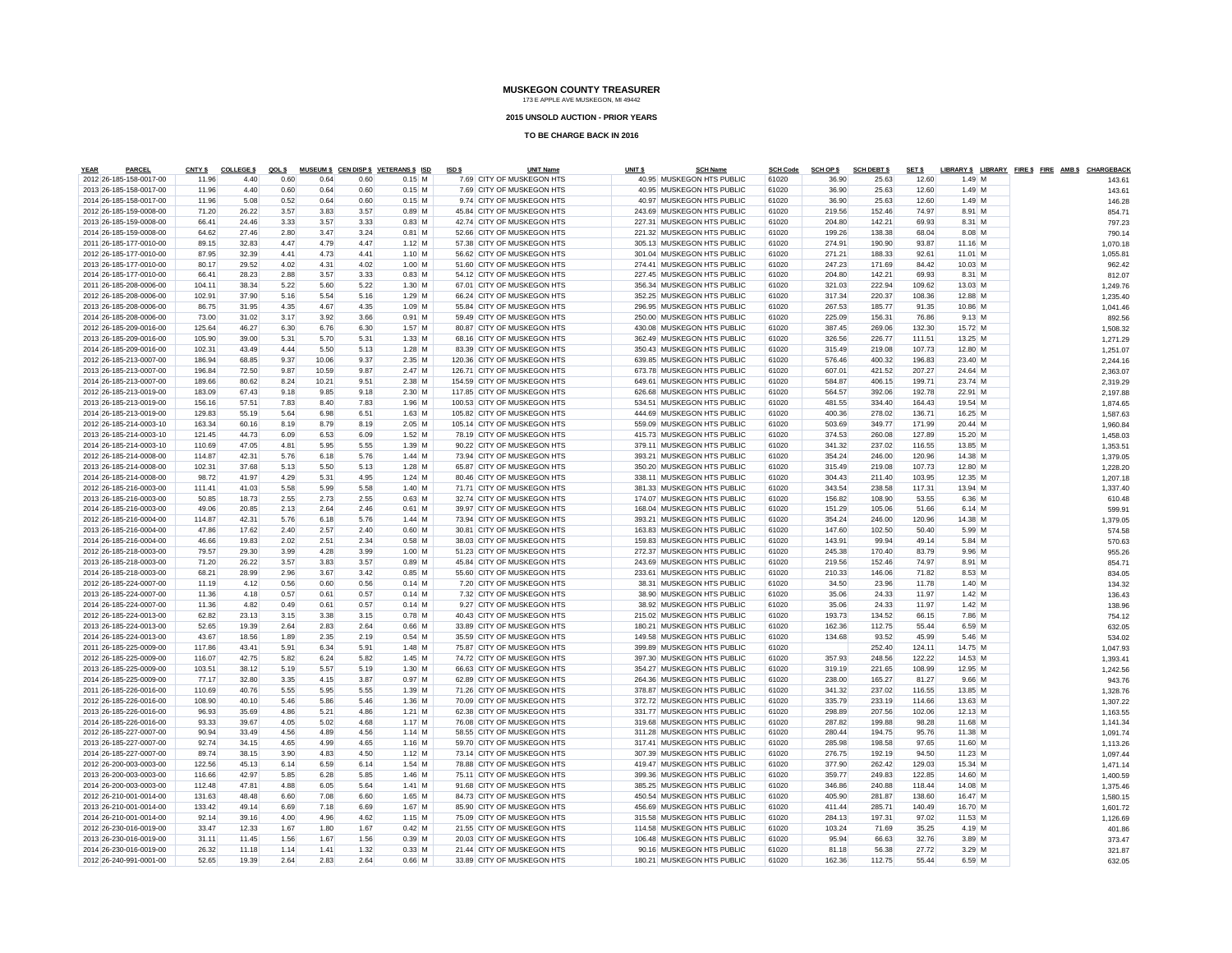#### **2015 UNSOLD AUCTION - PRIOR YEARS**

| <b>YEAR</b> | <b>PARCEL</b>           | CNTY \$ | <b>COLLEGES</b> | QOL \$ |      |      | MUSEUM \$ CEN DISP \$ VETERANS \$ ISD | ISD \$ | <b>UNIT Name</b>           | UNIT <sub>\$</sub> | <b>SCH Name</b>            | <b>SCH Code</b> | <b>SCH OP \$</b> | <b>SCH DEBT \$</b> | SET \$ |          | LIBRARY \$ LIBRARY FIRE \$ FIRE AMB \$ CHARGEBACK |          |
|-------------|-------------------------|---------|-----------------|--------|------|------|---------------------------------------|--------|----------------------------|--------------------|----------------------------|-----------------|------------------|--------------------|--------|----------|---------------------------------------------------|----------|
|             | 2013 26-240-991-0001-00 | 52.65   | 19.39           | 2.64   | 2.83 | 2.64 | $0.66$ M                              |        | 33.89 CITY OF MUSKEGON HTS |                    | 180.21 MUSKEGON HTS PUBLIC | 61020           | 162.36           | 112.75             | 55.44  | 6.59 M   |                                                   | 632.05   |
|             | 2014 26-240-991-0001-00 | 52.65   | 22.38           | 2.28   | 2.83 | 2.64 | $0.66$ M                              |        | 42.91 CITY OF MUSKEGON HTS |                    | 180.32 MUSKEGON HTS PUBLIC | 61020           | 162.36           | 112.75             | 55.44  | 6.59 M   |                                                   | 643.81   |
|             | 2012 26-280-001-0009-00 |         |                 |        |      |      | M                                     |        | CITY OF MUSKEGON HTS       |                    | 235.86 MUSKEGON HTS PUBLIC | 61020           |                  |                    |        | M        |                                                   | 235.86   |
|             | 2013 26-280-001-0009-00 | 60.43   | 22.25           | 3.03   | 3.25 | 3.03 | $0.75$ M                              |        | 38.89 CITY OF MUSKEGON HTS |                    | 432.72 MUSKEGON HTS PUBLIC | 61020           | 186.34           | 129.40             | 63.63  | 7.56 M   |                                                   | 951.28   |
|             | 2014 26-280-001-0009-00 | 58.63   | 24.92           | 2.54   | 3.15 | 2.94 | $0.73$ M                              |        | 47.79 CITY OF MUSKEGON HTS |                    | 416.75 MUSKEGON HTS PUBLIC | 61020           | 180.81           | 125.56             | 61.74  | 7.34 M   |                                                   | 932.90   |
|             | 2012 26-280-011-0003-00 | 11.96   | 4.40            | 0.60   | 0.64 | 0.60 | $0.15$ M                              |        | 7.69 CITY OF MUSKEGON HTS  |                    | 40.95 MUSKEGON HTS PUBLIC  | 61020           | 36.90            | 25.63              | 12.60  | $1.49$ M |                                                   | 143.61   |
|             | 2013 26-280-011-0003-00 | 11.96   | 4.40            | 0.60   | 0.64 | 0.60 | $0.15$ M                              |        | 7.69 CITY OF MUSKEGON HTS  |                    | 40.95 MUSKEGON HTS PUBLIC  | 61020           | 36.90            | 25.63              | 12.60  | $1.49$ M |                                                   | 143.61   |
|             | 2014 26-280-011-0003-00 | 11.96   | 5.08            | 0.52   | 0.64 | 0.60 | $0.15$ M                              |        | 9.74 CITY OF MUSKEGON HTS  |                    | 40.97 MUSKEGON HTS PUBLIC  | 61020           | 36.90            | 25.63              | 12.60  | $1.49$ M |                                                   | 146.28   |
|             | 2012 26-280-011-0008-00 | 37.81   | 13.92           | 1.89   | 2.03 | 1.89 | $0.47$ M                              |        | 24.33 CITY OF MUSKEGON HTS |                    | 129.44 MUSKEGON HTS PUBLIC | 61020           | 116.60           | 80.98              | 39.82  | 4.73 M   |                                                   | 453.91   |
|             | 2013 26-280-011-0008-00 | 38.72   | 14.26           | 1.94   | 2.08 | 1.94 | $0.48$ M                              |        | 24.93 CITY OF MUSKEGON HTS |                    | 190.19 MUSKEGON HTS PUBLIC | 61020           | 119.39           | 82.92              | 40.77  | $4.84$ M |                                                   | 522.46   |
|             | 2014 26-280-011-0008-00 | 38.88   | 16.53           | 1.69   | 2.09 | 1.95 | $0.48$ M                              |        | 31.69 CITY OF MUSKEGON HTS |                    | 133.20 MUSKEGON HTS PUBLIC | 61020           | 119.93           | 83.27              | 40.95  | 4.86 M   |                                                   | 475.52   |
|             | 2012 26-280-905-0001-00 | 55.04   |                 |        |      |      | M                                     |        | 18.14 CITY OF MUSKEGON HTS |                    | 186.48 MUSKEGON HTS PUBLIC | 61020           | 86.94            | 60.37              | 57.96  | M        |                                                   | 464.93   |
|             | 2013 26-280-905-0001-00 | 55.04   | 20.27           | 2.76   | 2.96 | 2.76 | $0.69$ M                              |        | 35.42 CITY OF MUSKEGON HTS |                    | 188.41 MUSKEGON HTS PUBLIC | 61020           | 169.74           | 117.87             | 57.96  | 6.89 M   |                                                   | 660.77   |
|             | 2014 26-280-905-0001-00 | 55.04   | 23.39           | 2.39   | 2.96 | 2.76 | $0.69$ M                              |        | 44.85 CITY OF MUSKEGON HTS |                    | 188.54 MUSKEGON HTS PUBLIC | 61020           | 169.74           | 117.87             | 57.96  | 6.89 M   |                                                   | 673.08   |
|             | 2011 26-400-006-0002-00 | 111.29  | 40.98           | 5.58   | 5.99 | 5.58 | $1.39$ M                              |        | 71.63 CITY OF MUSKEGON HTS |                    | 380.92 MUSKEGON HTS PUBLIC | 61020           | 343.17           | 238.31             | 117.18 | 13.93 M  |                                                   | 1,335.95 |
|             | 2012 26-400-006-0002-00 | 109.49  | 40.32           | 5.49   | 5.89 | 5.49 | $1.37$ M                              |        | 70.48 CITY OF MUSKEGON HTS |                    | 374.77 MUSKEGON HTS PUBLIC | 61020           | 337.63           | 234.46             | 115.29 | 13.70 M  |                                                   | 1.314.38 |
|             | 2013 26-400-006-0002-00 | 71.80   | 26.44           | 3.60   | 3.86 | 3.60 | $0.90$ M                              |        | 46.21 CITY OF MUSKEGON HTS |                    | 245.75 MUSKEGON HTS PUBLIC | 61020           | 221.40           | 153.75             | 75.60  | 8.98 M   |                                                   | 861.89   |
|             | 2014 26-400-006-0002-00 | 69.40   | 29.50           | 3.01   | 3.73 | 3.48 | 0.87M                                 |        | 56.56 CITY OF MUSKEGON HTS |                    | 237.71 MUSKEGON HTS PUBLIC | 61020           | 214.02           | 148.62             | 73.08  | 8.68 M   |                                                   | 848.66   |
|             | 2012 26-400-009-0014-00 | 46.06   | 16.96           | 2.31   | 2.48 | 2.31 | $0.57$ M                              |        | 29.64 CITY OF MUSKEGON HTS |                    | 157.69 MUSKEGON HTS PUBLIC | 61020           | 142.06           | 98.65              | 48.51  | 5.76 M   |                                                   |          |
|             | 2013 26-400-009-0014-00 | 41.28   |                 | 2.07   | 2.22 | 2.07 | $0.51$ M                              |        | 26.57 CITY OF MUSKEGON HTS |                    | 141.28 MUSKEGON HTS PUBLIC | 61020           | 127.31           | 88.40              | 43.47  | $5.16$ M |                                                   | 553.00   |
|             |                         |         | 15.20           |        |      |      |                                       |        |                            |                    |                            | 61020           |                  |                    |        |          |                                                   | 495.54   |
|             | 2014 26-400-009-0014-00 | 40.08   | 17.03           | 1.74   | 2.15 | 2.01 | $0.50$ M                              |        | 32.66 CITY OF MUSKEGON HTS |                    | 137.28 MUSKEGON HTS PUBLIC |                 | 123.62           | 85.83              | 42.21  | $5.01$ M |                                                   | 490.12   |
|             | 2012 26-400-009-0022-00 | 8.37    | 3.08            | 0.42   | 0.45 | 0.42 | $0.10$ M                              |        | 5.39 CITY OF MUSKEGON HTS  |                    | 28.66 MUSKEGON HTS PUBLIC  | 61020           | 25.83            | 17.94              | 8.82   | $1.04$ M |                                                   | 100.52   |
|             | 2013 26-400-009-0022-00 | 8.37    | 3.08            | 0.42   | 0.45 | 0.42 | $0.10$ M                              |        | 5.39 CITY OF MUSKEGON HTS  |                    | 28.66 MUSKEGON HTS PUBLIC  | 61020           | 25.83            | 17.94              | 8.82   | $1.04$ M |                                                   | 100.52   |
|             | 2014 26-400-009-0022-00 |         | 3.55            | 0.36   | 0.45 | 0.42 | $0.10$ M                              |        | 3.33 CITY OF MUSKEGON HTS  |                    | 0.30 MUSKEGON HTS PUBLIC   | 61020           | 12.60            | 8.75               |        | $1.04$ M |                                                   | 30.90    |
|             | 2012 26-400-011-0009-00 | 59.83   | 22.03           | 3.00   | 3.22 | 3.00 | $0.75$ M                              |        | 38.52 CITY OF MUSKEGON HTS |                    | 204.78 MUSKEGON HTS PUBLIC | 61020           | 184.50           | 128.13             | 63.00  | 7.49 M   |                                                   | 718.25   |
|             | 2013 26-400-011-0009-00 | 54.44   | 20.05           | 2.73   | 2.93 | 2.73 | $0.68$ M                              |        | 35.03 CITY OF MUSKEGON HTS |                    | 186.36 MUSKEGON HTS PUBLIC | 61020           | 167.89           | 116.58             | 57.33  | 6.81 M   |                                                   | 653.56   |
|             | 2014 26-400-011-0009-00 | 52.65   | 22.38           | 2.28   | 2.83 | 2.64 | $0.66$ M                              |        | 42.91 CITY OF MUSKEGON HTS |                    | 180.32 MUSKEGON HTS PUBLIC | 61020           | 162.36           | 112.75             | 55.44  | 6.59 M   |                                                   | 643.81   |
|             | 2012 26-400-016-0008-00 | 75.98   | 27.98           | 3.81   | 4.09 | 3.81 | $0.95$ M                              |        | 48.91 CITY OF MUSKEGON HTS |                    | 260.08 MUSKEGON HTS PUBLIC | 61020           | 234.31           | 162.71             | 80.01  | $9.51$ M |                                                   | 912.15   |
|             | 2013 26-400-016-0008-00 | 68.21   | 25.12           | 3.42   | 3.67 | 3.42 | $0.85$ M                              |        | 43.91 CITY OF MUSKEGON HTS |                    | 233.47 MUSKEGON HTS PUBLIC | 61020           | 210.33           | 146.06             | 71.82  | 8.53 M   |                                                   | 818.81   |
|             | 2014 26-400-016-0008-00 | 65.81   | 27.98           | 2.86   | 3.54 | 3.30 | 0.82M                                 |        | 53.63 CITY OF MUSKEGON HTS |                    | 225.41 MUSKEGON HTS PUBLIC | 61020           | 202.95           | 140.94             | 69.30  | 8.23 M   |                                                   | 804.77   |
|             | 2012 26-540-004-0011-00 |         | 38.34           | 5.22   | 5.60 | 5.22 | $1.30$ M                              |        | 32.69 CITY OF MUSKEGON HTS |                    | 2.10 MUSKEGON HTS PUBLIC   | 61020           |                  | 108.75             |        | 13.03 M  |                                                   | 212.25   |
|             | 2013 26-540-004-0011-00 | 90.94   | 33.49           | 4.56   | 4.89 | 4.56 | $1.14$ M                              |        | 58.55 CITY OF MUSKEGON HTS |                    | 311.28 MUSKEGON HTS PUBLIC | 61020           | 280.44           | 194.75             | 95.76  | 11.38 M  |                                                   | 1.091.74 |
|             | 2014 26-540-004-0011-00 | 87.35   | 37.13           | 3.79   | 4.70 | 4.38 | $1.09$ M                              |        | 71.20 CITY OF MUSKEGON HTS |                    | 299.19 MUSKEGON HTS PUBLIC | 61020           | 269.37           | 187.06             | 91.98  | 10.93 M  |                                                   | 1.068.17 |
|             | 2012 26-540-006-0006-00 | 87.95   | 32.39           | 4.41   | 4.73 | 4.41 | $1.10$ M                              |        | 56.62 CITY OF MUSKEGON HTS |                    | 301.04 MUSKEGON HTS PUBLIC | 61020           | 271.21           | 188.33             | 92.61  | 11.01 M  |                                                   | 1,055.81 |
|             | 2013 26-540-006-0006-00 | 80.17   | 29.52           | 4.02   | 4.31 | 4.02 | $1.00$ M                              |        | 51.60 CITY OF MUSKEGON HTS |                    | 274.41 MUSKEGON HTS PUBLIC | 61020           | 247.23           | 171.69             | 84.42  | 10.03 M  |                                                   | 962.42   |
|             | 2014 26-540-006-0006-00 | 77.77   | 33.06           | 3.38   | 4.18 | 3.90 | 0.97M                                 |        | 63.39 CITY OF MUSKEGON HTS |                    | 266.40 MUSKEGON HTS PUBLIC | 61020           | 239.85           | 166.56             | 81.90  | $9.73$ M |                                                   | 951.09   |
|             | 2012 26-540-006-0013-00 | 50.77   | 18.69           | 2.54   | 2.73 | 2.54 | $0.63$ M                              |        | 32.68 CITY OF MUSKEGON HTS |                    | 173.75 MUSKEGON HTS PUBLIC | 61020           | 156.54           | 108.71             | 53.46  | 6.35 M   |                                                   |          |
|             |                         |         |                 |        |      |      |                                       |        |                            |                    |                            |                 |                  |                    |        |          |                                                   | 609.39   |
|             | 2013 26-540-006-0013-00 | 62.82   | 23.13           | 3.15   | 3.38 | 3.15 | $0.78$ M                              |        | 40.43 CITY OF MUSKEGON HTS |                    | 215.02 MUSKEGON HTS PUBLIC | 61020           | 193.73           | 134.52             | 66.15  | 7.86 M   |                                                   | 754.12   |
|             | 2014 26-540-006-0013-00 | 61.03   | 25.93           | 2.65   | 3.28 | 3.06 | $0.76$ M                              |        | 49.73 CITY OF MUSKEGON HTS |                    | 209.02 MUSKEGON HTS PUBLIC | 61020           | 188.19           | 130.69             | 64.26  | 7.63 M   |                                                   | 746.23   |
|             | 2012 26-595-035-0007-00 | 77.67   | 28.60           | 3.89   | 4.18 | 3.89 | 0.97M                                 |        | 50.00 CITY OF MUSKEGON HTS |                    | 265.83 MUSKEGON HTS PUBLIC | 61020           | 239.50           | 166.32             | 81.78  | $9.72$ M |                                                   | 932.35   |
|             | 2013 26-595-035-0007-00 | 76.58   | 28.20           | 3.84   | 4.12 | 3.84 | $0.96$ M                              |        | 49.30 CITY OF MUSKEGON HTS |                    | 262.13 MUSKEGON HTS PUBLIC | 61020           | 236.16           | 164.00             | 80.64  | $9.58$ M |                                                   | 919.35   |
|             | 2014 26-595-035-0007-00 | 74.19   | 31.53           | 3.22   | 3.99 | 3.72 | $0.93$ M                              |        | 60.45 CITY OF MUSKEGON HTS |                    | 254.11 MUSKEGON HTS PUBLIC | 61020           | 228.78           | 158.88             | 78.12  | $9.28$ M |                                                   | 907.20   |
|             | 2012 26-610-002-0006-00 | 41.28   | 15.20           | 2.07   | 2.22 | 2.07 | $0.51$ M                              |        | 26.57 CITY OF MUSKEGON HTS |                    | 141.28 MUSKEGON HTS PUBLIC | 61020           | 127.31           | 88.40              | 43.47  | $5.16$ M |                                                   | 495.54   |
|             | 2013 26-610-002-0006-00 | 38.28   | 14.10           | 1.92   | 2.06 | 1.92 | $0.48$ M                              |        | 24.64 CITY OF MUSKEGON HTS |                    | 131.07 MUSKEGON HTS PUBLIC | 61020           | 118.08           | 82.00              | 40.32  | 4.79 M   |                                                   | 459.66   |
|             | 2014 26-610-002-0006-00 | 34.70   | 14.75           | 1.50   | 1.86 | 1.74 | $0.43$ M                              |        | 28.27 CITY OF MUSKEGON HTS |                    | 118.85 MUSKEGON HTS PUBLIC | 61020           | 107.01           | 74.31              | 36.54  | $4.34$ M |                                                   | 424.30   |
|             | 2012 26-635-248-0003-00 | 81.36   | 29.97           | 4.08   | 4.38 | 4.08 | $1.02$ M                              |        | 52.38 CITY OF MUSKEGON HTS |                    | 278.52 MUSKEGON HTS PUBLIC | 61020           | 250.92           | 174.25             | 85.68  | 10.18 M  |                                                   | 976.82   |
|             | 2013 26-635-248-0003-00 | 68.81   | 25.34           | 3.45   | 3.70 | 3.45 | $0.86$ M                              |        | 44.28 CITY OF MUSKEGON HTS |                    | 235.51 MUSKEGON HTS PUBLIC | 61020           | 212.17           | 147.33             | 72.45  | $8.61$ M |                                                   | 825.96   |
|             | 2014 26-635-248-0003-00 | 66.41   | 28.23           | 2.88   | 3.57 | 3.33 | $0.83$ M                              |        | 54.12 CITY OF MUSKEGON HTS |                    | 227.45 MUSKEGON HTS PUBLIC | 61020           | 204.80           | 142.21             | 69.93  | 8.31 M   |                                                   | 812.07   |
|             | 2011 26-635-248-0010-00 | 71.80   | 26.44           | 3.60   | 3.86 | 3.60 | $0.90$ M                              |        | 46.21 CITY OF MUSKEGON HTS |                    | 245.75 MUSKEGON HTS PUBLIC | 61020           | 221.40           | 153.75             | 75.60  | 8.98 M   |                                                   | 861.89   |
|             | 2012 26-635-248-0010-00 | 70.60   | 26.00           | 3.54   | 3.80 | 3.54 | $0.88$ M                              |        | 45.45 CITY OF MUSKEGON HTS |                    | 241.65 MUSKEGON HTS PUBLIC | 61020           | 217.71           | 151.19             | 74.34  | 8.83 M   |                                                   | 847.53   |
|             | 2013 26-635-248-0010-00 | 59.83   | 22.03           | 3.00   | 3.22 | 3.00 | $0.75$ M                              |        | 38.52 CITY OF MUSKEGON HTS |                    | 204.78 MUSKEGON HTS PUBLIC | 61020           | 184.50           | 128.13             | 63.00  | 7.49 M   |                                                   | 718.25   |
|             | 2014 26-635-248-0010-00 | 58.03   | 24.66           | 2.52   | 3.12 | 2.91 | $0.72$ M                              |        | 47.29 CITY OF MUSKEGON HTS |                    | 198.78 MUSKEGON HTS PUBLIC | 61020           | 178.97           | 124.27             | 61.11  | 7.26 M   |                                                   | 709.64   |
|             | 2012 26-635-249-0020-00 |         | 53.10           | 7.23   | 7.76 | 7.23 | $1.81$ M                              |        | 45.28 CITY OF MUSKEGON HTS |                    | 3.99 MUSKEGON HTS PUBLIC   | 61020           | 108.45           | 150.62             |        | 18.05 M  |                                                   | 403.52   |
|             | 2013 26-635-249-0020-00 | 64.62   | 23.79           | 3.24   | 3.47 | 3.24 | $0.81$ M                              |        | 41.59 CITY OF MUSKEGON HTS |                    | 221.17 MUSKEGON HTS PUBLIC | 61020           | 199.26           | 138.38             | 68.04  | 8.08 M   |                                                   | 775.69   |
|             | 2014 26-635-249-0020-00 | 65.65   | 27.90           | 2.85   | 3.53 | 3.29 | $0.82$ M                              |        | 53.51 CITY OF MUSKEGON HTS |                    | 224.82 MUSKEGON HTS PUBLIC | 61020           | 202.42           | 140.57             | 69.12  | 8.21 M   |                                                   | 802.69   |
|             | 2012 26-635-249-0022-00 | 55.04   | 20.27           | 2.76   | 2.96 | 2.76 | $0.69$ M                              |        | 35.42 CITY OF MUSKEGON HTS |                    | 188.41 MUSKEGON HTS PUBLIC | 61020           | 169.74           | 117.87             | 57.96  | 6.89 M   |                                                   | 660.77   |
|             |                         | 47.26   |                 |        | 2.54 | 2.37 | $0.59$ M                              |        |                            |                    | 161.78 MUSKEGON HTS PUBLIC | 61020           |                  |                    | 49.77  |          |                                                   |          |
|             | 2013 26-635-249-0022-00 |         | 17.40           | 2.37   |      |      |                                       |        | 30.42 CITY OF MUSKEGON HTS |                    |                            |                 | 145.75           | 101.21             |        | $5.91$ M |                                                   | 567.37   |
|             | 2014 26-635-249-0022-00 | 34.70   | 14.75           | 1.50   | 1.86 | 1.74 | $0.43$ M                              |        | 28.27 CITY OF MUSKEGON HTS |                    | 118.85 MUSKEGON HTS PUBLIC | 61020           | 107.01           | 74.31              | 36.54  | 4.34 M   |                                                   | 424.30   |
|             | 2012 26-635-249-0024-00 | 55.04   | 20.27           | 2.76   | 2.96 | 2.76 | $0.69$ M                              |        | 35.42 CITY OF MUSKEGON HTS |                    | 188.41 MUSKEGON HTS PUBLIC | 61020           | 169.74           | 117.87             | 57.96  | 6.89 M   |                                                   | 660.77   |
|             | 2013 26-635-249-0024-00 | 47.26   | 17.40           | 2.37   | 2.54 | 2.37 | 0.59M                                 |        | 30.42 CITY OF MUSKEGON HTS |                    | 161.78 MUSKEGON HTS PUBLIC | 61020           | 145.75           | 101.21             | 49.77  | 5.91 M   |                                                   | 567.37   |
|             | 2014 26-635-249-0024-00 | 42.47   | 18.05           | 1.84   | 2.28 | 2.13 | $0.53$ M                              |        | 34.62 CITY OF MUSKEGON HTS |                    | 145.50 MUSKEGON HTS PUBLIC | 61020           | 130.99           | 90.96              | 44.73  | 5.31 M   |                                                   | 519.41   |
|             | 2012 26-635-256-0007-00 | 43.72   | 16.10           | 2.19   | 2.35 | 2.19 | $0.54$ M                              |        | 28.15 CITY OF MUSKEGON HTS |                    | 149.65 MUSKEGON HTS PUBLIC | 61020           | 134.83           | 93.62              | 46.03  | 5.47 M   |                                                   | 524.84   |
|             | 2013 26-635-256-0007-00 | 44.77   | 16.49           | 2.24   | 2.41 | 2.24 | $0.56$ M                              |        | 28.82 CITY OF MUSKEGON HTS |                    | 153.23 MUSKEGON HTS PUBLIC | 61020           | 138.05           | 95.86              | 47.13  | 5.60 M   |                                                   | 537.40   |
|             | 2014 26-635-256-0007-00 | 45.48   | 19.33           | 1.97   | 244  | 228  | 0.57M                                 |        | 37.06 CITY OF MUSKEGON HTS |                    | 155.77 MUSKEGON HTS PUBLIC | 61020           | 140.24           | 97.40              | 47.89  | 5.69 M   |                                                   | 556.12   |
|             | 2012 26-635-256-0010-00 | 8.37    | 3.08            | 0.42   | 0.45 | 0.42 | 0.10 M                                |        | 5.39 CITY OF MUSKEGON HTS  |                    | 28.66 MUSKEGON HTS PUBLIC  | 61020           | 25.83            | 17.94              | 8.82   | $1.04$ M |                                                   | 100.52   |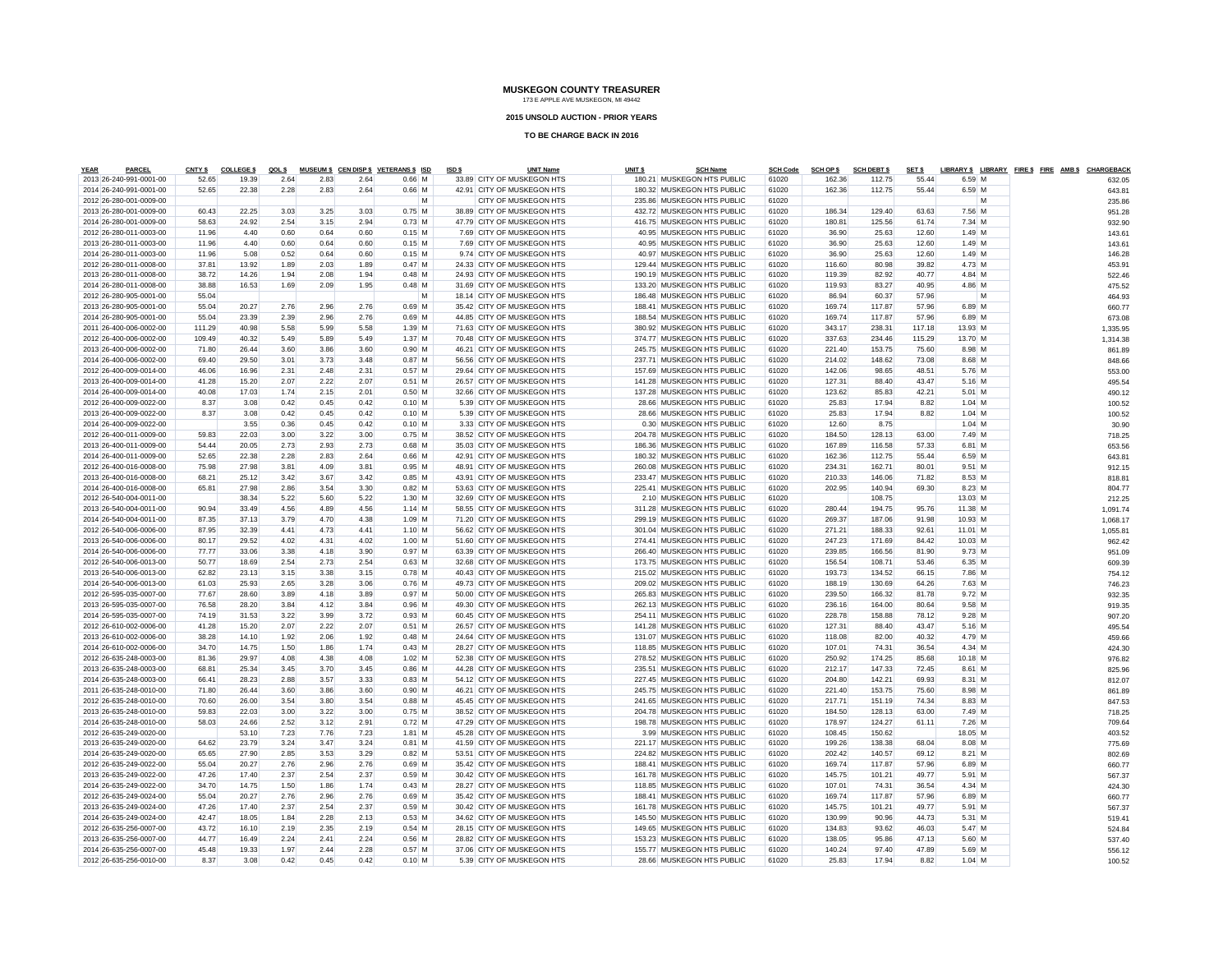#### **2015 UNSOLD AUCTION - PRIOR YEARS**

| <b>YEAR</b> | PARCEL                                             | <b>CNTY \$</b>  | <b>COLLEGE \$</b> | QOL \$       |              |              | MUSEUM \$ CEN DISP \$ VETERANS \$ ISD | ISD \$ | <b>UNIT Name</b>                                         | UNIT <sub>\$</sub> | <b>SCH Name</b>                                          | <b>SCH Code</b> | <b>SCH OP \$</b> | <b>SCH DEBT \$</b> | SET \$          |                   |   | LIBRARY \$ LIBRARY FIRE \$ FIRE AMB \$ CHARGEBACK |                 |  |
|-------------|----------------------------------------------------|-----------------|-------------------|--------------|--------------|--------------|---------------------------------------|--------|----------------------------------------------------------|--------------------|----------------------------------------------------------|-----------------|------------------|--------------------|-----------------|-------------------|---|---------------------------------------------------|-----------------|--|
|             | 2013 26-635-256-0010-00                            | 8.37            | 3.08              | 0.42         | 0.45         | 0.42         | $0.10$ M                              |        | 5.39 CITY OF MUSKEGON HTS                                |                    | 28.66 MUSKEGON HTS PUBLIC                                | 61020           | 25.83            | 17.94              | 8.82            | $1.04$ M          |   |                                                   | 100.52          |  |
|             | 2014 26-635-256-0010-00                            | 8.37            | 3.55              | 0.36         | 0.45         | 0.42         | $0.10$ M                              |        | 6.83 CITY OF MUSKEGON HTS                                |                    | 28.67 MUSKEGON HTS PUBLIC                                | 61020           | 25.83            | 17.94              | 8.82            | $1.04$ M          |   |                                                   | 102.38          |  |
|             | 2012 26-635-257-0020-00                            | 74.79           | 27.54             | 3.75         | 4.02         | 3.75         | $0.94$ M                              |        | 48.13 CITY OF MUSKEGON HTS                               |                    | 255.98 MUSKEGON HTS PUBLIC                               | 61020           | 230.63           | 160.15             | 78.75           | $9.36$ M          |   |                                                   | 897.79          |  |
|             | 2013 26-635-257-0020-00                            | 10.76           | 3.96              | 0.54         | 0.57         | 0.54         | $0.13$ M                              |        | 6.93 CITY OF MUSKEGON HTS                                |                    | 36.85 MUSKEGON HTS PUBLIC                                | 61020           | 33.21            | 23.06              | 11.34           | $1.34$ M          |   |                                                   | 129.23          |  |
|             | 2014 26-635-257-0020-00                            | 10.76           | 4.57              | 0.46         | 0.57         | 0.54         | $0.13$ M                              |        | 8.77 CITY OF MUSKEGON HTS                                |                    | 36.89 MUSKEGON HTS PUBLIC                                | 61020           | 33.21            | 23.06              | 11.34           | $1.34$ M          |   |                                                   | 131.64          |  |
|             | 2012 26-635-259-0001-00                            | 59.23           | 21.81             | 2.97         | 3.18         | 2.97         | $0.74$ M                              |        | 38.13 CITY OF MUSKEGON HTS                               |                    | 202.73 MUSKEGON HTS PUBLIC                               | 61020           | 182.66           | 126.83             | 62.37           | 7.41 M            |   |                                                   | 711.03          |  |
|             | 2013 26-635-259-0001-00                            | 52.05           | 19.17             | 2.61         | 2.80         | 2.61         | $0.65$ M                              |        | 33.50 CITY OF MUSKEGON HTS                               |                    | 178.15 MUSKEGON HTS PUBLIC                               | 61020           | 160.52           | 111.46             | 54.81           | 6.51 M            |   |                                                   | 624.84          |  |
|             | 2014 26-635-259-0001-00                            | 50.25           | 21.36             | 2.18         | 2.70         | 2.52         | $0.63$ M                              |        | 40.96 CITY OF MUSKEGON HTS                               |                    | 172.13 MUSKEGON HTS PUBLIC                               | 61020           | 154.98           | 107.62             | 52.92           | $6.29$ M          |   |                                                   | 614.54          |  |
|             | 2012 26-635-259-0004-00                            | 105.90          |                   |              |              |              | M                                     |        | 34.91 CITY OF MUSKEGON HTS                               |                    | 358.76 MUSKEGON HTS PUBLIC                               | 61020           | 167.26           | 116.15             | 111.51          |                   | M |                                                   | 894.49          |  |
|             | 2013 26-635-259-0004-00                            | 89.15           | 32.83             | 4.47         | 4.79         | 4.47         | $1.12$ M                              |        | 57.38 CITY OF MUSKEGON HTS                               |                    | 305.13 MUSKEGON HTS PUBLIC                               | 61020           | 274.91           | 190.90             | 93.87           | 11.16 M           |   |                                                   | 1,070.18        |  |
|             | 2014 26-635-259-0004-00                            | 86.15           | 36.62             | 3.74         | 4.63         | 4.32         | $1.08$ M                              |        | 70.21 CITY OF MUSKEGON HTS                               |                    | 295.10 MUSKEGON HTS PUBLIC                               | 61020           | 265.68           | 184.50             | 90.72           | 10.78 M           |   |                                                   | 1,053.53        |  |
|             | 2012 26-635-261-0001-00                            | 116.07          | 42.75             | 5.82         | 6.24         | 5.82         | $1.45$ M                              |        | 74.72 CITY OF MUSKEGON HTS                               |                    | 397.30 MUSKEGON HTS PUBLIC                               | 61020           | 357.93           | 248.56             | 122.22          | 14.53 M           |   |                                                   | 1,393.41        |  |
|             | 2013 26-635-261-0001-00                            | 105.90          | 39.00             | 5.31         | 5.70         | 5.31         | $1.33$ M                              |        | 68.16 CITY OF MUSKEGON HTS                               |                    | 362.49 MUSKEGON HTS PUBLIC                               | 61020           | 326.56           | 226.77             | 111.51          | 13.25 M           |   |                                                   | 1,271.29        |  |
|             | 2014 26-635-261-0001-00                            | 102.31          | 43.49             | 4.44         | 5.50         | 5.13         | $1.28$ M                              |        | 83.39 CITY OF MUSKEGON HTS                               |                    | 350.43 MUSKEGON HTS PUBLIC                               | 61020           | 315.49           | 219.08             | 107.73          | 12.80 M           |   |                                                   | 1.251.07        |  |
|             | 2012 26-635-263-0002-00                            | 57.77           | 21.28             | 2.89         | 3.11         | 2.89         | 0.72M                                 |        | 37.19 CITY OF MUSKEGON HTS                               |                    | 197.75 MUSKEGON HTS PUBLIC                               | 61020           | 178.17           | 123.72             | 60.84           | $7.23$ M          |   |                                                   | 693.56          |  |
|             | 2013 26-635-263-0002-00                            | 67.01           | 24.68             | 3.36         | 3.60         | 3.36         | $0.84$ M                              |        | 43.13 CITY OF MUSKEGON HTS                               |                    | 229.37 MUSKEGON HTS PUBLIC                               | 61020           | 206.64           | 143.50             | 70.56           | 8.38 M            |   |                                                   | 804.43          |  |
|             | 2014 26-635-263-0002-00                            | 64.62           | 27.46             | 2.80         | 3.47         | 3.24         | $0.81$ M                              |        | 52.66 CITY OF MUSKEGON HTS                               |                    | 221.32 MUSKEGON HTS PUBLIC                               | 61020           | 199.26           | 138.38             | 68.04           | 8.08 M            |   |                                                   | 790.14          |  |
|             | 2012 26-635-264-0003-00                            | 89.15           | 32.83             | 4.47         | 4.79         | 4.47         | $1.12$ M                              |        | 57.38 CITY OF MUSKEGON HTS                               |                    | 305.13 MUSKEGON HTS PUBLIC                               | 61020           | 274.91           | 190.90             | 93.87           | 11.16 M           |   |                                                   | 1,070.18        |  |
|             | 2013 26-635-264-0003-00                            | 81.36           | 29.97             | 4.08         | 4.38         | 4.08         | $1.02$ M                              |        | 52.38 CITY OF MUSKEGON HTS                               |                    | 278.52 MUSKEGON HTS PUBLIC                               | 61020           | 250.92           | 174.25             | 85.68           | $10.18$ M         |   |                                                   | 976.82          |  |
|             | 2014 26-635-264-0003-00                            | 78.37           | 33.31             | 3.40         | 4.21         | 3.93         | $0.98$ M                              |        | 63.88 CITY OF MUSKEGON HTS                               |                    | 268.45 MUSKEGON HTS PUBLIC                               | 61020           | 241.70           | 167.83             | 82.53           | 9.81 M            |   |                                                   | 958.40          |  |
|             | 2012 26-635-268-0014-00                            | 172.32          | 63.46             | 8.64         | 9.27         | 8.64         | $2.16$ M                              |        | 110.93 CITY OF MUSKEGON HTS                              |                    | 589.82 MUSKEGON HTS PUBLIC                               | 61020           | 531.36           | 369.00             | 181.44          | 21.57 M           |   |                                                   | 2,068.61        |  |
|             | 2013 26-635-268-0014-00                            | 113.07          | 41.64             | 5.67         | 6.08         | 5.67         | $1.42$ M                              |        | 72.80 CITY OF MUSKEGON HTS                               |                    | 387.06 MUSKEGON HTS PUBLIC                               | 61020           | 348.70           | 242.15             | 119.07          | 14.15 M           |   |                                                   |                 |  |
|             |                                                    |                 |                   |              |              |              |                                       |        |                                                          |                    |                                                          |                 |                  |                    |                 |                   |   |                                                   | 1,357.48        |  |
|             | 2014 26-635-268-0014-00<br>2012 26-635-269-0002-00 | 109.49<br>57.52 | 46.54<br>21.18    | 4.75<br>2.88 | 5.89<br>3.09 | 5.49<br>2.88 | $1.37$ M<br>0.72M                     |        | 89.24 CITY OF MUSKEGON HTS<br>37.02 CITY OF MUSKEGON HTS |                    | 375.01 MUSKEGON HTS PUBLIC<br>195.15 MUSKEGON HTS PUBLIC | 61020<br>61020  | 337.63           | 234.46<br>123.16   | 115.29<br>60.56 | 13.70 M<br>7.20 M |   |                                                   | 1,338.86        |  |
|             |                                                    |                 |                   |              |              |              |                                       |        |                                                          |                    |                                                          |                 |                  |                    |                 |                   |   |                                                   | 511.36          |  |
|             | 2013 26-635-269-0002-00                            | 58.90           | 21.69             | 2.95         | 3.17         | 2.95         | $0.74$ M                              |        | 37.90 CITY OF MUSKEGON HTS                               |                    | 199.81 MUSKEGON HTS PUBLIC                               | 61020           |                  | 126.12             | 62.01           | 7.37 M            |   |                                                   | 523.61          |  |
|             | 2014 26-635-269-0002-00                            | 59.83           | 25.43             | 2.60         | 3.22         | 3.00         | $0.75$ M                              |        | 48.77 CITY OF MUSKEGON HTS                               |                    | 203.12 MUSKEGON HTS PUBLIC                               | 61020           |                  | 128.13             | 63.00           | $7.49$ M          |   |                                                   | 545.34          |  |
|             | 2012 26-635-270-0001-00                            | 29.32           | 10.79             | 1.47         | 1.57         | 1.47         | $0.36$ M                              |        | 18.86 CITY OF MUSKEGON HTS                               |                    | 100.33 MUSKEGON HTS PUBLIC                               | 61020           | 90.41            | 62.77              | 30.87           | 3.67 M            |   |                                                   | 351.89          |  |
|             | 2013 26-635-270-0001-00                            | 25.73           | 9.47              | 1.29         | 1.38         | 1.29         | $0.32$ M                              |        | 16.54 CITY OF MUSKEGON HTS                               |                    | 88.04 MUSKEGON HTS PUBLIC                                | 61020           | 79.34            | 55.08              | 27.09           | 3.22M             |   |                                                   | 308.79          |  |
|             | 2014 26-635-270-0001-00                            | 25.13           | 10.67             | 1.09         | 1.35         | 1.26         | $0.31$ M                              |        | 20.48 CITY OF MUSKEGON HTS                               |                    | 86.06 MUSKEGON HTS PUBLIC                                | 61020           | 77.49            | 53.81              | 26.46           | $3.14$ M          |   |                                                   | 307.25          |  |
|             | 2012 26-635-272-0034-10                            | 75.98           | 27.98             | 3.81         | 4.09         | 3.81         | $0.95$ M                              |        | 48.91 CITY OF MUSKEGON HTS                               |                    | 260.08 MUSKEGON HTS PUBLIC                               | 61020           | 234.31           | 162.71             | 80.01           | $9.51$ M          |   |                                                   | 912.15          |  |
|             | 2013 26-635-272-0034-10                            | 66.41           | 24.46             | 3.33         | 3.57         | 3.33         | $0.83$ M                              |        | 42.74 CITY OF MUSKEGON HTS                               |                    | 227.31 MUSKEGON HTS PUBLIC                               | 61020           | 204.80           | 142.21             | 69.93           | 8.31 M            |   |                                                   | 797.23          |  |
|             | 2014 26-635-272-0034-10                            | 64.02           | 27.20             | 2.78         | 3.44         | 3.21         | $0.80$ M                              |        | 52.17 CITY OF MUSKEGON HTS                               |                    | 219.27 MUSKEGON HTS PUBLIC                               | 61020           | 197.41           | 137.08             | 67.41           | 8.01 M            |   |                                                   | 782.80          |  |
|             | 2012 26-635-273-0001-00                            | 57.43           | 21.15             | 2.88         | 3.09         | 2.88         | $0.72$ M                              |        | 36.96 CITY OF MUSKEGON HTS                               |                    | 196.60 MUSKEGON HTS PUBLIC                               | 61020           | 177.12           | 123.00             | 60.48           | 7.19 M            |   |                                                   | 689.50          |  |
|             | 2013 26-635-273-0001-00                            | 52.65           | 19.39             | 2.64         | 2.83         | 2.64         | $0.66$ M                              |        | 33.89 CITY OF MUSKEGON HTS                               |                    | 180.21 MUSKEGON HTS PUBLIC                               | 61020           | 162.36           | 112.75             | 55.44           | 6.59 M            |   |                                                   | 632.05          |  |
|             | 2014 26-635-273-0001-00                            | 50.85           | 21.62             | 2.21         | 2.73         | 2.55         | $0.63$ M                              |        | 41.45 CITY OF MUSKEGON HTS                               |                    | 174.17 MUSKEGON HTS PUBLIC                               | 61020           | 156.82           | 108.90             | 53.55           | 6.36 M            |   |                                                   | 621.84          |  |
|             | 2012 26-635-277-0010-00                            | 6.99            | 2.57              | 0.35         | 0.37         | 0.35         | $0.08$ M                              |        | 4.49 CITY OF MUSKEGON HTS                                |                    | 23.91 MUSKEGON HTS PUBLIC                                | 61020           | 21.57            | 14.97              | 7.36            | $0.87$ M          |   |                                                   | 83.88           |  |
|             | 2013 26-635-277-0010-00                            | 7.16            | 2.63              | 0.35         | 0.38         | 0.35         | $0.09$ M                              |        | 4.59 CITY OF MUSKEGON HTS                                |                    | 24.50 MUSKEGON HTS PUBLIC                                | 61020           | 22.08            | 15.33              | 7.54            | $0.89$ M          |   |                                                   | 85.89           |  |
|             | 2014 26-635-277-0010-00                            | 7.27            | 3.08              | 0.31         | 0.39         | 0.36         | $0.09$ M                              |        | 5.92 CITY OF MUSKEGON HTS                                |                    | 24.90 MUSKEGON HTS PUBLIC                                | 61020           | 22.43            | 15.58              | 7.65            | $0.91$ M          |   |                                                   | 88.89           |  |
|             | 2012 26-635-277-0018-00                            | 3.08            | 1.13              | 0.15         | 0.16         | 0.15         | $0.03$ M                              |        | 1.97 CITY OF MUSKEGON HTS                                |                    | 10.52 MUSKEGON HTS PUBLIC                                | 61020           | 9.49             | 6.58               | 3.25            | $0.38$ M          |   |                                                   | 36.89           |  |
|             | 2013 26-635-277-0018-00                            | 3.15            | 1.16              | 0.15         | 0.16         | 0.15         | $0.03$ M                              |        | 2.03 CITY OF MUSKEGON HTS                                |                    | 10.77 MUSKEGON HTS PUBLIC                                | 61020           | 9.72             | 6.75               | 3.32            | $0.39$ M          |   |                                                   | 37.78           |  |
|             | 2014 26-635-277-0018-00                            | 3.19            | 1.35              | 0.13         | 0.17         | 0.16         | $0.04$ M                              |        | 2.60 CITY OF MUSKEGON HTS                                |                    | 10.95 MUSKEGON HTS PUBLIC                                | 61020           | 9.86             | 6.85               | 3.37            | $0.40$ M          |   |                                                   | 39.07           |  |
|             | 2012 26-636-235-0017-00                            | 44.87           | 16.52             | 2.25         | 2.41         | 2.25         | $0.56$ M                              |        | 28.88 CITY OF MUSKEGON HTS                               |                    | 153.59 MUSKEGON HTS PUBLIC                               | 61020           | 138.38           | 96.08              | 47.25           | 5.61 M            |   |                                                   | 538.65          |  |
|             | 2013 26-636-235-0017-00                            | 40.68           | 14.98             | 2.04         | 2.19         | 2.04         | $0.51$ M                              |        | 26.18 CITY OF MUSKEGON HTS                               |                    | 139.25 MUSKEGON HTS PUBLIC                               | 61020           | 125.46           | 87.13              | 42.84           | 5.09 M            |   |                                                   | 488.39          |  |
|             | 2014 26-636-235-0017-00                            | 39.48           | 16.78             | 1.71         | 2.12         | 1.98         | $0.49$ M                              |        | 32.19 CITY OF MUSKEGON HTS                               |                    | 135.24 MUSKEGON HTS PUBLIC                               | 61020           | 121.77           | 84.56              | 41.58           | 4.94 M            |   |                                                   | 482.84          |  |
|             | 2012 26-636-244-0008-00                            | 134.02          | 49.36             | 6.72         | 7.21         | 6.72         | $1.68$ M                              |        | 86.26 CITY OF MUSKEGON HTS                               |                    | 454.72 MUSKEGON HTS PUBLIC                               | 61020           |                  | 287.00             | 141.12          | 16.77 M           |   |                                                   | 1,191.58        |  |
|             | 2013 26-636-244-0008-00                            | 120.26          | 44.29             | 6.03         | 6.47         | 6.03         | $1.51$ M                              |        | 77.41 CITY OF MUSKEGON HTS                               |                    | 408.01 MUSKEGON HTS PUBLIC                               | 61020           |                  | 257.52             | 126.63          | 15.05 M           |   |                                                   | 1,069.21        |  |
|             | 2014 26-636-244-0008-00                            | 116.07          | 49.34             | 5.04         | 6.24         | 5.82         | $1.45$ M                              |        | 94.61 CITY OF MUSKEGON HTS                               |                    | 394.06 MUSKEGON HTS PUBLIC                               | 61020           |                  | 248.56             | 122.22          | 14.53 M           |   |                                                   | 1,057.94        |  |
|             | 2012 26-636-245-0004-00                            | 104.11          | 38.34             | 5.22         | 5.60         | 5.22         | $1.30$ M                              |        | 67.01 CITY OF MUSKEGON HTS                               |                    | 356.34 MUSKEGON HTS PUBLIC                               | 61020           | 321.03           | 222.94             | 109.62          | 13.03 M           |   |                                                   | 1.249.76        |  |
|             | 2013 26-636-245-0004-00                            | 93.33           | 34.37             | 4.68         | 5.02         | 4.68         | $1.17$ M                              |        | 60.09 CITY OF MUSKEGON HTS                               |                    | 319.47 MUSKEGON HTS PUBLIC                               | 61020           | 287.82           | 199.88             | 98.28           | 11.68 M           |   |                                                   | 1,120.47        |  |
|             | 2014 26-636-245-0004-00                            | 90.34           | 38.40             | 3.92         | 4.86         | 4.53         | $1.13$ M                              |        | 73.64 CITY OF MUSKEGON HTS                               |                    | 309.43 MUSKEGON HTS PUBLIC                               | 61020           | 278.59           | 193.46             | 95.13           | 11.30 M           |   |                                                   | 1,104.73        |  |
|             | 2012 26-636-246-0009-00                            | 8.30            | 3.05              | 0.41         | 0.44         | 0.41         | $0.10$ M                              |        | 5.33 CITY OF MUSKEGON HTS                                |                    | 28.40 MUSKEGON HTS PUBLIC                                | 61020           | 25.61            | 17.77              | 8.74            | $1.03$ M          |   |                                                   | 99.59           |  |
|             | 2013 26-636-246-0009-00                            | 8.49            | 3.13              | 0.42         | 0.45         | 0.42         | $0.10$ M                              |        | 5.47 CITY OF MUSKEGON HTS                                |                    | 29.09 MUSKEGON HTS PUBLIC                                | 61020           | 26.20            | 18.20              | 8.95            | 1.06 M            |   |                                                   | 101.98          |  |
|             | 2014 26-636-246-0009-00                            | 8.63            | 3.66              | 0.37         | 0.46         | 0.43         | $0.10$ M                              |        | 7.03 CITY OF MUSKEGON HTS                                |                    | 29.55 MUSKEGON HTS PUBLIC                                | 61020           | 26.61            | 18.47              | 9.08            | $1.08$ M          |   |                                                   | 105.47          |  |
|             | 2012 26-650-003-0039-00                            | 47.26           | 17.40             | 2.37         | 2.54         | 2.37         | $0.59$ M                              |        | 30.42 CITY OF MUSKEGON HTS                               |                    | 161.78 MUSKEGON HTS PUBLIC                               | 61020           | 145.75           | 101.21             | 49.77           | 5.91 M            |   |                                                   | 567.37          |  |
|             | 2013 26-650-003-0039-00                            | 41.87           | 15.42             | 2.10         | 2.25         | 2.10         | $0.52$ M                              |        | 26.96 CITY OF MUSKEGON HTS                               |                    | 143.35 MUSKEGON HTS PUBLIC                               | 61020           | 129.15           | 89.69              | 44.10           | 5.24 M            |   |                                                   | 502.75          |  |
|             | 2014 26-650-003-0039-00                            | 40.68           | 17.29             | 1.76         | 2.19         | 2.04         | $0.51$ M                              |        | 33.15 CITY OF MUSKEGON HTS                               |                    | 139.33 MUSKEGON HTS PUBLIC                               | 61020           | 125.46           | 87.13              | 42.84           | $5.09$ M          |   |                                                   | 497.47          |  |
|             | 2012 26-650-004-0027-00                            | 52.65           | 19.39             | 2.64         | 2.83         | 2.64         | $0.66$ M                              |        | 33.89 CITY OF MUSKEGON HTS                               |                    | 180.21 MUSKEGON HTS PUBLIC                               | 61020           | 162.36           | 112.75             | 55.44           | 6.59 M            |   |                                                   | 632.05          |  |
|             | 2013 26-650-004-0027-00                            | 46.06           | 16.96             | 2.31         | 2.48         | 2.31         | $0.57$ M                              |        | 29.64 CITY OF MUSKEGON HTS                               |                    | 157.69 MUSKEGON HTS PUBLIC                               | 61020           | 142.06           | 98.65              | 48.51           | 5.76 M            |   |                                                   |                 |  |
|             |                                                    |                 |                   |              |              |              |                                       |        |                                                          |                    |                                                          |                 |                  |                    |                 |                   |   |                                                   | 553.00          |  |
|             | 2014 26-650-004-0027-00                            | 44.87           | 19.07             | 1.95         | 2.41         | 2.25         | $0.56$ M                              |        | 36.57 CITY OF MUSKEGON HTS                               |                    | 153.69 MUSKEGON HTS PUBLIC                               | 61020           | 138.38           | 96.08              | 47.25           | 5.61 M            |   |                                                   | 548.69          |  |
|             | 2012 26-650-005-0041-00                            | 11.96           | 4.40              | 0.60         | 0.64         | 0.60         | $0.15$ M                              |        | 7.69 CITY OF MUSKEGON HTS                                |                    | 40.95 MUSKEGON HTS PUBLIC                                | 61020           | 36.90            | 25.63              | 12.60           | $1.49$ M          |   |                                                   | $143.6^{\circ}$ |  |
|             | 2013 26-650-005-0041-00                            | 11.96           | 4.40              | 0.60         | 0.64         | 0.60         | $0.15$ M                              |        | 7.69 CITY OF MUSKEGON HTS                                |                    | 40.95 MUSKEGON HTS PUBLIC                                | 61020           | 36.90            | 25.63              | 12.60           | 1.49 M            |   |                                                   | 143.61          |  |
|             | 2014 26-650-005-0041-00                            | 11.96           | 5.08              | 0.52         | 0.64         | 0.60         | $0.15$ M                              |        | 9.74 CITY OF MUSKEGON HTS                                |                    | 40.97 MUSKEGON HTS PUBLIC                                | 61020           | 36.90            | 25.63              | 12.60           | $1.49$ M          |   |                                                   | 146.28          |  |
|             | 2012 26-650-006-0023-00                            | 105.90          | 39.00             | 5.31         | 5.70         | 5.31         | 1.33M                                 |        | 68.16 CITY OF MUSKEGON HTS                               |                    | 362.49 MUSKEGON HTS PUBLIC                               | 61020           | 326.56           | 226.77             | 111.51          | 13.25 M           |   |                                                   | 1,271.29        |  |
|             | 2013 26-650-006-0023-00                            | 90.94           | 33.49             | 4.56         | 4.89         | 4.56         | $1.14$ M                              |        | 58.55 CITY OF MUSKEGON HTS                               |                    | 311.28 MUSKEGON HTS PUBLIC                               | 61020           | 280.44           | 194.75             | 95.76           | 11.38 M           |   |                                                   | 1,091.74        |  |
|             | 2014 26-650-006-0023-00                            | 79.57           | 33.82             | 3.45         | 4.28         | 3.99         | $1.00$ M                              |        | 64.86 CITY OF MUSKEGON HTS                               |                    | 272.53 MUSKEGON HTS PUBLIC                               | 61020           | 245.39           | 170.40             | 83.79           | $9.96$ M          |   |                                                   | 973.04          |  |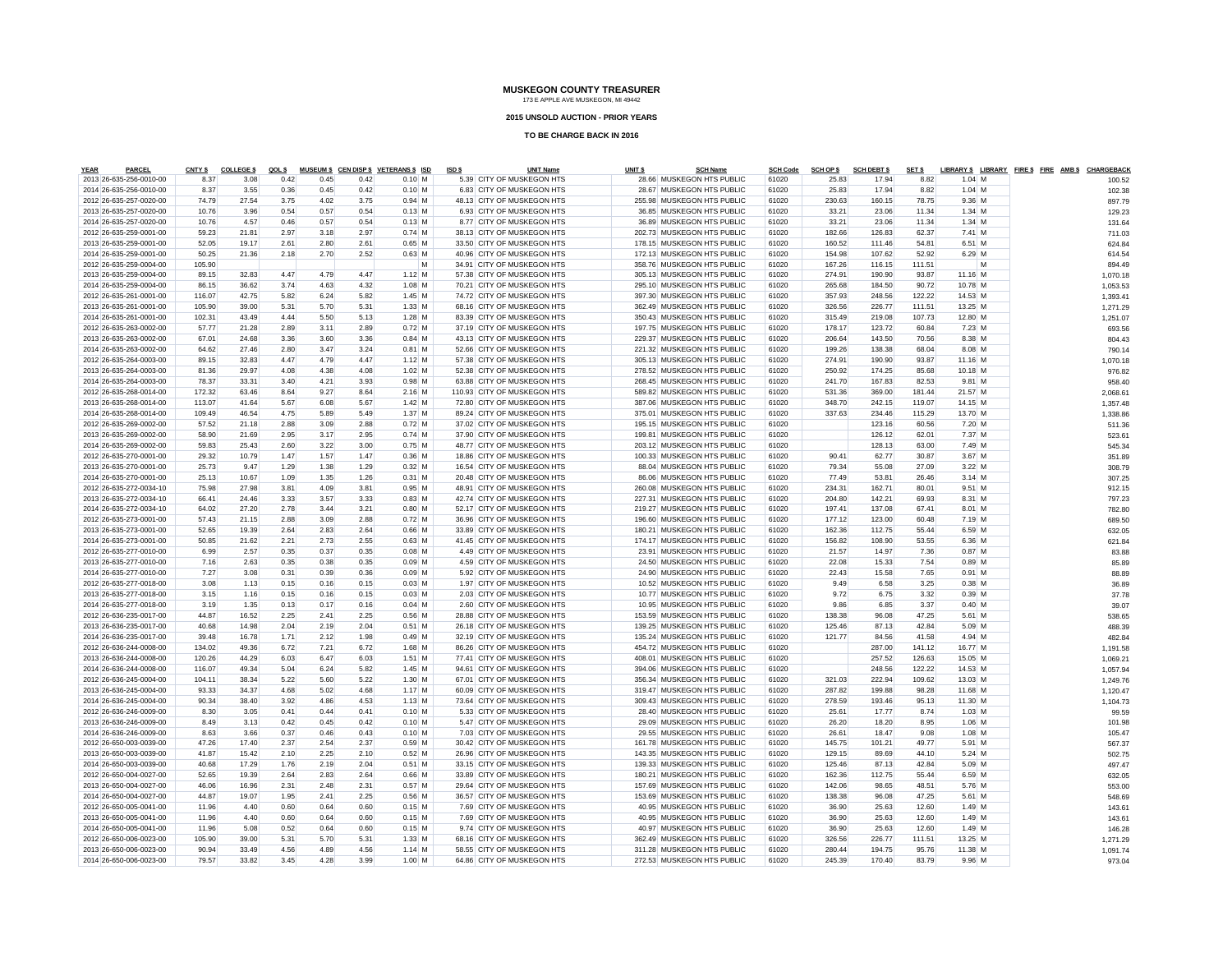#### **2015 UNSOLD AUCTION - PRIOR YEARS**

| <b>YEAR</b> | <b>PARCEL</b>           | CNTY \$ | <b>COLLEGE \$</b> | QOL \$ |      |      | MUSEUM \$ CEN DISP \$ VETERANS \$ ISD | ISD \$ | <b>UNIT Name</b>           | UNIT <sub>\$</sub> | <b>SCH Name</b>            | <b>SCH Code</b> | <b>SCH OP \$</b> | <b>SCH DEBT \$</b> | SET \$ |           |   | LIBRARY \$ LIBRARY FIRE \$ FIRE AMB \$ CHARGEBACK |          |       |
|-------------|-------------------------|---------|-------------------|--------|------|------|---------------------------------------|--------|----------------------------|--------------------|----------------------------|-----------------|------------------|--------------------|--------|-----------|---|---------------------------------------------------|----------|-------|
|             | 2012 26-650-007-0027-00 | 65.22   | 24.02             | 3.27   | 3.51 | 3.27 | $0.81$ M                              |        | 41.98 CITY OF MUSKEGON HTS |                    | 223.21 MUSKEGON HTS PUBLIC | 61020           | 201.10           | 139.65             | 68.67  | 8.16 M    |   |                                                   | 782.87   |       |
|             | 2013 26-650-007-0027-00 | 57.43   | 21.15             | 2.88   | 3.09 | 2.88 | $0.72$ M                              |        | 36.96 CITY OF MUSKEGON HTS |                    | 196.60 MUSKEGON HTS PUBLIC | 61020           | 177.12           | 123.00             | 60.48  | 7.19 M    |   |                                                   | 689.50   |       |
|             | 2014 26-650-007-0027-00 | 56.24   | 23.90             | 2.44   | 3.02 | 2.82 | $0.70$ M                              |        | 45.84 CITY OF MUSKEGON HTS |                    | 192.61 MUSKEGON HTS PUBLIC | 61020           | 173.43           | 120.44             | 59.22  | $7.04$ M  |   |                                                   | 687.70   |       |
|             | 2012 26-650-014-0007-00 | 19.14   | 7.05              | 0.96   | 1.03 | 0.96 | $0.24$ M                              |        | 12.32 CITY OF MUSKEGON HTS |                    | 65.53 MUSKEGON HTS PUBLIC  | 61020           | 59.04            | 41.00              | 20.16  | $2.39$ M  |   |                                                   | 229.82   |       |
|             | 2013 26-650-014-0007-00 | 17.94   | 6.61              | 0.90   | 0.96 | 0.90 | $0.22$ M                              |        | 11.54 CITY OF MUSKEGON HTS |                    | 61.44 MUSKEGON HTS PUBLIC  | 61020           | 55.35            | 38.44              | 18.90  | $2.24$ M  |   |                                                   | 215.44   |       |
|             | 2014 26-650-014-0007-00 | 17.35   | 7.37              | 0.75   | 0.93 | 0.87 | $0.21$ M                              |        | 14.12 CITY OF MUSKEGON HTS |                    | 126.33 MUSKEGON HTS PUBLIC | 61020           | 53.50            | 37.15              | 18.27  | $2.17$ M  |   |                                                   | 279.02   |       |
|             | 2012 26-650-015-0021-10 | 11.96   |                   |        |      |      | M                                     |        | 3.94 CITY OF MUSKEGON HTS  |                    | 40.53 MUSKEGON HTS PUBLIC  | 61020           | 18.90            | 13.13              | 12.60  |           | M |                                                   | 101.06   |       |
|             | 2013 26-650-015-0021-10 | 11.96   | 4.40              | 0.60   | 0.64 | 0.60 | $0.15$ M                              |        | 7.69 CITY OF MUSKEGON HTS  |                    | 40.95 MUSKEGON HTS PUBLIC  | 61020           | 36.90            | 25.63              | 12.60  | $1.49$ M  |   |                                                   | 143.61   |       |
|             | 2014 26-650-015-0021-10 | 11.96   | 5.08              | 0.52   | 0.64 | 0.60 | $0.15$ M                              |        | 9.74 CITY OF MUSKEGON HTS  |                    | 40.97 MUSKEGON HTS PUBLIC  | 61020           | 36.90            | 25.63              | 12.60  | $1.49$ M  |   |                                                   | 146.28   |       |
|             | 2012 26-650-017-0011-00 | 37.10   | 13.66             | 1.86   | 1.99 | 1.86 | $0.46$ M                              |        | 23.86 CITY OF MUSKEGON HTS |                    | 367.95 MUSKEGON HTS PUBLIC | 61020           | 114.39           | 79.44              | 39.06  | 4.64 M    |   |                                                   | 686.27   |       |
|             | 2013 26-650-017-0011-00 | 37.10   | 13.66             | 1.86   | 1.99 | 1.86 | $0.46$ M                              |        | 23.86 CITY OF MUSKEGON HTS |                    | 357.32 MUSKEGON HTS PUBLIC | 61020           | 114.39           | 79.44              | 39.06  | 4.64 M    |   |                                                   | 675.64   |       |
|             | 2014 26-650-017-0011-00 | 37.10   | 15.76             | 1.61   | 1.99 | 1.86 | $0.46$ M                              |        | 30.22 CITY OF MUSKEGON HTS |                    | 346.76 MUSKEGON HTS PUBLIC | 61020           | 114.39           | 79.44              | 39.06  | 4.64 M    |   |                                                   | 673.29   |       |
|             | 2012 26-650-017-0023-00 | 6.62    | 2.43              | 0.33   | 0.35 | 0.33 | $0.08$ M                              |        | 4.26 CITY OF MUSKEGON HTS  |                    | 22.65 MUSKEGON HTS PUBLIC  | 61020           | 20.42            | 14.17              | 6.97   | $0.82$ M  |   |                                                   |          | 79.43 |
|             | 2013 26-650-017-0023-00 | 6.77    | 2.49              | 0.33   | 0.36 | 0.33 | $0.08$ M                              |        | 4.35 CITY OF MUSKEGON HTS  |                    | 23.18 MUSKEGON HTS PUBLIC  | 61020           | 20.89            | 14.51              | 7.13   | $0.84$ M  |   |                                                   |          | 81.26 |
|             | 2014 26-650-017-0023-00 | 6.88    | 2.92              | 0.29   | 0.37 | 0.34 | $0.08$ M                              |        | 5.60 CITY OF MUSKEGON HTS  |                    | 23.57 MUSKEGON HTS PUBLIC  | 61020           | 21.22            | 14.74              | 7.24   | $0.86$ M  |   |                                                   |          | 84.11 |
|             | 2012 26-770-001-0010-00 | 106.50  | 39.22             | 5.34   | 5.73 | 5.34 | $1.33$ M                              |        | 68.55 CITY OF MUSKEGON HTS |                    | 364.54 MUSKEGON HTS PUBLIC | 61020           | 328.41           | 228.06             | 112.14 | 13.33 M   |   |                                                   | 1,278.49 |       |
|             | 2013 26-770-001-0010-00 | 95.73   | 35.25             | 4.80   | 5.15 | 4.80 | $1.20$ M                              |        | 61.62 CITY OF MUSKEGON HTS |                    | 327.67 MUSKEGON HTS PUBLIC | 61020           | 295.20           | 205.00             | 100.80 | 11.98 M   |   |                                                   | 1,149.20 |       |
|             | 2014 26-770-001-0010-00 | 92.14   | 39.16             | 4.00   | 4.96 | 4.62 | $1.15$ M                              |        | 75.09 CITY OF MUSKEGON HTS |                    | 315.58 MUSKEGON HTS PUBLIC | 61020           | 284.13           | 197.31             | 97.02  | 11.53 M   |   |                                                   | 1,126.69 |       |
|             | 2011 26-770-001-0016-00 | 37.25   | 13.72             | 1.86   | 2.00 | 1.86 | $0.46$ M                              |        | 23.99 CITY OF MUSKEGON HTS |                    | 127.53 MUSKEGON HTS PUBLIC | 61020           | 114.90           | 79.79              | 39.23  | 4.66 M    |   |                                                   | 447.25   |       |
|             | 2012 26-770-001-0016-00 | 60.43   | 22.25             | 3.03   | 3.25 | 3.03 | $0.75$ M                              |        | 38.89 CITY OF MUSKEGON HTS |                    | 206.82 MUSKEGON HTS PUBLIC | 61020           | 186.35           | 129.40             | 63.63  | 7.56 M    |   |                                                   | 725.39   |       |
|             | 2013 26-770-001-0016-00 | 54.44   | 20.05             | 2.73   | 2.93 | 2.73 | $0.68$ M                              |        | 35.03 CITY OF MUSKEGON HTS |                    | 186.36 MUSKEGON HTS PUBLIC | 61020           | 167.89           | 116.58             | 57.33  | 6.81 M    |   |                                                   | 653.56   |       |
|             | 2014 26-770-001-0016-00 | 52.65   | 22.38             | 2.28   | 2.83 | 2.64 | $0.66$ M                              |        | 42.91 CITY OF MUSKEGON HTS |                    | 180.32 MUSKEGON HTS PUBLIC | 61020           | 162.36           | 112.75             | 55.44  | 6.59 M    |   |                                                   | 643.81   |       |
|             | 2012 26-770-002-0028-00 | 122.05  | 44.95             | 6.12   | 6.57 | 6.12 | $1.53$ M                              |        | 78.58 CITY OF MUSKEGON HTS |                    | 417.78 MUSKEGON HTS PUBLIC | 61020           | 376.38           | 261.37             | 128.52 | 15.27 M   |   |                                                   | 1,465.24 |       |
|             | 2013 26-770-002-0028-00 | 67.61   | 24.90             | 3.39   | 3.63 | 3.39 | $0.84$ M                              |        | 43.52 CITY OF MUSKEGON HTS |                    | 231.41 MUSKEGON HTS PUBLIC | 61020           | 208.49           | 144.77             | 71.19  | 8.46 M    |   |                                                   | 811.60   |       |
|             | 2014 26-770-002-0028-00 | 65.22   | 27.72             | 2.83   | 3.51 | 3.27 | $0.81$ M                              |        | 53.16 CITY OF MUSKEGON HTS |                    | 223.35 MUSKEGON HTS PUBLIC | 61020           | 201.11           | 139.65             | 68.67  | $8.16$ M  |   |                                                   | 797.46   |       |
|             | 2012 26-770-007-0033-00 | 80.77   | 29.74             | 4.05   | 4.34 | 4.05 | $1.01$ M                              |        | 51.99 CITY OF MUSKEGON HTS |                    | 276.46 MUSKEGON HTS PUBLIC | 61020           | 249.07           | 172.96             | 85.05  | $10.11$ M |   |                                                   | 969.60   |       |
|             | 2013 26-770-007-0033-00 | 61.03   | 22.47             | 3.06   | 3.28 | 3.06 | $0.76$ M                              |        | 39.28 CITY OF MUSKEGON HTS |                    | 208.88 MUSKEGON HTS PUBLIC | 61020           | 188.19           | 130.69             | 64.26  | 7.63 M    |   |                                                   | 732.59   |       |
|             | 2014 26-770-007-0033-00 | 58.63   | 24.92             | 2.54   | 3.15 | 2.94 | $0.73$ M                              |        | 47.79 CITY OF MUSKEGON HTS |                    | 200.83 MUSKEGON HTS PUBLIC | 61020           | 180.81           | 125.56             | 61.74  | 7.34 M    |   |                                                   | 716.98   |       |
|             | 2012 26-770-007-0037-10 | 76.58   | 28.20             | 3.84   | 4.12 | 3.84 | $0.96$ M                              |        | 49.30 CITY OF MUSKEGON HTS |                    | 262.13 MUSKEGON HTS PUBLIC | 61020           | 236.16           | 164.00             | 80.64  | $9.58$ M  |   |                                                   | 919.35   |       |
|             | 2013 26-770-007-0037-10 | 68.81   | 25.34             | 3.45   | 3.70 | 3.45 | $0.86$ M                              |        | 44.28 CITY OF MUSKEGON HTS |                    | 235.51 MUSKEGON HTS PUBLIC | 61020           | 212.17           | 147.33             | 72.45  | 8.61 M    |   |                                                   | 825.96   |       |
|             | 2014 26-770-007-0037-10 | 66.41   | 28.23             | 2.88   | 3.57 | 3.33 | $0.83$ M                              |        | 54.12 CITY OF MUSKEGON HTS |                    | 227.45 MUSKEGON HTS PUBLIC | 61020           | 204.80           | 142.21             | 69.93  | 8.31 M    |   |                                                   | 812.07   |       |
|             | 2012 26-770-008-0003-00 | 74.26   | 27.35             | 3.72   | 3.99 | 3.72 | $0.93$ M                              |        | 47.81 CITY OF MUSKEGON HTS |                    | 254.17 MUSKEGON HTS PUBLIC | 61020           | 228.99           | 159.02             | 78.19  | $9.29$ M  |   |                                                   | 891.44   |       |
|             | 2013 26-770-008-0003-00 | 76.04   | 28.00             | 3.81   | 4.09 | 3.81 | $0.95$ M                              |        | 48.95 CITY OF MUSKEGON HTS |                    | 260.26 MUSKEGON HTS PUBLIC | 61020           | 234.48           | 162.83             | 80.06  | $9.51$ M  |   |                                                   | 912.79   |       |
|             | 2014 26-770-008-0003-00 | 77.25   | 32.84             | 3.35   | 4.15 | 3.87 | $0.97$ M                              |        | 62.96 CITY OF MUSKEGON HTS |                    | 264.59 MUSKEGON HTS PUBLIC | 61020           | 238.21           | 165.43             | 81.34  | 9.67 M    |   |                                                   | 944.63   |       |
|             | 2011 26-770-012-0005-00 | 109.49  | 40.32             | 5.49   | 5.89 | 5.49 | $1.37$ M                              |        | 70.48 CITY OF MUSKEGON HTS |                    | 374.77 MUSKEGON HTS PUBLIC | 61020           | 337.63           | 234.46             | 115.29 | 13.70 M   |   |                                                   | 1,314.38 |       |
|             | 2012 26-770-012-0005-00 | 97.52   | 35.92             | 4.89   | 5.25 | 4.89 | $1.22$ M                              |        | 62.77 CITY OF MUSKEGON HTS |                    | 333.82 MUSKEGON HTS PUBLIC | 61020           | 300.74           | 208.83             | 102.69 | 12.20 M   |   |                                                   | 1,170.74 |       |
|             | 2013 26-770-012-0005-00 | 75.38   | 27.76             | 3.78   | 4.05 | 3.78 | $0.94$ M                              |        | 48.52 CITY OF MUSKEGON HTS |                    | 258.04 MUSKEGON HTS PUBLIC | 61020           | 232.47           | 161.44             | 79.38  | $9.43$ M  |   |                                                   | 904.97   |       |
|             | 2014 26-770-012-0005-00 | 73.00   | 31.02             | 3.17   | 3.92 | 3.66 | $0.91$ M                              |        | 59.49 CITY OF MUSKEGON HTS |                    | 250.00 MUSKEGON HTS PUBLIC | 61020           | 225.09           | 156.31             | 76.86  | $9.13$ M  |   |                                                   | 892.56   |       |
|             | 2012 26-770-012-0016-00 | 39.48   | 14.54             | 1.98   | 2.12 | 1.98 | $0.49$ M                              |        | 25.42 CITY OF MUSKEGON HTS |                    | 135.16 MUSKEGON HTS PUBLIC | 61020           | 121.77           | 84.56              | 41.58  | 4.94 M    |   |                                                   | 474.02   |       |
|             | 2013 26-770-012-0016-00 | 33.51   | 12.34             | 1.68   | 1.80 | 1.68 | $0.42$ M                              |        | 21.57 CITY OF MUSKEGON HTS |                    | 114.67 MUSKEGON HTS PUBLIC | 61020           | 103.32           | 71.75              | 35.28  | 4.19 M    |   |                                                   | 402.21   |       |
|             | 2014 26-770-012-0016-00 | 32.31   | 13.72             | 1.40   | 1.73 | 1.62 | $0.40$ M                              |        | 26.32 CITY OF MUSKEGON HTS |                    | 110.66 MUSKEGON HTS PUBLIC | 61020           | 99.63            | 69.19              | 34.02  | $4.04$ M  |   |                                                   | 395.04   |       |
|             | 2012 26-770-012-0026-00 | 95.73   | 35.25             | 4.80   | 5.15 | 4.80 | $1.20$ M                              |        | 61.62 CITY OF MUSKEGON HTS |                    | 327.67 MUSKEGON HTS PUBLIC | 61020           | 295.20           | 205.00             | 100.80 | 11.98 M   |   |                                                   | 1,149.20 |       |
|             | 2013 26-770-012-0026-00 | 85.55   | 31.51             | 4.29   | 4.60 | 4.29 | $1.07$ M                              |        | 55.06 CITY OF MUSKEGON HTS |                    | 292.85 MUSKEGON HTS PUBLIC | 61020           | 263.84           | 183.21             | 90.09  | 10.71 M   |   |                                                   | 1,027.07 |       |
|             | 2014 26-770-012-0026-00 | 82.56   | 35.10             | 3.58   | 4.44 | 4.14 | $1.03$ M                              |        | 67.30 CITY OF MUSKEGON HTS |                    | 282.79 MUSKEGON HTS PUBLIC | 61020           | 254.61           | 176.81             | 86.94  | 10.33 M   |   |                                                   | 1,009.63 |       |
|             | 2012 26-770-012-0036-00 | 98.72   | 36.36             | 4.95   | 5.31 | 4.95 | $1.24$ M                              |        | 63.55 CITY OF MUSKEGON HTS |                    | 438.44 MUSKEGON HTS PUBLIC | 61020           | 304.42           | 211.40             | 103.95 | 12.35 M   |   |                                                   | 1,285.64 |       |
|             | 2013 26-770-012-0036-00 | 80.17   | 29.52             | 4.02   | 4.31 | 4.02 | $1.00$ M                              |        | 51.60 CITY OF MUSKEGON HTS |                    | 274.41 MUSKEGON HTS PUBLIC | 61020           | 247.23           | 171.69             | 84.42  | 10.03 M   |   |                                                   | 962.42   |       |
|             | 2014 26-770-012-0036-00 | 44.27   | 18.81             | 1.92   | 2.38 | 2.22 | $0.55$ M                              |        | 36.08 CITY OF MUSKEGON HTS |                    | 151.64 MUSKEGON HTS PUBLIC | 61020           | 136.53           | 94.81              | 46.62  | 5.54 M    |   |                                                   | 541.37   |       |
|             | 2012 26-770-013-0039-00 | 101.12  | 37.24             | 5.07   | 5.44 | 5.07 | $1.27$ M                              |        | 65.09 CITY OF MUSKEGON HTS |                    | 346.09 MUSKEGON HTS PUBLIC | 61020           | 311.81           | 216.52             | 106.47 | 12.65 M   |   |                                                   | 1,213.84 |       |
|             | 2013 26-770-013-0039-00 | 80.17   | 29.52             | 4.02   | 4.31 | 4.02 | $1.00$ M                              |        | 51.60 CITY OF MUSKEGON HTS |                    | 274.41 MUSKEGON HTS PUBLIC | 61020           | 247.23           | 171.69             | 84.42  | 10.03 M   |   |                                                   | 962.42   |       |
|             | 2014 26-770-013-0039-00 | 78.37   | 33.31             | 3.40   | 4.21 | 3.93 | $0.98$ M                              |        | 63.88 CITY OF MUSKEGON HTS |                    | 268.45 MUSKEGON HTS PUBLIC | 61020           | 241.70           | 167.83             | 82.53  | $9.81$ M  |   |                                                   | 958.40   |       |
|             | 2012 26-770-018-0011-00 | 134.02  | 49.36             | 6.72   | 7.21 | 6.72 | $1.68$ M                              |        | 86.26 CITY OF MUSKEGON HTS |                    | 458.75 MUSKEGON HTS PUBLIC | 61020           | 413.28           | 287.00             | 141.12 | 16.77 M   |   |                                                   | 1.608.89 |       |
|             | 2013 26-770-018-0011-00 | 107.70  | 39.66             | 5.40   | 5.79 | 5.40 | $1.35$ M                              |        | 69.33 CITY OF MUSKEGON HTS |                    | 368.63 MUSKEGON HTS PUBLIC | 61020           | 332.10           | 230.63             | 113.40 | 13.48 M   |   |                                                   | 1,292.87 |       |
|             | 2014 26-770-018-0011-00 | 104.11  | 44.25             | 4.52   | 5.60 | 5.22 | $1.30$ M                              |        | 84.85 CITY OF MUSKEGON HTS |                    | 356.56 MUSKEGON HTS PUBLIC | 61020           | 321.03           | 222.94             | 109.62 | 13.03 M   |   |                                                   | 1,273.03 |       |
|             | 2012 26-770-019-0005-00 | 137.61  | 50.68             | 6.90   | 7.40 | 6.90 | $1.72$ M                              |        | 88.58 CITY OF MUSKEGON HTS |                    | 471.03 MUSKEGON HTS PUBLIC | 61020           | 424.35           | 294.69             | 144.90 | 17.22 M   |   |                                                   | 1,651.98 |       |
|             | 2013 26-770-019-0005-00 | 114.27  | 42.09             | 5.73   | 6.15 | 5.73 | $1.43$ M                              |        | 73.55 CITY OF MUSKEGON HTS |                    | 391.16 MUSKEGON HTS PUBLIC | 61020           | 352.39           | 244.71             | 120.33 | 14.30 M   |   |                                                   | 1,371.84 |       |
|             | 2014 26-770-019-0005-00 | 111.29  | 47.30             | 4.83   | 5.99 | 5.58 | $1.39$ M                              |        | 90.69 CITY OF MUSKEGON HTS |                    | 381.16 MUSKEGON HTS PUBLIC | 61020           | 343.17           | 238.31             | 117.18 | 13.93 M   |   |                                                   | 1,360.82 |       |
|             | 2012 26-770-021-0014-00 | 59.23   | 21.81             | 2.97   | 3.18 | 2.97 | $0.74$ M                              |        | 38.13 CITY OF MUSKEGON HTS |                    | 473.53 MUSKEGON HTS PUBLIC | 61020           | 182.65           | 126.83             | 62.37  | 7.41 M    |   |                                                   | 981.82   |       |
|             | 2013 26-770-021-0014-00 | 32.91   | 12.12             | 1.65   | 1.77 | 1.65 | $0.41$ M                              |        | 21.18 CITY OF MUSKEGON HTS |                    | 370.31 MUSKEGON HTS PUBLIC | 61020           | 101.48           | 70.46              | 34.65  | 4.11 M    |   |                                                   | 652.70   |       |
|             | 2014 26-770-021-0014-00 | 32.31   | 13.72             | 1.40   | 1.73 | 1.62 | $0.40$ M                              |        | 26.32 CITY OF MUSKEGON HTS |                    | 355.25 MUSKEGON HTS PUBLIC | 61020           | 99.63            | 69.19              | 34.02  | $4.04$ M  |   |                                                   | 639.63   |       |
|             | 2012 26-770-021-0019-10 |         | 52.22             | 7.11   | 7.63 | 7.11 | $1.78$ M                              |        | 44.53 CITY OF MUSKEGON HTS |                    | 4.99 MUSKEGON HTS PUBLIC   | 61020           | 213.30           | 148.12             |        | 17.75 M   |   |                                                   | 504.54   |       |
|             | 2013 26-770-021-0019-10 | 126.84  | 46.71             | 6.36   | 6.82 | 6.36 | $1.59$ M                              |        | 81.65 CITY OF MUSKEGON HTS |                    | 434.16 MUSKEGON HTS PUBLIC | 61020           | 391.14           | 271.63             | 133.56 | 15.87 M   |   |                                                   | 1,522.69 |       |
|             | 2014 26-770-021-0019-10 | 109.49  | 46.54             | 4.75   | 5.89 | 5.49 | $1.37$ M                              |        | 89.24 CITY OF MUSKEGON HTS |                    | 375.01 MUSKEGON HTS PUBLIC | 61020           | 337.63           | 234.46             | 115.29 | 13.70 M   |   |                                                   | 1.338.86 |       |
|             | 2012 26-770-022-0001-10 | 81.96   | 30.19             | 4.11   | 4.41 | 4.11 | $1.03 \, M$                           |        | 52.77 CITY OF MUSKEGON HTS |                    | 280.56 MUSKEGON HTS PUBLIC | 61020           | 252.77           | 175.52             | 86.31  | 10.26 M   |   |                                                   | 984.00   |       |
|             | 2013 26-770-022-0001-10 | 74.19   | 27.32             | 3.72   | 3.99 | 3.72 | 0.93M                                 |        | 47.74 CITY OF MUSKEGON HTS |                    | 253.95 MUSKEGON HTS PUBLIC | 61020           | 228.78           | 158.88             | 78.12  | $9.28$ M  |   |                                                   | 890.62   |       |
|             | 2014 26-770-022-0001-10 | 62.22   | 26.44             | 2.70   | 3.34 | 312  | $0.78$ M                              |        | 50.72 CITY OF MUSKEGON HTS |                    | 213.12 MUSKEGON HTS PUBLIC | 61020           | 191.88           | 133.25             | 65.52  | 7 78 M    |   |                                                   | 760.87   |       |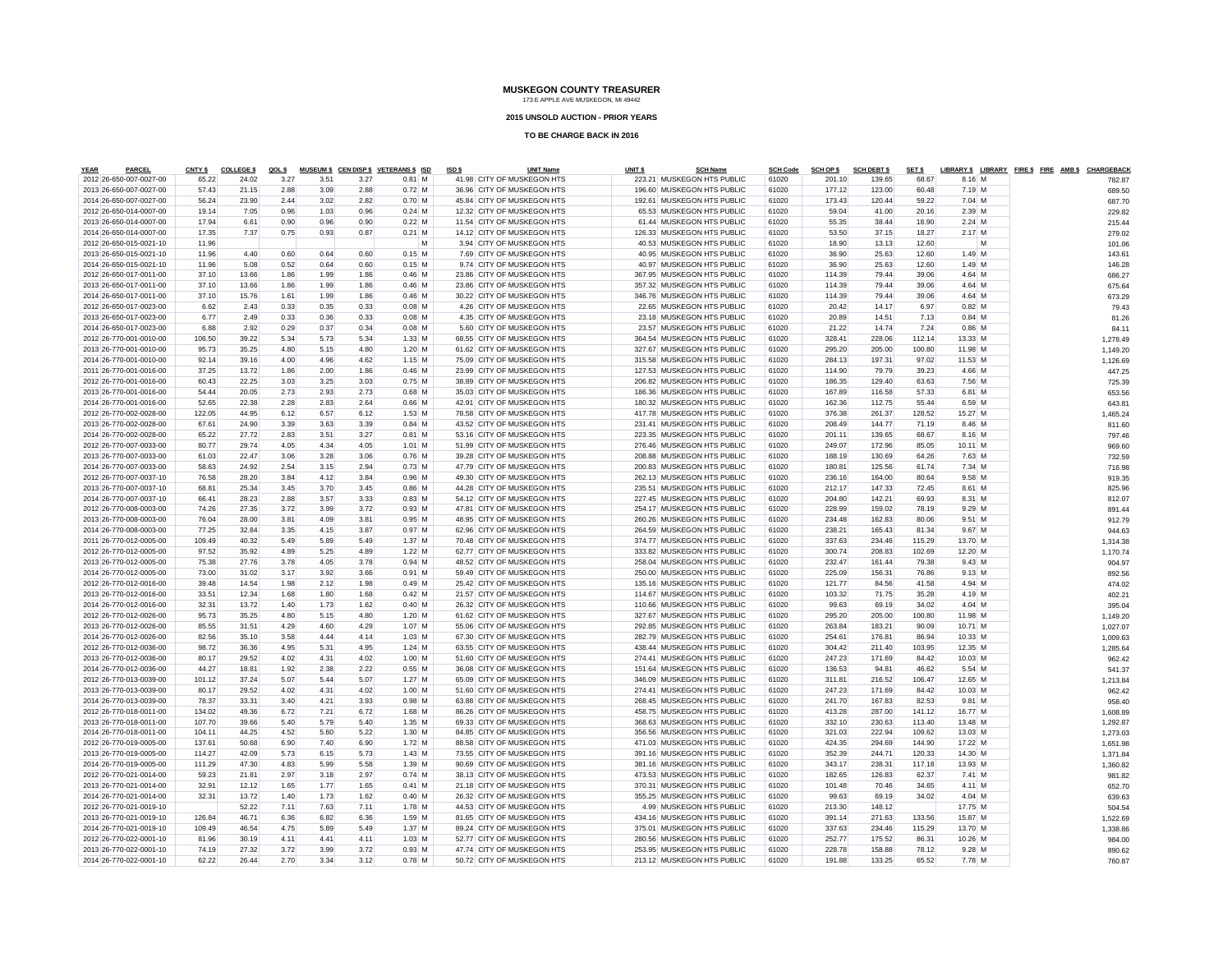#### **2015 UNSOLD AUCTION - PRIOR YEARS**

| <b>YEAR</b><br><b>PARCEL</b> | CNTY \$ | <b>COLLEGES</b> | QOL \$ |       |       | MUSEUM \$ CEN DISP \$ VETERANS \$ ISD | ISD \$ | <b>UNIT Name</b>            | UNIT <sub>s</sub> | <b>SCH Name</b>              | <b>SCH Code</b> | <b>SCH OP \$</b> | <b>SCH DEBT \$</b> | SET \$ |           | LIBRARY \$ LIBRARY FIRE \$ FIRE AMB \$ CHARGEBACK |          |
|------------------------------|---------|-----------------|--------|-------|-------|---------------------------------------|--------|-----------------------------|-------------------|------------------------------|-----------------|------------------|--------------------|--------|-----------|---------------------------------------------------|----------|
| 2012 26-770-022-0006-00      | 215.40  | 79.33           | 10.80  | 11.59 | 10.80 | $2.70$ M                              |        | 138.66 CITY OF MUSKEGON HTS |                   | 1,008.05 MUSKEGON HTS PUBLIC | 61020           | 664.20           | 461.25             | 226.80 | 26.96 M   |                                                   | 2,856.54 |
| 2013 26-770-022-0006-00      | 148.39  | 54.65           | 7.44   | 7.98  | 7.44  | $1.86$ M                              |        | 95.51 CITY OF MUSKEGON HTS  |                   | 765.59 MUSKEGON HTS PUBLIC   | 61020           | 457.56           | 317.75             | 156.24 | 18.57 M   |                                                   | 2,038.98 |
| 2014 26-770-022-0006-00      | 143.60  | 61.04           | 6.24   | 7.73  | 7.20  | $1.80$ M                              |        | 117.03 CITY OF MUSKEGON HTS |                   | 736.43 MUSKEGON HTS PUBLIC   | 61020           | 442.80           | 307.50             | 151.20 | 17.97 M   |                                                   | 2,000.54 |
| 2012 26-770-022-0015-00      | 77.77   | 28.64           | 3.90   | 4.18  | 3.90  | $0.97$ M                              |        | 50.06 CITY OF MUSKEGON HTS  |                   | 266.23 MUSKEGON HTS PUBLIC   | 61020           | 239.85           | 166.56             | 81.90  | $9.73$ M  |                                                   | 933.69   |
| 2013 26-770-022-0015-00      | 61.62   | 22.69           | 3.09   | 3.31  | 3.09  | $0.77$ M                              |        | 39.67 CITY OF MUSKEGON HTS  |                   | 210.94 MUSKEGON HTS PUBLIC   | 61020           | 190.03           | 131.96             | 64.89  | 7.71M     |                                                   | 739.77   |
| 2014 26-770-022-0015-00      | 59.23   | 25.17           | 2.57   | 3.18  | 2.97  | $0.74$ M                              |        | 48.28 CITY OF MUSKEGON HTS  |                   | 202.86 MUSKEGON HTS PUBLIC   | 61020           | 182.66           | 126.83             | 62.37  | $7.41$ M  |                                                   | 724.27   |
| 2012 26-770-024-0029-00      | 93.93   | 34.59           | 4.71   | 5.05  | 4.71  | $1.18$ M                              |        | 60.48 CITY OF MUSKEGON HTS  |                   | 321.51 MUSKEGON HTS PUBLIC   | 61020           | 289.67           | 201.15             | 98.91  | 11.75 M   |                                                   | 1,127.64 |
| 2013 26-770-024-0029-00      | 10.76   | 3.96            | 0.54   | 0.57  | 0.54  | $0.13$ M                              |        | 6.93 CITY OF MUSKEGON HTS   |                   | 36.53 MUSKEGON HTS PUBLIC    | 61020           |                  | 23.06              | 11.34  | $1.34$ M  |                                                   | 95.70    |
| 2014 26-770-024-0029-00      | 10.76   | 4.57            | 0.46   | 0.57  | 0.54  | $0.13$ M                              |        | 8.77 CITY OF MUSKEGON HTS   |                   | 36.57 MUSKEGON HTS PUBLIC    | 61020           |                  | 23.06              | 11.34  | $1.34$ M  |                                                   | 98.1'    |
| 2012 26-770-027-0001-00      | 73.00   | 26.88           | 3.66   | 3.92  | 3.66  | $0.91$ M                              |        | 46.99 CITY OF MUSKEGON HTS  |                   | 249.84 MUSKEGON HTS PUBLIC   | 61020           | 225.09           | 156.31             | 76.86  | $9.13$ M  |                                                   | 876.25   |
| 2013 26-770-027-0001-00      | 65.81   | 24.24           | 3.30   | 3.54  | 3.30  | $0.82$ M                              |        | 42.35 CITY OF MUSKEGON HTS  |                   | 225.27 MUSKEGON HTS PUBLIC   | 61020           | 202.95           | 140.94             | 69.30  | 8.23 M    |                                                   | 790.05   |
| 2014 26-770-027-0001-00      | 64.02   | 27.20           | 2.78   | 3.44  | 3.21  | $0.80$ M                              |        | 52.17 CITY OF MUSKEGON HTS  |                   | 286.36 MUSKEGON HTS PUBLIC   | 61020           | 197.41           | 137.08             | 67.41  | 8.01 M    |                                                   | 849.89   |
| 2011 26-770-028-0006-00      | 58.63   | 21.59           | 2.94   | 3.15  | 2.94  | $0.73$ M                              |        | 37.74 CITY OF MUSKEGON HTS  |                   | 200.70 MUSKEGON HTS PUBLIC   | 61020           | 180.81           | 125.56             | 61.74  | 7.34 M    |                                                   | 703.87   |
| 2012 26-770-028-0006-00      | 58.03   | 21.37           | 2.91   | 3.12  | 2.91  | $0.72$ M                              |        | 37.35 CITY OF MUSKEGON HTS  |                   | 198.65 MUSKEGON HTS PUBLIC   | 61020           | 178.96           | 124.27             | 61.11  | 7.26 M    |                                                   | 696.66   |
| 2013 26-770-028-0006-00      | 52.65   | 19.39           | 2.64   | 2.83  | 2.64  | $0.66$ M                              |        | 33.89 CITY OF MUSKEGON HTS  |                   | 180.21 MUSKEGON HTS PUBLIC   | 61020           | 162.36           | 112.75             | 55.44  | 6.59 M    |                                                   | 632.05   |
| 2014 26-770-028-0006-00      | 50.85   | 21.62           | 2.21   | 2.73  | 2.55  | $0.63$ M                              |        | 41.45 CITY OF MUSKEGON HTS  |                   | 174.17 MUSKEGON HTS PUBLIC   | 61020           | 156.82           | 108.90             | 53.55  | 6.36 M    |                                                   | 621.84   |
| 2012 26-770-030-0008-00      | 48.46   | 17.84           | 2.43   | 2.60  | 2.43  | $0.60$ M                              |        | 31.18 CITY OF MUSKEGON HTS  |                   | 165.87 MUSKEGON HTS PUBLIC   | 61020           | 149.45           | 103.77             | 51.03  | $6.06$ M  |                                                   | 581.72   |
| 2013 26-770-030-0008-00      | 44.27   | 16.30           | 2.22   | 2.38  | 2.22  | $0.55$ M                              |        | 28.50 CITY OF MUSKEGON HTS  |                   | 151.53 MUSKEGON HTS PUBLIC   | 61020           | 136.53           | 94.81              | 46.62  | 5.54 M    |                                                   | 531.47   |
| 2014 26-770-030-0008-00      | 43.07   | 18.30           | 1.87   | 2.31  | 2.16  | $0.54$ M                              |        | 35.10 CITY OF MUSKEGON HTS  |                   | 147.53 MUSKEGON HTS PUBLIC   | 61020           | 132.84           | 92.25              | 45.36  | 5.39 M    |                                                   | 526.72   |
| 2012 26-770-030-0012-00      | 83.76   | 30.85           | 4.20   | 4.50  | 4.20  | $1.05$ M                              |        | 53.91 CITY OF MUSKEGON HTS  |                   | 286.72 MUSKEGON HTS PUBLIC   | 61020           | 258.30           | 179.37             | 88.20  | $10.48$ M |                                                   | 1,005.54 |
| 2013 26-770-030-0012-00      | 75.98   | 27.98           | 3.81   | 4.09  | 3.81  | $0.95$ M                              |        | 48.91 CITY OF MUSKEGON HTS  |                   | 260.08 MUSKEGON HTS PUBLIC   | 61020           | 234.31           | 162.71             | 80.01  | $9.51$ M  |                                                   | 912.15   |
| 2014 26-770-030-0012-00      | 73.59   | 31.28           | 3.19   | 3.96  | 3.69  | $0.92$ M                              |        | 59.98 CITY OF MUSKEGON HTS  |                   | 252.06 MUSKEGON HTS PUBLIC   | 61020           | 226.94           | 157.58             | 77.49  | $9.21$ M  |                                                   | 899.89   |
| 2012 26-770-031-0038-00      | 38.28   | 14.10           | 1.92   | 2.06  | 1.92  | $0.48$ M                              |        | 24.64 CITY OF MUSKEGON HTS  |                   | 131.07 MUSKEGON HTS PUBLIC   | 61020           | 118.08           | 82.00              | 40.32  | 4.79 M    |                                                   | 459.66   |
| 2013 26-770-031-0038-00      | 35.30   | 13.00           | 1.77   | 1.90  | 1.77  | $0.44$ M                              |        | 22.71 CITY OF MUSKEGON HTS  |                   | 120.83 MUSKEGON HTS PUBLIC   | 61020           | 108.85           | 75.58              | 37.17  | $4.41$ M  |                                                   | 423.73   |
| 2014 26-770-031-0038-00      | 10.76   | 4.57            | 0.46   | 0.57  | 0.54  | $0.13$ M                              |        | 8.77 CITY OF MUSKEGON HTS   |                   | 36.89 MUSKEGON HTS PUBLIC    | 61020           | 33.21            | 23.06              | 11.34  | $1.34$ M  |                                                   | 131.64   |
| 2011 26-770-032-0016-00      | 71.20   | 26.22           | 3.57   | 3.83  | 3.57  | $0.89$ M                              |        | 45.84 CITY OF MUSKEGON HTS  |                   | 243.69 MUSKEGON HTS PUBLIC   | 61020           | 219.56           | 152.46             | 74.97  | 8.91 M    |                                                   | 854.7'   |
| 2012 26-770-032-0016-00      | 70.00   | 25.78           | 3.51   | 3.76  | 3.51  | $0.87$ M                              |        | 45.06 CITY OF MUSKEGON HTS  |                   | 239.60 MUSKEGON HTS PUBLIC   | 61020           | 215.86           | 149.90             | 73.71  | 8.76 M    |                                                   | 840.32   |
| 2013 26-770-032-0016-00      | 64.02   | 23.57           | 3.21   | 3.44  | 3.21  | $0.80$ M                              |        | 41.21 CITY OF MUSKEGON HTS  |                   | 219.12 MUSKEGON HTS PUBLIC   | 61020           | 197.42           | 137.08             | 67.41  | 8.01 M    |                                                   | 768.50   |
| 2014 26-770-032-0016-00      | 50.85   | 21.62           | 2.21   | 2.73  | 2.55  | $0.63$ M                              |        | 41.45 CITY OF MUSKEGON HTS  |                   | 174.17 MUSKEGON HTS PUBLIC   | 61020           | 156.82           | 108.90             | 53.55  | 6.36 M    |                                                   | 621.84   |
| 2012 26-770-036-0016-00      | 107.10  | 39.44           | 5.37   | 5.76  | 5.37  | $1.34$ M                              |        | 68.94 CITY OF MUSKEGON HTS  |                   | 366.59 MUSKEGON HTS PUBLIC   | 61020           | 330.25           | 229.33             | 112.77 | 13.40 M   |                                                   | 1,285.66 |
| 2013 26-770-036-0016-00      | 84.96   | 31.29           | 4.26   | 4.57  | 4.26  | $1.06$ M                              |        | 54.69 CITY OF MUSKEGON HTS  |                   | 290.81 MUSKEGON HTS PUBLIC   | 61020           | 261.99           | 181.94             | 89.46  | 10.63 M   |                                                   | 1,019.92 |
| 2014 26-770-036-0016-00      | 81.36   | 34.59           | 3.53   | 4.38  | 4.08  | $1.02$ M                              |        | 66.32 CITY OF MUSKEGON HTS  |                   | 278.70 MUSKEGON HTS PUBLIC   | 61020           | 250.92           | 174.25             | 85.68  | $10.18$ M |                                                   | 995.01   |
| 2011 26-770-038-0039-00      | 119.06  | 43.85           | 5.97   | 6.40  | 5.97  | $1.49$ M                              |        | 76.65 CITY OF MUSKEGON HTS  |                   | 407.53 MUSKEGON HTS PUBLIC   | 61020           | 367.16           | 254.96             | 125.37 | 14.90 M   |                                                   | 1,429.31 |
| 2012 26-770-038-0039-00      | 117.26  | 43.19           | 5.88   | 6.31  | 5.88  | $1.47$ M                              |        | 75.48 CITY OF MUSKEGON HTS  |                   | 401.41 MUSKEGON HTS PUBLIC   | 61020           | 361.62           | 251.12             | 123.48 | 14.68 M   |                                                   | 1,407.78 |
| 2013 26-770-038-0039-00      | 88.55   | 32.61           | 4.44   | 4.76  | 4.44  | $1.11$ M                              |        | 56.99 CITY OF MUSKEGON HTS  |                   | 303.09 MUSKEGON HTS PUBLIC   | 61020           | 273.06           | 189.62             | 93.24  | 11.08 M   |                                                   | 1,062.99 |
| 2014 26-770-038-0039-00      | 79.57   | 33.82           | 3.45   | 4.28  | 3.99  | $1.00$ M                              |        | 64.86 CITY OF MUSKEGON HTS  |                   | 272.53 MUSKEGON HTS PUBLIC   | 61020           | 245.39           | 170.40             | 83.79  | $9.96$ M  |                                                   | 973.04   |
| 2012 26-820-003-0001-00      | 8.17    | 3.01            | 0.40   | 0.43  | 0.40  | $0.10$ M                              |        | 5.25 CITY OF MUSKEGON HTS   |                   | 27.95 MUSKEGON HTS PUBLIC    | 61020           | 25.19            | 17.49              | 8.60   | $1.02$ M  |                                                   | 98.01    |
| 2013 26-820-003-0001-00      | 8.36    | 3.08            | 0.41   | 0.45  | 0.41  | $0.10$ M                              |        | 5.37 CITY OF MUSKEGON HTS   |                   | 28.60 MUSKEGON HTS PUBLIC    | 61020           | 25.79            | 17.90              | 8.80   | $1.04$ M  |                                                   | 100.31   |
| 2014 26-820-003-0001-00      | 8.49    | 3.60            | 0.36   | 0.45  | 0.42  | $0.10$ M                              |        | 6.91 CITY OF MUSKEGON HTS   |                   | 29.09 MUSKEGON HTS PUBLIC    | 61020           | 26.20            | 18.18              | 8.95   | $1.06$ M  |                                                   | 103.81   |
| 2006 26-835-000-0013-00      | 6.67    | 2.12            |        |       |       | M                                     |        | 3.69 CITY OF MUSKEGON HTS   |                   | 19.71 MUSKEGON HTS PUBLIC    | 61020           | 17.75            | 12.32              | 6.06   | $0.72$ M  |                                                   | 69.04    |
| 2007 26-835-000-0013-00      | 5.96    | 4.06            | 0.33   | 0.32  | 0.29  | $0.07$ M                              |        | 1.96 CITY OF MUSKEGON HTS   |                   | 20.43 MUSKEGON HTS PUBLIC    | 61020           | 18.41            | 12.77              | 6.28   | $0.74$ M  |                                                   | 71.62    |
| 2008 26-835-000-0013-00      | 6.10    | 2.24            | 0.30   | 0.32  | 0.30  | $0.07$ M                              |        | 3.92 CITY OF MUSKEGON HTS   |                   | 20.85 MUSKEGON HTS PUBLIC    | 61020           | 18.81            | 13.06              | 6.43   | $0.76$ M  |                                                   | 73.16    |
| 2009 26-835-000-0013-00      | 6.36    | 2.34            | 0.31   | 0.34  | 0.31  | $0.08$ M                              |        | 4.08 CITY OF MUSKEGON HTS   |                   | 21.76 MUSKEGON HTS PUBLIC    | 61020           | 19.62            | 13.63              | 6.70   | $0.79$ M  |                                                   | 76.32    |
| 2010 26-835-000-0013-00      | 6.34    | 2.33            | 0.31   | 0.34  | 0.31  | $0.07$ M                              |        | 4.08 CITY OF MUSKEGON HTS   |                   | 21.70 MUSKEGON HTS PUBLIC    | 61020           | 19.56            | 13.57              | 6.68   | $0.79$ M  |                                                   | 76.08    |
| 2011 26-835-000-0013-00      | 6.45    | 2.37            | 0.32   | 0.34  | 0.32  | $0.08$ M                              |        | 4.14 CITY OF MUSKEGON HTS   |                   | 22.05 MUSKEGON HTS PUBLIC    | 61020           | 19.89            | 13.80              | 6.78   | $0.80$ M  |                                                   | 77.34    |
| 2012 26-835-000-0013-00      | 6.62    | 2.43            | 0.33   | 0.35  | 0.33  | $0.08$ M                              |        | 4.26 CITY OF MUSKEGON HTS   |                   | 22.65 MUSKEGON HTS PUBLIC    | 61020           | 20.42            | 14.17              | 6.97   | $0.82$ M  |                                                   | 79.43    |
| 2013 26-835-000-0013-00      | 6.77    | 2.49            | 0.33   | 0.36  | 0.33  | $0.08$ M                              |        | 4.35 CITY OF MUSKEGON HTS   |                   | 23.18 MUSKEGON HTS PUBLIC    | 61020           | 20.89            | 14.51              | 7.13   | $0.84$ M  |                                                   | 81.26    |
| 2014 26-835-000-0013-00      | 6.88    | 2.92            | 0.29   | 0.37  | 0.34  | $0.08$ M                              |        | 5.60 CITY OF MUSKEGON HTS   |                   | 23.57 MUSKEGON HTS PUBLIC    | 61020           | 21.22            | 14.74              | 7.24   | $0.86$ M  |                                                   | 84.11    |
| 2006 26-835-000-0014-00      | 6.67    | 2.12            |        |       |       | M                                     |        | 3.69 CITY OF MUSKEGON HTS   |                   | 19.71 MUSKEGON HTS PUBLIC    | 61020           | 17.75            | 12.32              | 6.06   | $0.72$ M  |                                                   | 69.04    |
| 2007 26-835-000-0014-00      | 5.96    | 4.06            | 0.33   | 0.32  | 0.29  | $0.07$ M                              |        | 1.96 CITY OF MUSKEGON HTS   |                   | 20.43 MUSKEGON HTS PUBLIC    | 61020           | 18.41            | 12.77              | 6.28   | $0.74$ M  |                                                   | 71.62    |
| 2008 26-835-000-0014-00      | 6.10    | 2.24            | 0.30   | 0.32  | 0.30  | $0.07$ M                              |        | 3.92 CITY OF MUSKEGON HTS   |                   | 20.85 MUSKEGON HTS PUBLIC    | 61020           | 18.81            | 13.06              | 6.43   | $0.76$ M  |                                                   | 73.16    |
| 2009 26-835-000-0014-00      | 6.36    | 2.34            | 0.31   | 0.34  | 0.31  | $0.08$ M                              |        | 4.08 CITY OF MUSKEGON HTS   |                   | 21.76 MUSKEGON HTS PUBLIC    | 61020           | 19.62            | 13.63              | 6.70   | $0.79$ M  |                                                   | 76.32    |
| 2010 26-835-000-0014-00      | 6.34    | 2.33            | 0.31   | 0.34  | 0.31  | $0.07$ M                              |        | 4.08 CITY OF MUSKEGON HTS   |                   | 21.70 MUSKEGON HTS PUBLIC    | 61020           | 19.56            | 13.57              | 6.68   | $0.79$ M  |                                                   | 76.08    |
| 2011 26-835-000-0014-00      | 6.45    | 2.37            | 0.32   | 0.34  | 0.32  | $0.08$ M                              |        | 4.14 CITY OF MUSKEGON HTS   |                   | 22.05 MUSKEGON HTS PUBLIC    | 61020           | 19.89            | 13.80              | 6.78   | $0.80$ M  |                                                   | 77.34    |
| 2012 26-835-000-0014-00      | 6.62    | 2.43            | 0.33   | 0.35  | 0.33  | $0.08$ M                              |        | 4.26 CITY OF MUSKEGON HTS   |                   | 22.65 MUSKEGON HTS PUBLIC    | 61020           | 20.42            | 14.17              | 6.97   | $0.82$ M  |                                                   | 79.43    |
| 2013 26-835-000-0014-00      | 6.77    | 2.49            | 0.33   | 0.36  | 0.33  | $0.08$ M                              |        | 4.35 CITY OF MUSKEGON HTS   |                   | 23.18 MUSKEGON HTS PUBLIC    | 61020           | 20.89            | 14.51              | 7.13   | $0.84$ M  |                                                   | 81.26    |
| 2014 26-835-000-0014-00      | 6.88    | 2.92            | 0.29   | 0.37  | 0.34  | $0.08$ M                              |        | 5.60 CITY OF MUSKEGON HTS   |                   | 23.57 MUSKEGON HTS PUBLIC    | 61020           | 21.22            | 14.74              | 7.24   | $0.86$ M  |                                                   | 84.11    |
| 2006 26-835-000-0043-00      | 49.56   | 15.72           |        |       |       | M                                     |        | 27.47 CITY OF MUSKEGON HTS  |                   | 144.82 MUSKEGON HTS PUBLIC   | 61020           |                  | 91.41              | 44.94  | 5.34 M    |                                                   | 379.26   |
| 2007 26-835-000-0043-00      | 82.90   | 56.56           | 4.71   | 4.46  | 4.15  | $1.04$ M                              |        | 27.33 CITY OF MUSKEGON HTS  |                   | 281.26 MUSKEGON HTS PUBLIC   | 61020           |                  | 177.51             | 87.29  | 10.37 M   |                                                   | 737.58   |
| 2008 26-835-000-0043-00      | 85.21   | 31.38           | 4.27   | 4.58  | 4.27  | $1.07$ M                              |        | 54.84 CITY OF MUSKEGON HTS  |                   | 288.95 MUSKEGON HTS PUBLIC   | 61020           |                  | 182.45             | 89.71  | 10.66 M   |                                                   | 757.39   |
| 2009 26-835-000-0043-00      | 88.95   | 32.76           | 4.46   | 4.78  | 4.46  | $1.11$ M                              |        | 57.26 CITY OF MUSKEGON HTS  |                   | 301.76 MUSKEGON HTS PUBLIC   | 61020           |                  | 190.47             | 93.66  | $11.13$ M |                                                   | 790.80   |
| 2010 26-835-000-0043-00      | 88.68   | 32.66           | 4.44   | 4.77  | 4.44  | $1.11$ M                              |        | 57.09 CITY OF MUSKEGON HTS  |                   | 300.88 MUSKEGON HTS PUBLIC   | 61020           |                  | 189.89             | 93.38  | 11.10 M   |                                                   | 788.44   |
| 2011 26-835-000-0043-00      | 90.18   | 33.21           | 4.52   | 4.85  | 4.52  | $1.13$ M                              |        | 58.06 CITY OF MUSKEGON HTS  |                   | 305.97 MUSKEGON HTS PUBLIC   | 61020           |                  | 193.11             | 94.95  | 11.28 M   |                                                   | 801.78   |
| 2012 26-835-000-0043-00      | 92.61   | 34.11           | 4.64   | 4.98  | 4.64  | $1.16$ M                              |        | 59.61 CITY OF MUSKEGON HTS  |                   | 314.20 MUSKEGON HTS PUBLIC   | 61020           |                  | 198.32             | 97.51  | 11.59 M   |                                                   | 823.37   |
| 2013 26-835-000-0043-00      | 94.53   | 34.81           | 4.74   | 5.08  | 4.74  | $1.18$ M                              |        | 60.84 CITY OF MUSKEGON HTS  |                   | 320.73 MUSKEGON HTS PUBLIC   | 61020           |                  | 202.44             | 99.54  | 11.83 M   |                                                   | 840.46   |